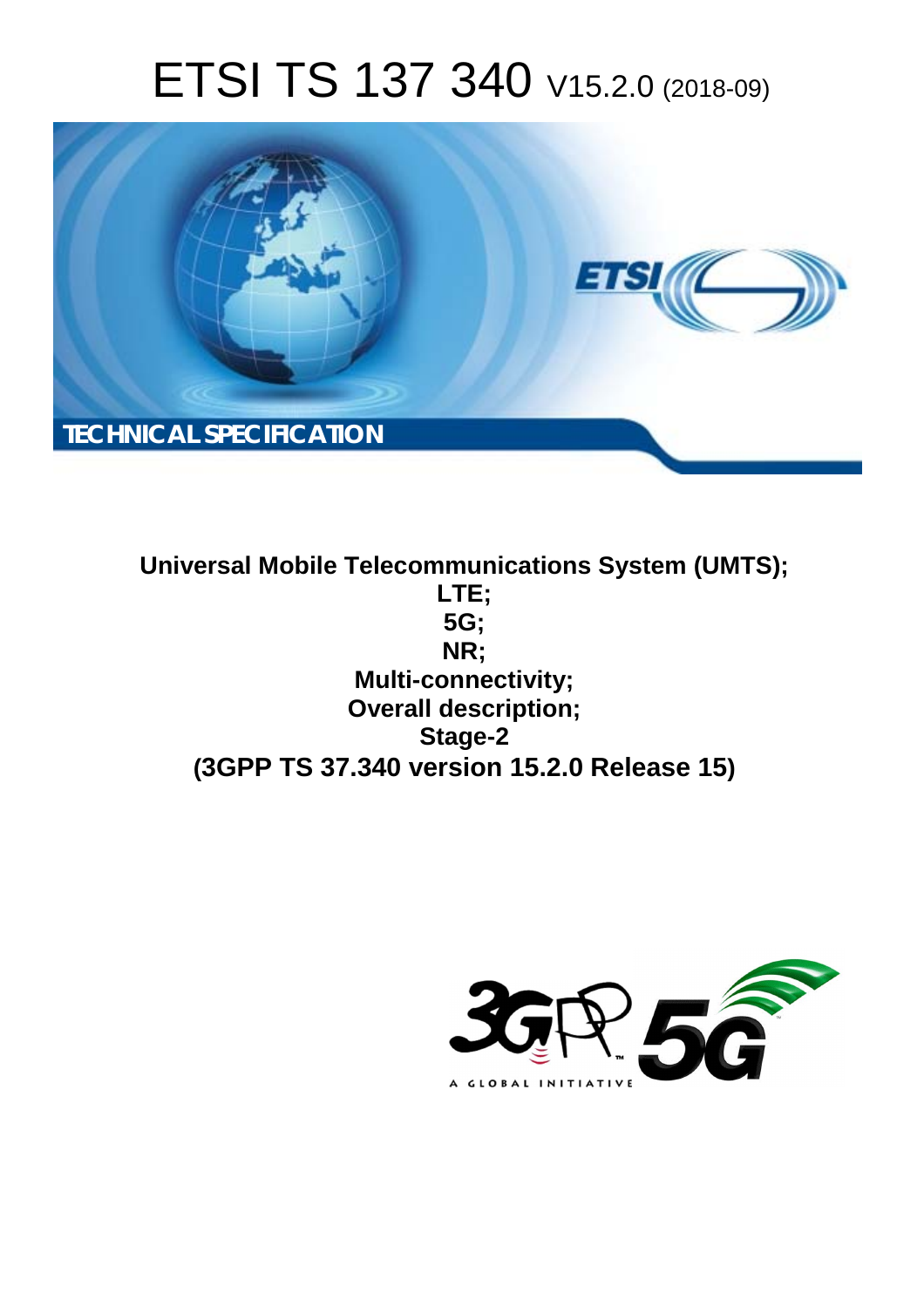Reference RTS/TSGR-0237340vf20

Keywords

5G,LTE,UMTS

#### *ETSI*

#### 650 Route des Lucioles F-06921 Sophia Antipolis Cedex - FRANCE

Tel.: +33 4 92 94 42 00 Fax: +33 4 93 65 47 16

Siret N° 348 623 562 00017 - NAF 742 C Association à but non lucratif enregistrée à la Sous-Préfecture de Grasse (06) N° 7803/88

#### *Important notice*

The present document can be downloaded from: <http://www.etsi.org/standards-search>

The present document may be made available in electronic versions and/or in print. The content of any electronic and/or print versions of the present document shall not be modified without the prior written authorization of ETSI. In case of any existing or perceived difference in contents between such versions and/or in print, the only prevailing document is the print of the Portable Document Format (PDF) version kept on a specific network drive within ETSI Secretariat.

Users of the present document should be aware that the document may be subject to revision or change of status. Information on the current status of this and other ETSI documents is available at <https://portal.etsi.org/TB/ETSIDeliverableStatus.aspx>

If you find errors in the present document, please send your comment to one of the following services: <https://portal.etsi.org/People/CommiteeSupportStaff.aspx>

#### *Copyright Notification*

No part may be reproduced or utilized in any form or by any means, electronic or mechanical, including photocopying and microfilm except as authorized by written permission of ETSI. The content of the PDF version shall not be modified without the written authorization of ETSI. The copyright and the foregoing restriction extend to reproduction in all media.

> © ETSI 2018. All rights reserved.

**DECT**TM, **PLUGTESTS**TM, **UMTS**TM and the ETSI logo are trademarks of ETSI registered for the benefit of its Members. **3GPP**TM and **LTE**TM are trademarks of ETSI registered for the benefit of its Members and of the 3GPP Organizational Partners. **oneM2M** logo is protected for the benefit of its Members.

**GSM**® and the GSM logo are trademarks registered and owned by the GSM Association.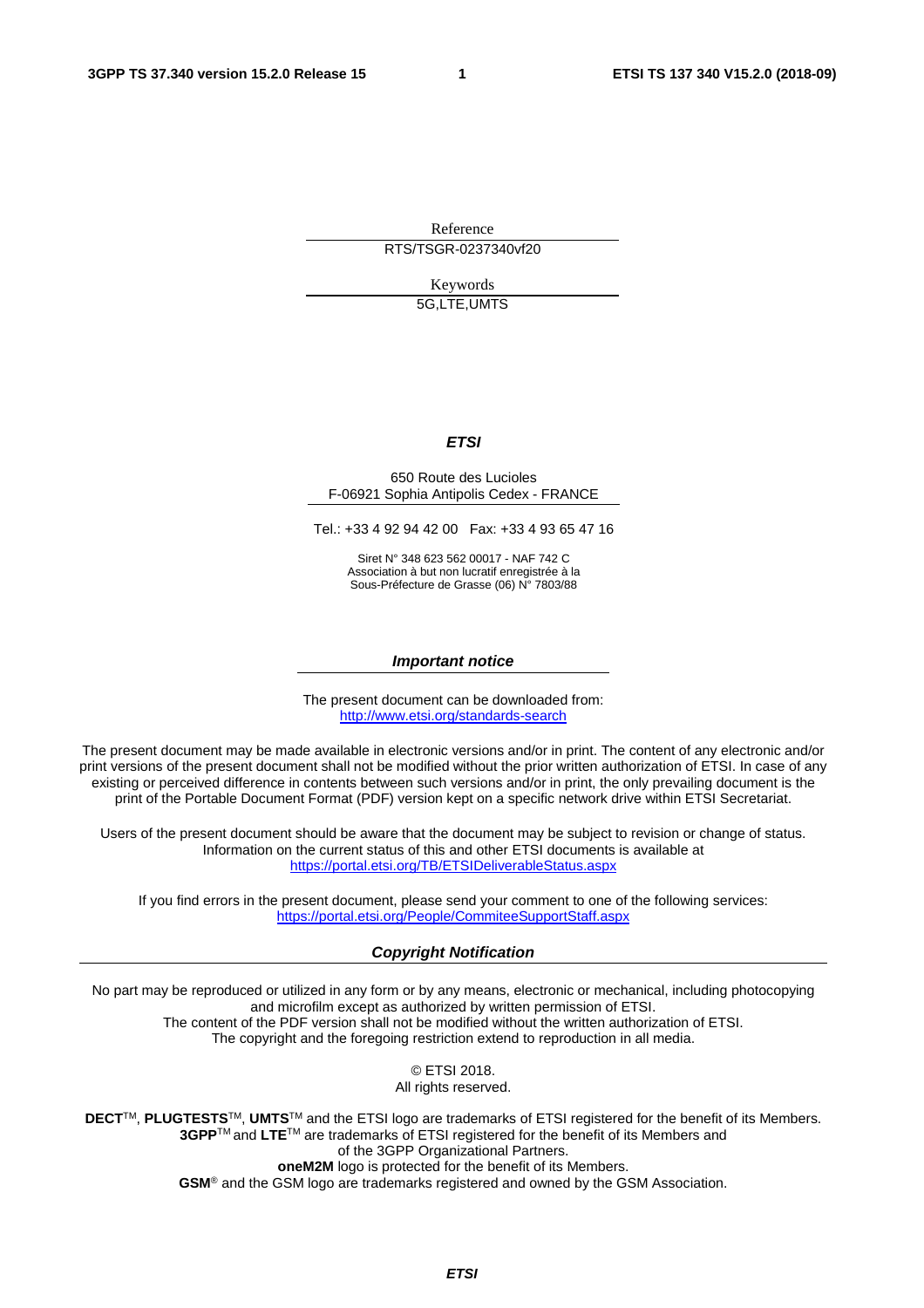# Intellectual Property Rights

#### Essential patents

IPRs essential or potentially essential to normative deliverables may have been declared to ETSI. The information pertaining to these essential IPRs, if any, is publicly available for **ETSI members and non-members**, and can be found in ETSI SR 000 314: *"Intellectual Property Rights (IPRs); Essential, or potentially Essential, IPRs notified to ETSI in respect of ETSI standards"*, which is available from the ETSI Secretariat. Latest updates are available on the ETSI Web server ([https://ipr.etsi.org/\)](https://ipr.etsi.org/).

Pursuant to the ETSI IPR Policy, no investigation, including IPR searches, has been carried out by ETSI. No guarantee can be given as to the existence of other IPRs not referenced in ETSI SR 000 314 (or the updates on the ETSI Web server) which are, or may be, or may become, essential to the present document.

#### **Trademarks**

The present document may include trademarks and/or tradenames which are asserted and/or registered by their owners. ETSI claims no ownership of these except for any which are indicated as being the property of ETSI, and conveys no right to use or reproduce any trademark and/or tradename. Mention of those trademarks in the present document does not constitute an endorsement by ETSI of products, services or organizations associated with those trademarks.

# Foreword

This Technical Specification (TS) has been produced by ETSI 3rd Generation Partnership Project (3GPP).

The present document may refer to technical specifications or reports using their 3GPP identities, UMTS identities or GSM identities. These should be interpreted as being references to the corresponding ETSI deliverables.

The cross reference between GSM, UMTS, 3GPP and ETSI identities can be found under [http://webapp.etsi.org/key/queryform.asp.](http://webapp.etsi.org/key/queryform.asp)

# Modal verbs terminology

In the present document "**shall**", "**shall not**", "**should**", "**should not**", "**may**", "**need not**", "**will**", "**will not**", "**can**" and "**cannot**" are to be interpreted as described in clause 3.2 of the [ETSI Drafting Rules](https://portal.etsi.org/Services/editHelp!/Howtostart/ETSIDraftingRules.aspx) (Verbal forms for the expression of provisions).

"**must**" and "**must not**" are **NOT** allowed in ETSI deliverables except when used in direct citation.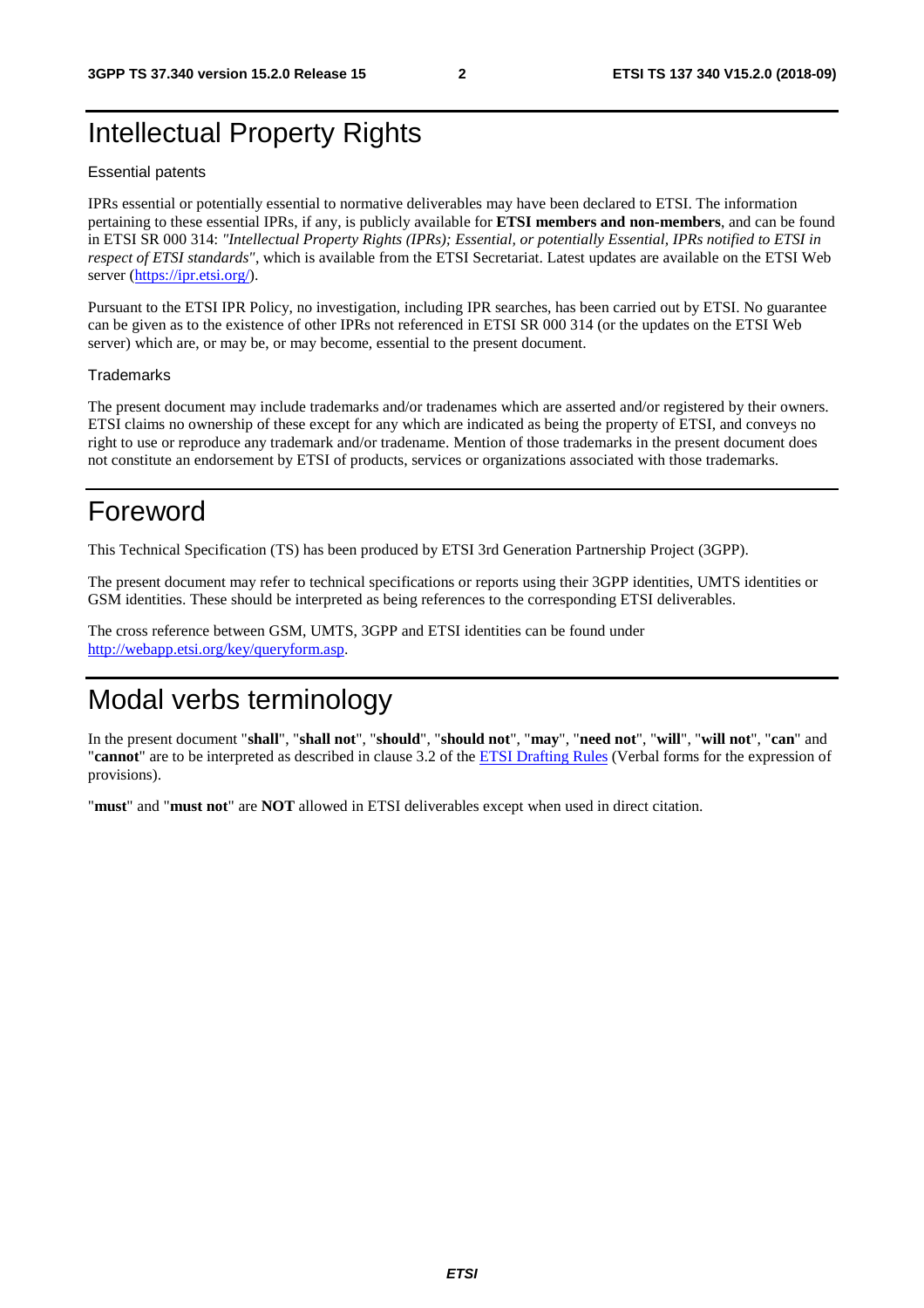# Contents

| 1       |  |  |  |  |  |  |  |  |
|---------|--|--|--|--|--|--|--|--|
| 2       |  |  |  |  |  |  |  |  |
| 3       |  |  |  |  |  |  |  |  |
| 3.1     |  |  |  |  |  |  |  |  |
| 3.2     |  |  |  |  |  |  |  |  |
| 4       |  |  |  |  |  |  |  |  |
| 4.1     |  |  |  |  |  |  |  |  |
| 4.1.1   |  |  |  |  |  |  |  |  |
| 4.1.2   |  |  |  |  |  |  |  |  |
| 4.1.3   |  |  |  |  |  |  |  |  |
| 4.1.3.1 |  |  |  |  |  |  |  |  |
| 4.1.3.2 |  |  |  |  |  |  |  |  |
| 4.2     |  |  |  |  |  |  |  |  |
| 4.2.1   |  |  |  |  |  |  |  |  |
| 4.2.2   |  |  |  |  |  |  |  |  |
| 4.3     |  |  |  |  |  |  |  |  |
| 4.3.1   |  |  |  |  |  |  |  |  |
| 4.3.1.1 |  |  |  |  |  |  |  |  |
| 4.3.1.2 |  |  |  |  |  |  |  |  |
| 4.3.1.3 |  |  |  |  |  |  |  |  |
| 4.3.2   |  |  |  |  |  |  |  |  |
| 4.3.2.1 |  |  |  |  |  |  |  |  |
| 4.3.2.2 |  |  |  |  |  |  |  |  |
| 4.3.2.3 |  |  |  |  |  |  |  |  |
| 5       |  |  |  |  |  |  |  |  |
| 6       |  |  |  |  |  |  |  |  |
| 6.1     |  |  |  |  |  |  |  |  |
| 6.2     |  |  |  |  |  |  |  |  |
| 6.3     |  |  |  |  |  |  |  |  |
| 6.4     |  |  |  |  |  |  |  |  |
| 7       |  |  |  |  |  |  |  |  |
| 7.1     |  |  |  |  |  |  |  |  |
| 7.2     |  |  |  |  |  |  |  |  |
| 7.3     |  |  |  |  |  |  |  |  |
| 7.4     |  |  |  |  |  |  |  |  |
| 7.5     |  |  |  |  |  |  |  |  |
| 7.6     |  |  |  |  |  |  |  |  |
| 7.7     |  |  |  |  |  |  |  |  |
| 7.8     |  |  |  |  |  |  |  |  |
| 7.9     |  |  |  |  |  |  |  |  |
| 8       |  |  |  |  |  |  |  |  |
| 8.1     |  |  |  |  |  |  |  |  |
| 8.2     |  |  |  |  |  |  |  |  |
| 8.3     |  |  |  |  |  |  |  |  |
| 8.4     |  |  |  |  |  |  |  |  |
| 9       |  |  |  |  |  |  |  |  |
|         |  |  |  |  |  |  |  |  |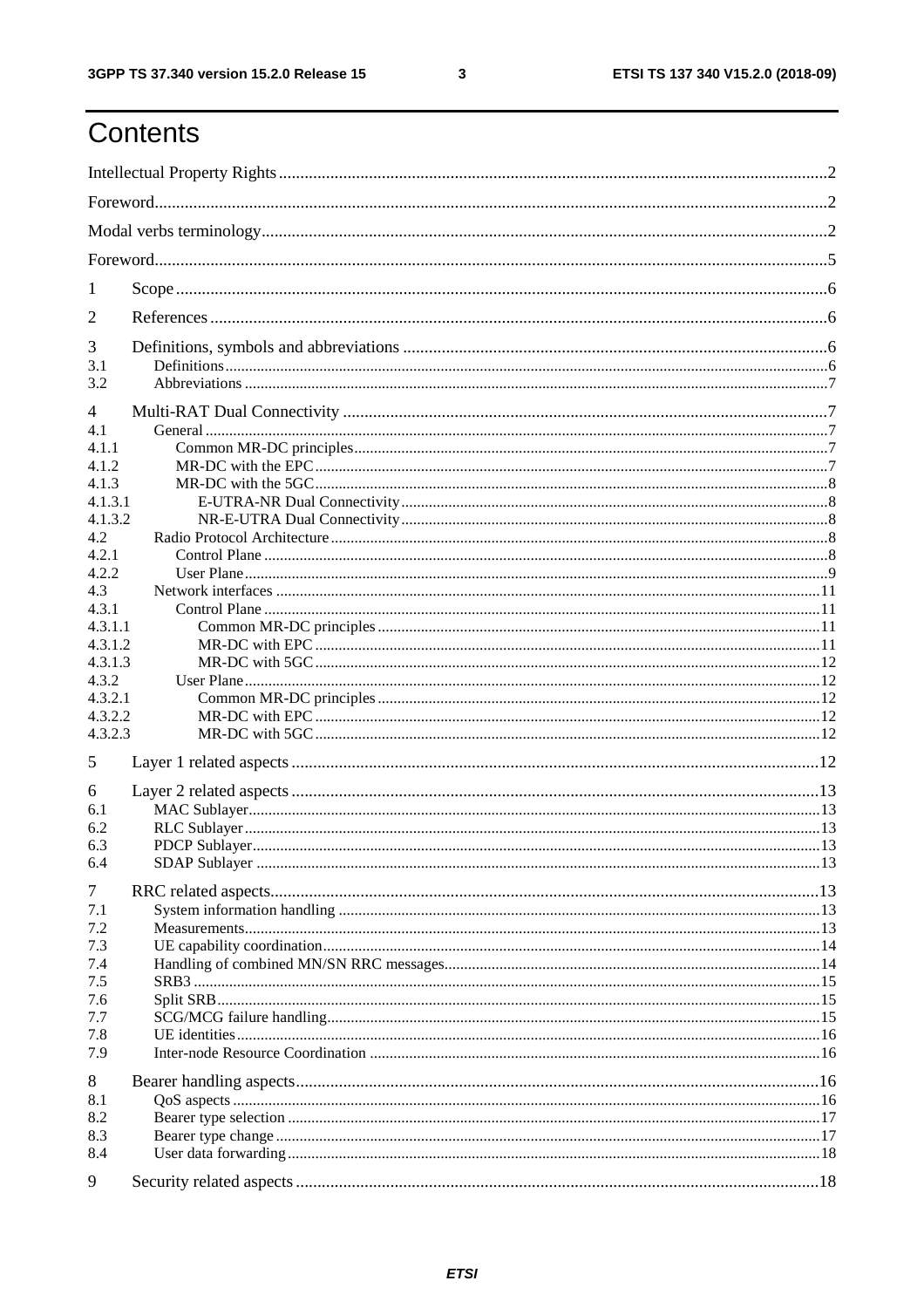#### $\overline{\mathbf{4}}$

| 10      |                               |  |  |  |  |  |  |  |  |  |
|---------|-------------------------------|--|--|--|--|--|--|--|--|--|
| 10.1    |                               |  |  |  |  |  |  |  |  |  |
| 10.2    |                               |  |  |  |  |  |  |  |  |  |
| 10.2.1  |                               |  |  |  |  |  |  |  |  |  |
| 10.2.2  |                               |  |  |  |  |  |  |  |  |  |
| 10.3    |                               |  |  |  |  |  |  |  |  |  |
| 10.3.1  |                               |  |  |  |  |  |  |  |  |  |
| 10.3.2  |                               |  |  |  |  |  |  |  |  |  |
| 10.4    |                               |  |  |  |  |  |  |  |  |  |
| 10.4.1  |                               |  |  |  |  |  |  |  |  |  |
| 10.4.2  |                               |  |  |  |  |  |  |  |  |  |
| 10.5    |                               |  |  |  |  |  |  |  |  |  |
| 10.5.1  |                               |  |  |  |  |  |  |  |  |  |
| 10.5.2  |                               |  |  |  |  |  |  |  |  |  |
| 10.6    |                               |  |  |  |  |  |  |  |  |  |
| 10.7    |                               |  |  |  |  |  |  |  |  |  |
| 10.7.1  |                               |  |  |  |  |  |  |  |  |  |
| 10.7.2  |                               |  |  |  |  |  |  |  |  |  |
| 10.8    |                               |  |  |  |  |  |  |  |  |  |
| 10.8.1  |                               |  |  |  |  |  |  |  |  |  |
| 10.8.2  |                               |  |  |  |  |  |  |  |  |  |
| 10.9    |                               |  |  |  |  |  |  |  |  |  |
| 10.9.1  |                               |  |  |  |  |  |  |  |  |  |
| 10.9.2  |                               |  |  |  |  |  |  |  |  |  |
| 10.10   |                               |  |  |  |  |  |  |  |  |  |
| 10.10.1 |                               |  |  |  |  |  |  |  |  |  |
| 10.10.2 |                               |  |  |  |  |  |  |  |  |  |
| 10.11   |                               |  |  |  |  |  |  |  |  |  |
| 10.11.1 |                               |  |  |  |  |  |  |  |  |  |
| 10.12   |                               |  |  |  |  |  |  |  |  |  |
| 10.12.1 |                               |  |  |  |  |  |  |  |  |  |
| 11      |                               |  |  |  |  |  |  |  |  |  |
| 11.1    |                               |  |  |  |  |  |  |  |  |  |
| 12      |                               |  |  |  |  |  |  |  |  |  |
|         |                               |  |  |  |  |  |  |  |  |  |
|         | <b>Annex A (informative):</b> |  |  |  |  |  |  |  |  |  |
|         | <b>Annex B (informative):</b> |  |  |  |  |  |  |  |  |  |
|         |                               |  |  |  |  |  |  |  |  |  |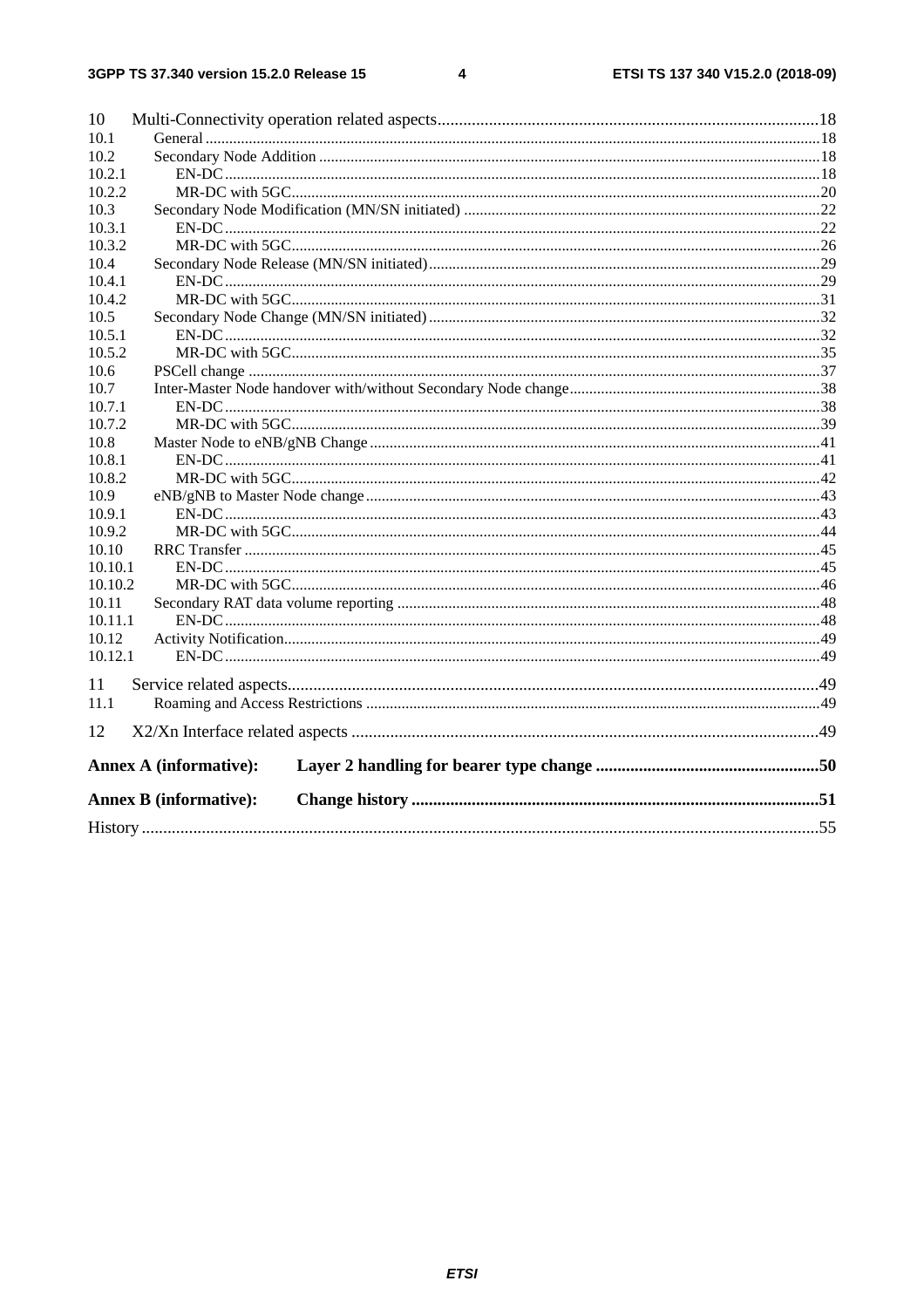# Foreword

This Technical Specification has been produced by the 3rd Generation Partnership Project (3GPP).

The contents of the present document are subject to continuing work within the TSG and may change following formal TSG approval. Should the TSG modify the contents of the present document, it will be re-released by the TSG with an identifying change of release date and an increase in version number as follows:

Version x.y.z

where:

- x the first digit:
	- 1 presented to TSG for information;
	- 2 presented to TSG for approval;
	- 3 or greater indicates TSG approved document under change control.
- Y the second digit is incremented for all changes of substance, i.e. technical enhancements, corrections, updates, etc.
- Z the third digit is incremented when editorial only changes have been incorporated in the document.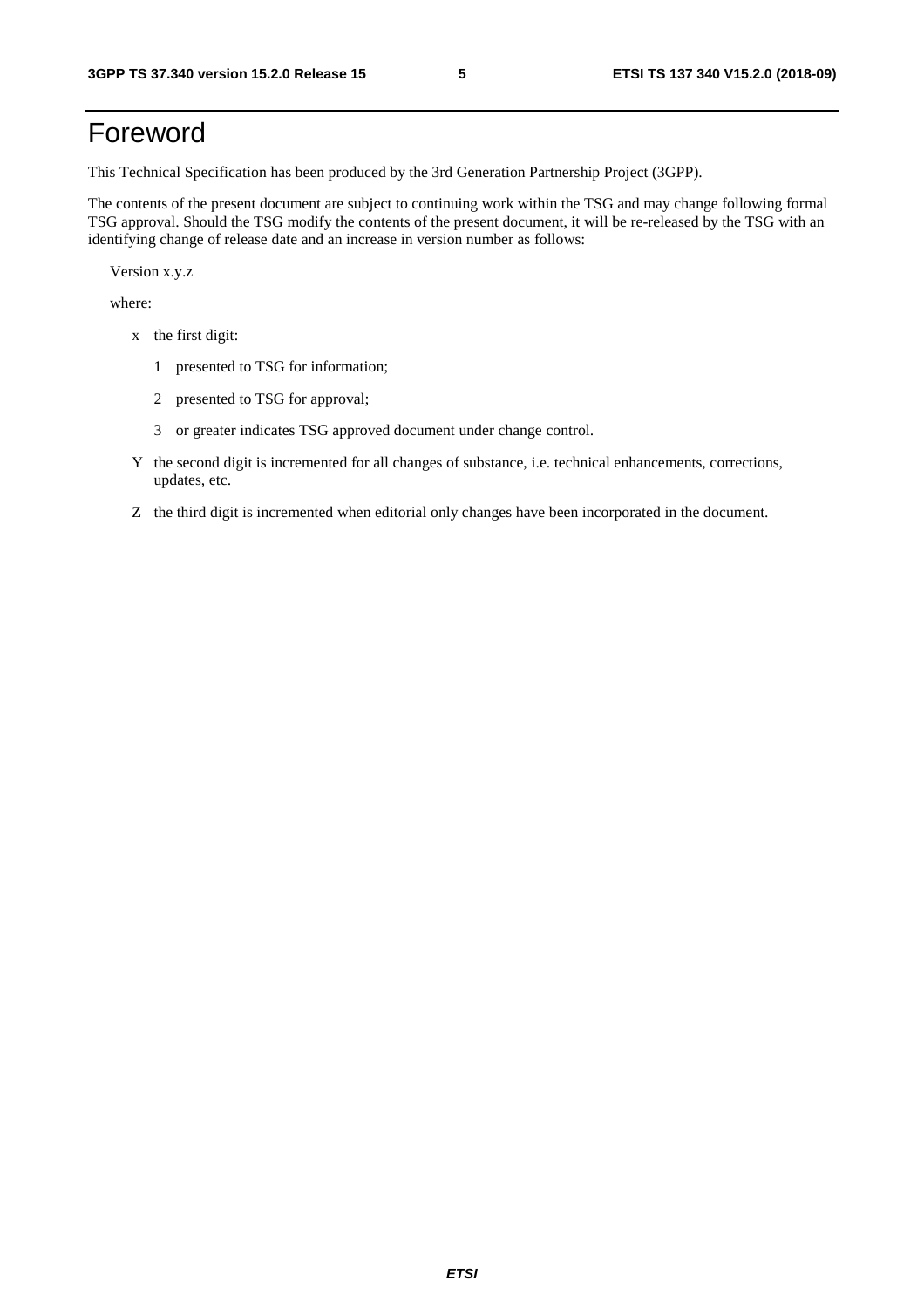# 1 Scope

The present document provides an overview of the multi-connectivity operation using E-UTRA and NR radio access technologies. Details of the network and radio interface protocols are specified in companion specifications of the 36 and 38 series.

# 2 References

The following documents contain provisions which, through reference in this text, constitute provisions of the present document.

- References are either specific (identified by date of publication, edition number, version number, etc.) or non-specific.
- For a specific reference, subsequent revisions do not apply.
- For a non-specific reference, the latest version applies. In the case of a reference to a 3GPP document (including a GSM document), a non-specific reference implicitly refers to the latest version of that document *in the same Release as the present document*.
- [1] 3GPP TR 21.905: "Vocabulary for 3GPP Specifications".
- [2] 3GPP TS 36.300: "Evolved Universal Terrestrial Radio Access (E-UTRA) and Evolved Universal Terrestrial Radio Access Network (E-UTRAN); Overall description; Stage 2".
- [3] 3GPP TS 38.300: "NR; NR and NG-RAN Overall description; Stage 2".
- [4] 3GPP TS 38.331: "NR; Radio Resource Control (RRC) protocol specification".
- [5] 3GPP TS 38.423: "NG-RAN; Xn application protocol (XnAP)".
- [6] 3GPP TS 38.425: "NG-RAN; NR user plane protocol".
- [7] 3GPP TS 38.401: "NG-RAN; Architecture description".

# 3 Definitions, symbols and abbreviations

# 3.1 Definitions

For the purposes of the present document, the terms and definitions given in 3GPP TR 21.905 [1] and the following apply. A term defined in the present document takes precedence over the definition of the same term, if any, in 3GPP TR 21.905 [1] and 3GPP TS 36.300 [2].

**En-gNB:** node providing NR user plane and control plane protocol terminations towards the UE, and acting as Secondary Node in EN-DC.

**Master Cell Group**: in MR-DC, a group of serving cells associated with the Master Node, comprising of the SpCell (Pcell) and optionally one or more Scells.

**Master node**: A Master eNB (in EN-DC), Master ng-eNB (in NGEN-DC) or a Master gNB (in NE-DC).

**MCG bearer**: in MR-DC, a radio bearer with an RLC bearer only in the MCG.

**MN terminated bearer:** in MR-DC, a radio bearer for which PDCP is located in the MN.

**MCG SRB**: in MR-DC, a direct SRB between the MN and the UE.

**Multi-RAT Dual Connectivity:** Dual Connectivity between E-UTRA and NR nodes.

**Ng-eNB**: as defined in TS 38.300 [3].

**PCell**: SpCell of a master cell group.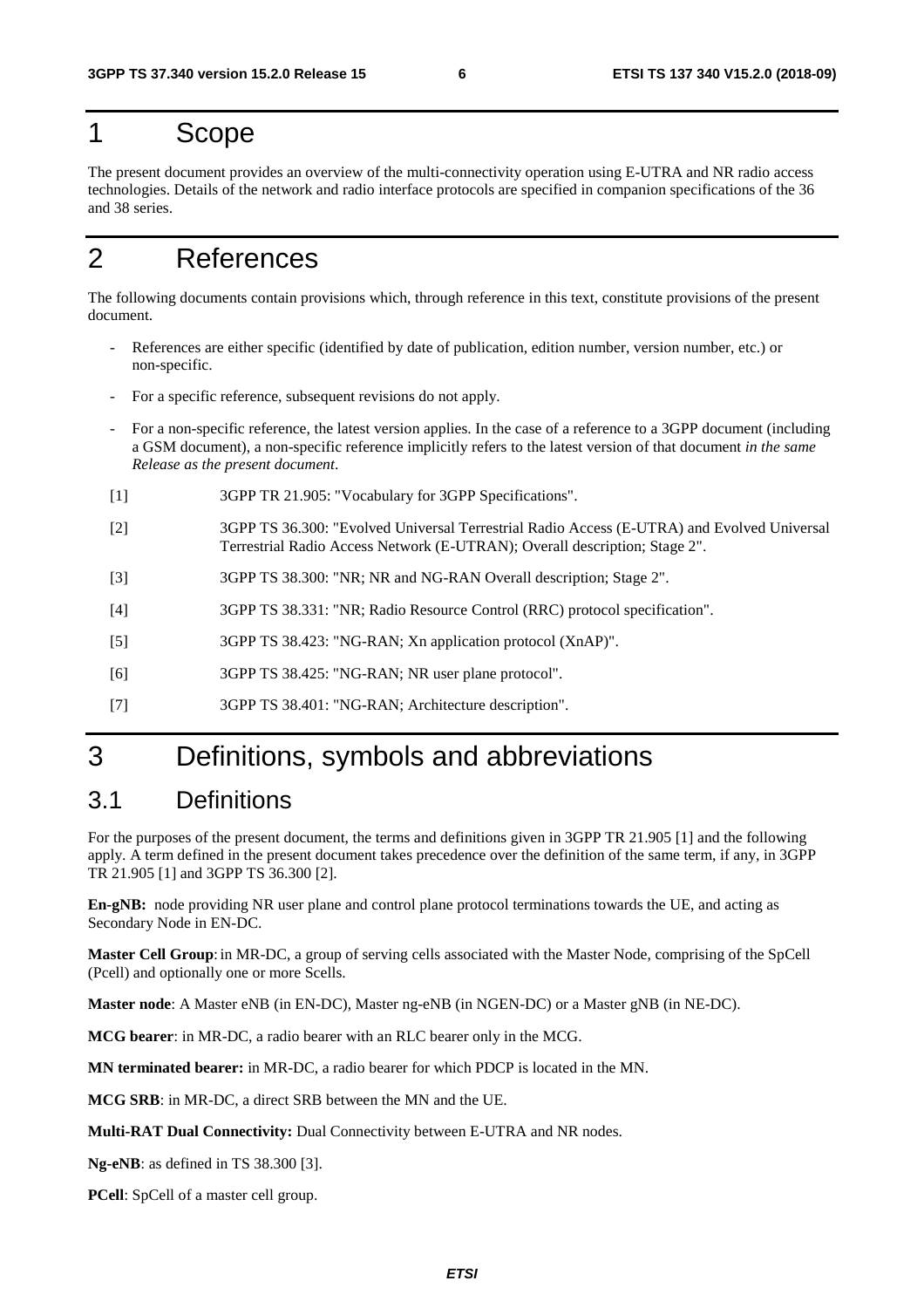**PSCell**: SpCell of a secondary cell group.

**RLC bearer:** RLC and MAC logical channel configuration of a radio bearer in one cell group.

**Secondary Cell Group**: in MR-DC, a group of serving cells associated with the Secondary Node, comprising of the SpCell (PSCell) and optionally one or more Scells.

**Secondary node**: An en-gNB (in EN-DC), Secondary ng-eNB (in NE-DC) or a Secondary gNB (in NGEN-DC).

**SCG bearer**: in MR-DC, a radio bearer with an RLC bearer only in the SCG.

**SN terminated bearer:** in MR-DC, a radio bearer for which PDCP is located in the SN.

**SpCell**: primary cell of a master or secondary cell group.

**SRB3**: in EN-DC and NGEN-DC, a direct SRB between the SN and the UE.

**Split bearer:** in MR-DC, a radio bearer with RLC bearers both in MCG and SCG.

**Split SRB**: in MR-DC, a SRB between the MN and the UE with RLC bearers both in MCG and SCG.

# 3.2 Abbreviations

For the purposes of the present document, the abbreviations given in 3GPP TR 21.905 [1] and the following apply. An abbreviation defined in the present document takes precedence over the definition of the same abbreviation, if any, in 3GPP TR 21.905 [1] and 3GPP TS 36.300 [2].

| DC         | Intra-E-UTRA Dual Connectivity     |
|------------|------------------------------------|
| EN-DC      | E-UTRA-NR Dual Connectivity        |
| <b>MCG</b> | Master Cell Group                  |
| <b>MN</b>  | <b>Master Node</b>                 |
| MR-DC      | Multi-RAT Dual Connectivity        |
| NE-DC      | NR-E-UTRA Dual Connectivity        |
| NGEN-DC    | NG-RAN E-UTRA-NR Dual Connectivity |
| <b>SCG</b> | Secondary Cell Group               |
| <b>SN</b>  | Secondary Node                     |
|            |                                    |

# 4 Multi-RAT Dual Connectivity

# 4.1 General

### 4.1.1 Common MR-DC principles

Multi-RAT Dual Connectivity (MR-DC) is a generalization of the Intra-E-UTRA Dual Connectivity (DC) described in 36.300 [2], where a multiple Rx/Tx UE may be configured to utilise resources provided by two different nodes connected via non-ideal backhaul, one providing E-UTRA access and the other one providing NR access. One node acts as the MN and the other as the SN. The MN and SN are connected via a network interface and at least the MN is connected to the core network.

- NOTE 1: MR-DC is designed based on the assumption of non-ideal backhaul between the different nodes but can also be used in case of ideal backhaul.
- NOTE 2: All MR-DC normative text and procedures in this version of the specification show the aggregated node case. The details about non-aggregated node for MR-DC operation are described in TS38.401[7].

### 4.1.2 MR-DC with the EPC

E-UTRAN supports MR-DC via E-UTRA-NR Dual Connectivity (EN-DC), in which a UE is connected to one eNB that acts as a MN and one en-gNB that acts as a SN. The eNB is connected to the EPC via the S1 interface and to the en-gNB via the X2 interface. The en-gNB might also be connected to the EPC via the S1-U interface and other en-gNBs via the X2-U interface.

The EN-DC architecture is illustrated in Figure 4.1.2-1 below.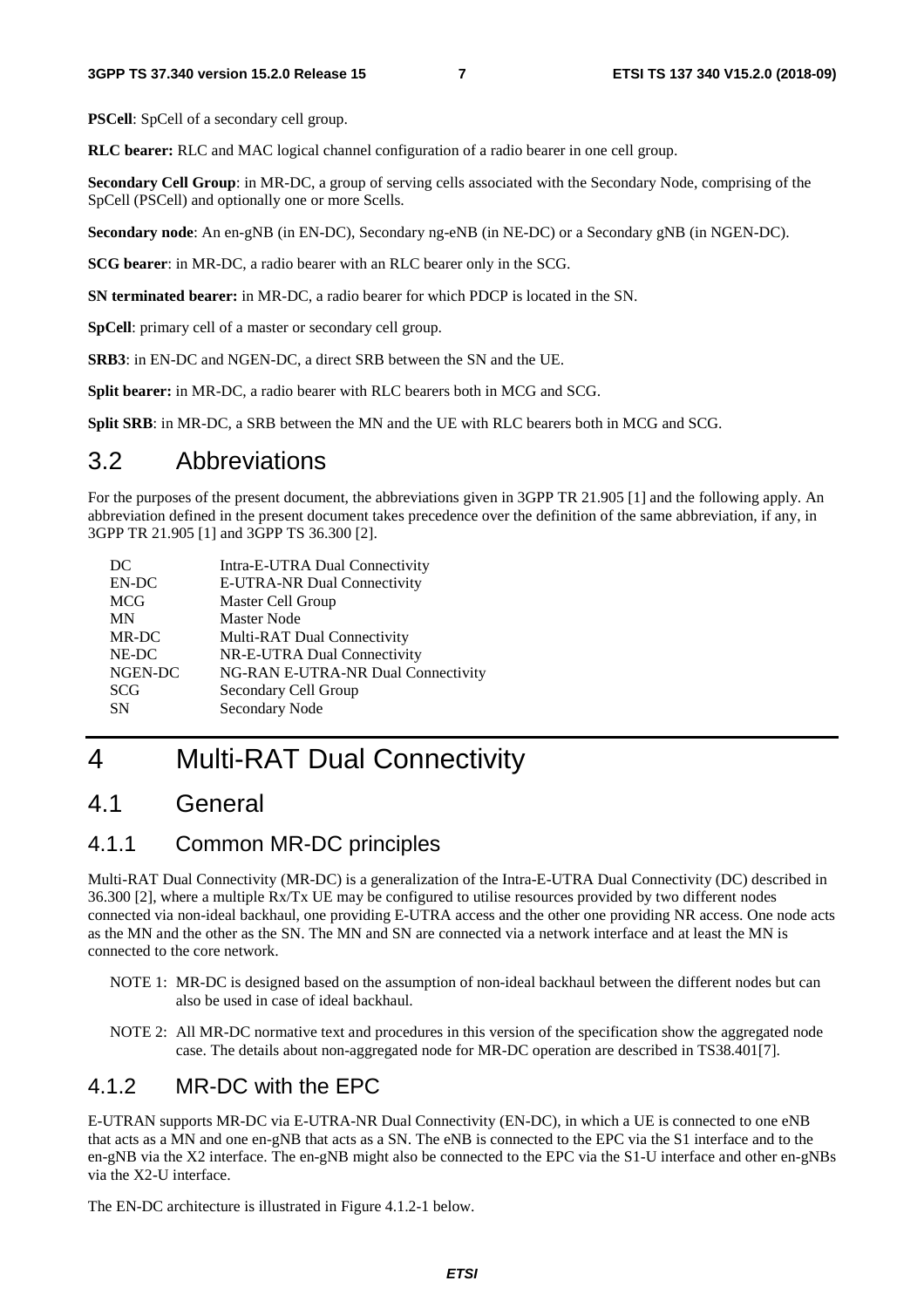

**Figure 4.1.2-1: EN-DC Overall Architecture** 

### 4.1.3 MR-DC with the 5GC

*Editor's note: MR-DC with the 5GC is not complete and is targeted for completion in December 2018.* 

### 4.1.3.1 E-UTRA-NR Dual Connectivity

NG-RAN supports NG-RAN E-UTRA-NR Dual Connectivity (NGEN-DC), in which a UE is connected to one ng-eNB that acts as a MN and one gNB that acts as a SN. The ng-eNB is connected to the 5GC and the gNB is connected to the ng-eNB via the Xn interface.

#### 4.1.3.2 NR-E-UTRA Dual Connectivity

NG-RAN supports NR-E-UTRA Dual Connectivity (NE-DC), in which a UE is connected to one gNB that acts as a MN and one ng-eNB that acts as a SN. The gNB is connected to 5GC and the ng-eNB is connected to the gNB via the Xn interface.

# 4.2 Radio Protocol Architecture

### 4.2.1 Control Plane

In MR-DC, the UE has a single RRC state, based on the MN RRC and a single C-plane connection towards the Core Network. Figure 4.2.1-1 illustrates the Control plane architecture for MR-DC. Each radio node has its own RRC entity (E-UTRA version if the node is an eNB or NR version if the node is a gNB) which can generate RRC PDUs to be sent to the UE.

RRC PDUs generated by the SN can be transported via the MN to the UE. The MN always sends the initial SN RRC configuration via MCG SRB (SRB1), but subsequent reconfigurations may be transported via MN or SN. When transporting RRC PDU from the SN, the MN does not modify the UE configuration provided by the SN.

In EN-DC, at initial connection establishment SRB1 uses E-UTRA PDCP. After initial connection establishment MCG SRBs (SRB1 and SRB2) can be configured by the network to use either E-UTRA PDCP or NR PDCP. A PDCP version change (release of old PDCP and establish of new PDCP) of SRBs can be supported in either direction (i.e. from E-UTRA PDCP to NR PDCP or viceversa) via a handover procedure (reconfiguration with mobility) or, for the initial change from E-UTRA PDCP to NR PDCP, with a reconfiguration without mobility, when the network knows there is no UL data in buffer and before the initial security activation. For EN-DC capable UEs, NR PDCP can be configured for DRBs and SRBs also before EN-DC is configured.

If the SN is a gNB (i.e. for EN-DC and NGEN-DC), the UE can be configured to establish a SRB with the SN (SRB3) to enable RRC PDUs for the SN to be sent directly between the UE and the SN. RRC PDUs for the SN can only be transported directly to the UE for SN RRC reconfiguration not requiring any coordination with the MN. Measurement reporting for mobility within the SN can be done directly from the UE to the SN if SRB3 is configured.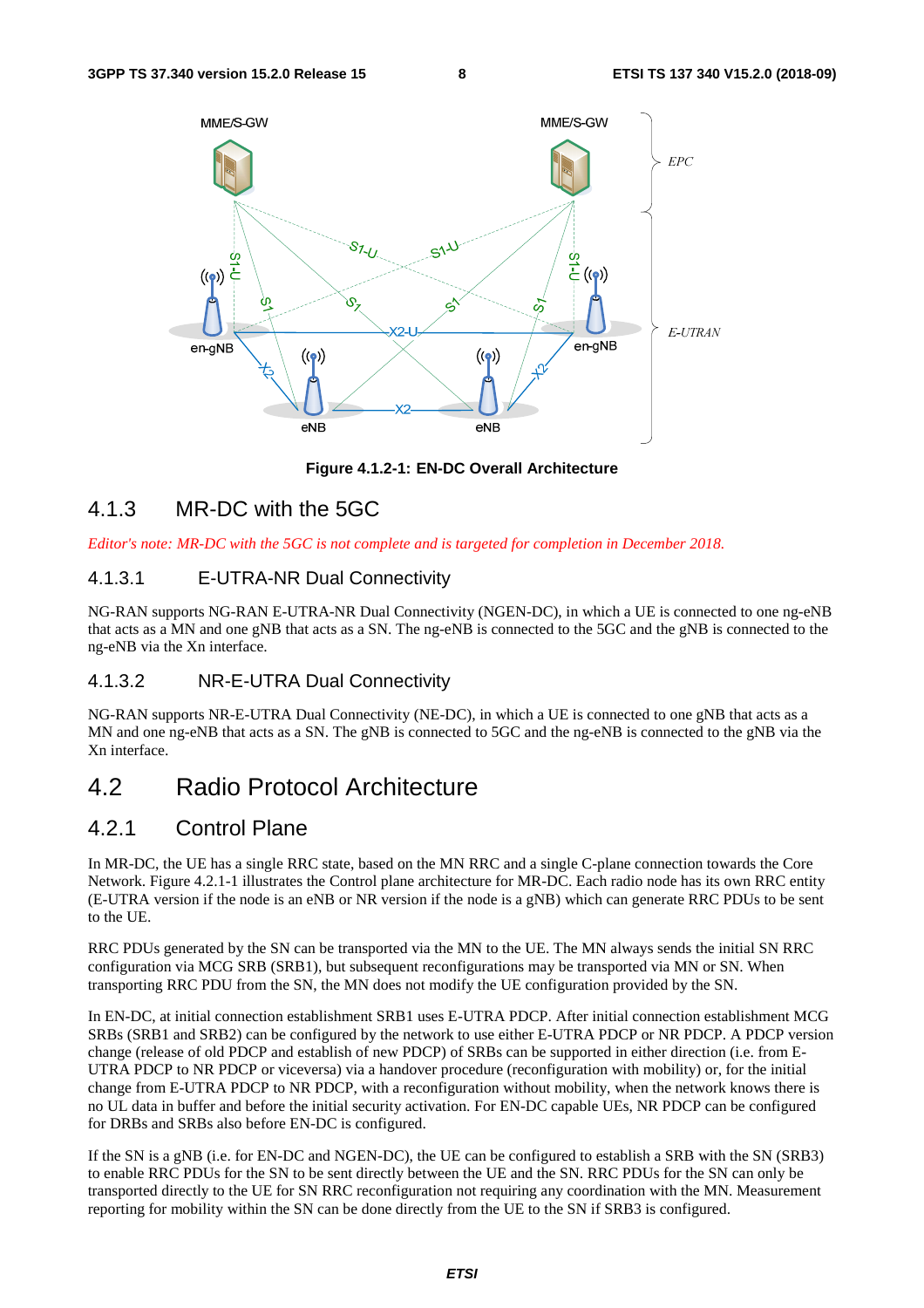Split SRB is supported for all MR-DC options, allowing duplication of RRC PDUs generated by the MN, via the direct path and via the SN. Split SRB uses NR PDCP. This version of the specification does not support the duplication of RRC PDUs generated by the SN via the MN and SN paths.

In EN-DC, the SCG configuration is kept in the UE during suspension. The UE releases the SCG configuration (but not the radio bearer configuration) during resumption initiation.



**Figure 4.2.1-1: Control plane architecture for EN-DC (left) and MR-DC with 5GC (right).** 

### 4.2.2 User Plane

In MR-DC, from a UE perspective, three bearer types exist: MCG bearer, SCG bearer and split bearer. These three bearer types are depicted in Figure 4.2.2-1 for MR-DC with EPC (EN-DC) and in Figure 4.2.2-2 for MR-DC with 5GC (NGEN-DC, NE-DC).

For EN-DC, the network can configure either E-UTRA PDCP or NR PDCP for MN terminated MCG bearers while NR PDCP is always used for all other bearers.

In MR-DC with 5GC, NR PDCP is always used for all bearer types. In NGEN-DC, E-UTRA RLC/MAC is used in the MN while NR RLC/MAC is used in the SN. In NE-DC, NR RLC/MAC is used in the MN while E-UTRA RLC/MAC is used in the SN.



**Figure 4.2.2-1: Radio Protocol Architecture for MCG, SCG and split bearers from a UE perspective in MR-DC with EPC (EN-DC)**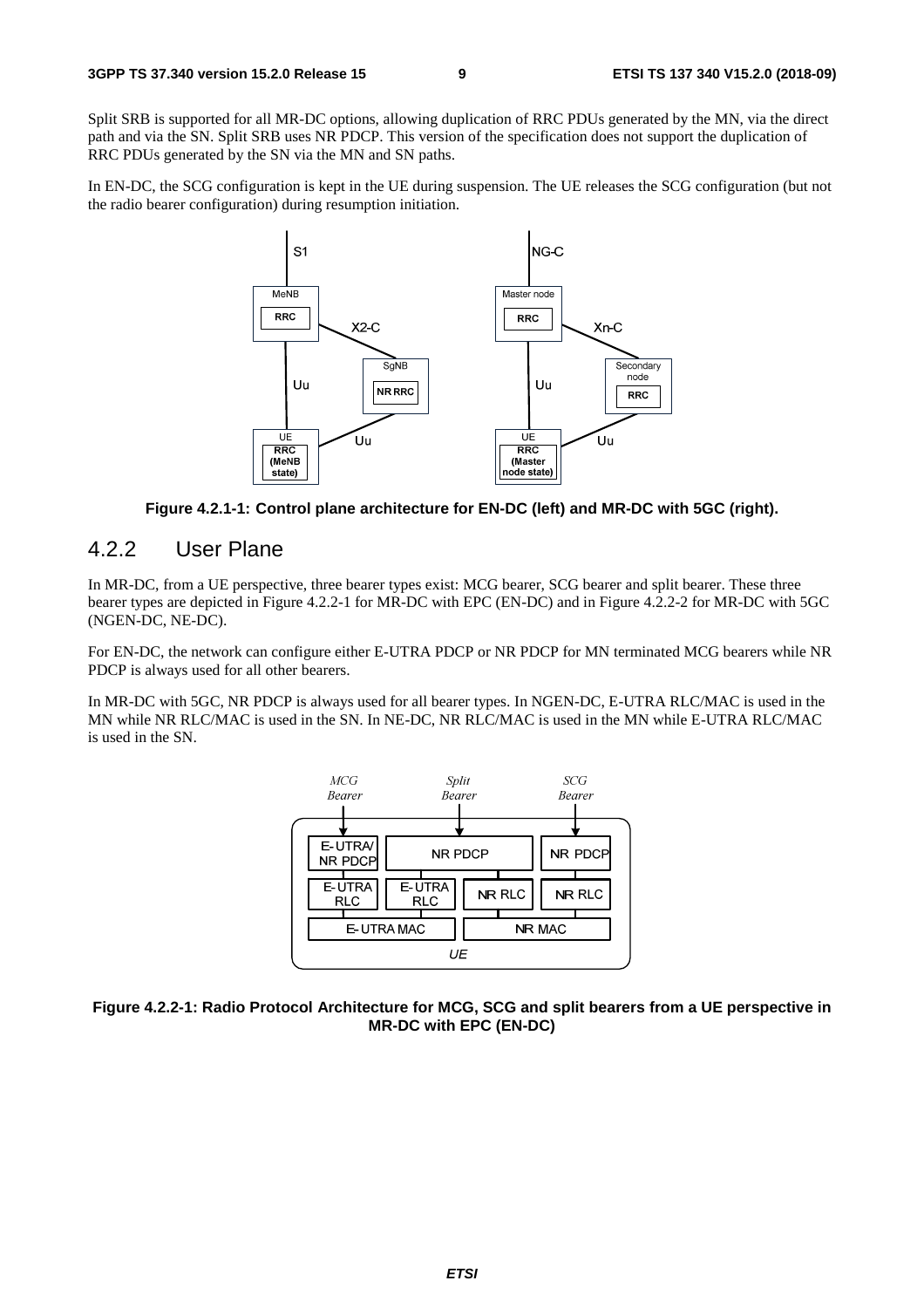

#### **Figure 4.2.2-2: Radio Protocol Architecture for MCG, SCG and split bearers from a UE perspective in MR-DC with 5GC (NGEN-DC, NE-DC).**

From a network perspective, each bearer (MCG, SCG and split bearer) can be terminated either in MN or in SN. Network side protocol termination options are shown in Figure 4.2.2-3 for MR-DC with EPC (EN-DC) and in Figure 4.2.2-4 for MR-DC with 5GC (NGEN-DC, NE-DC).

- NOTE 1: Even if only SCG bearers are configured for a UE, for SRB1 and SRB2 the logical channels are always configured at least in the MCG, i.e. this is still an MR-DC configuration and a Pcell always exists.
- NOTE 2: If only MCG bearers are configured for a UE, i.e. there is no SCG, this is still considered an MR-DC configuration, as long as at least one of the bearers is terminated in the SN.



**Figure 4.2.2-3: Network side protocol termination options for MCG, SCG and split bearers in MR-DC with EPC (EN-DC).**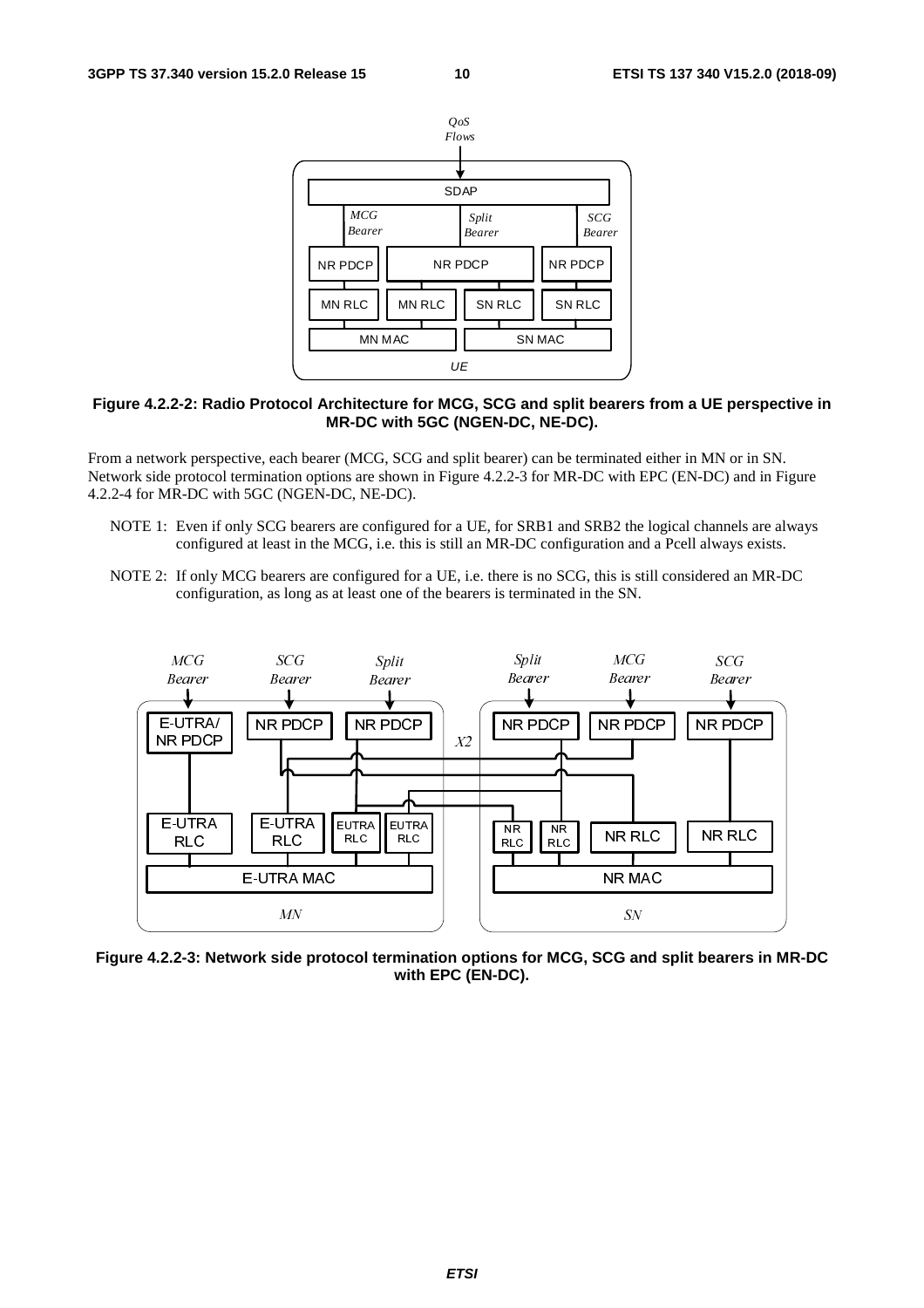

**Figure 4.2.2-4: Network side protocol termination options for MCG, SCG and split bearers in MR-DC with 5GC (NGEN-DC, NE-DC).** 

# 4.3 Network interfaces

### 4.3.1 Control Plane

### 4.3.1.1 Common MR-DC principles

In MR-DC, there is an interface between the MN and the SN for control plane signalling and coordination. For each MR-DC UE, there is also one control plane connection between the MN and a corresponding CN entity. The MN and the SN involved in MR-DC for a certain UE control their radio resources and are primarily responsible for allocating radio resources of their cells.

Figure 4.3.1.1-1 shows C-plane connectivity of MN and SN involved in MR-DC for a certain UE.





### 4.3.1.2 MR-DC with EPC

In MR-DC with EPC (EN-DC), the involved core network entity is the MME. S1-MME is terminated in MN and the MN and the SN are interconnected via X2-C.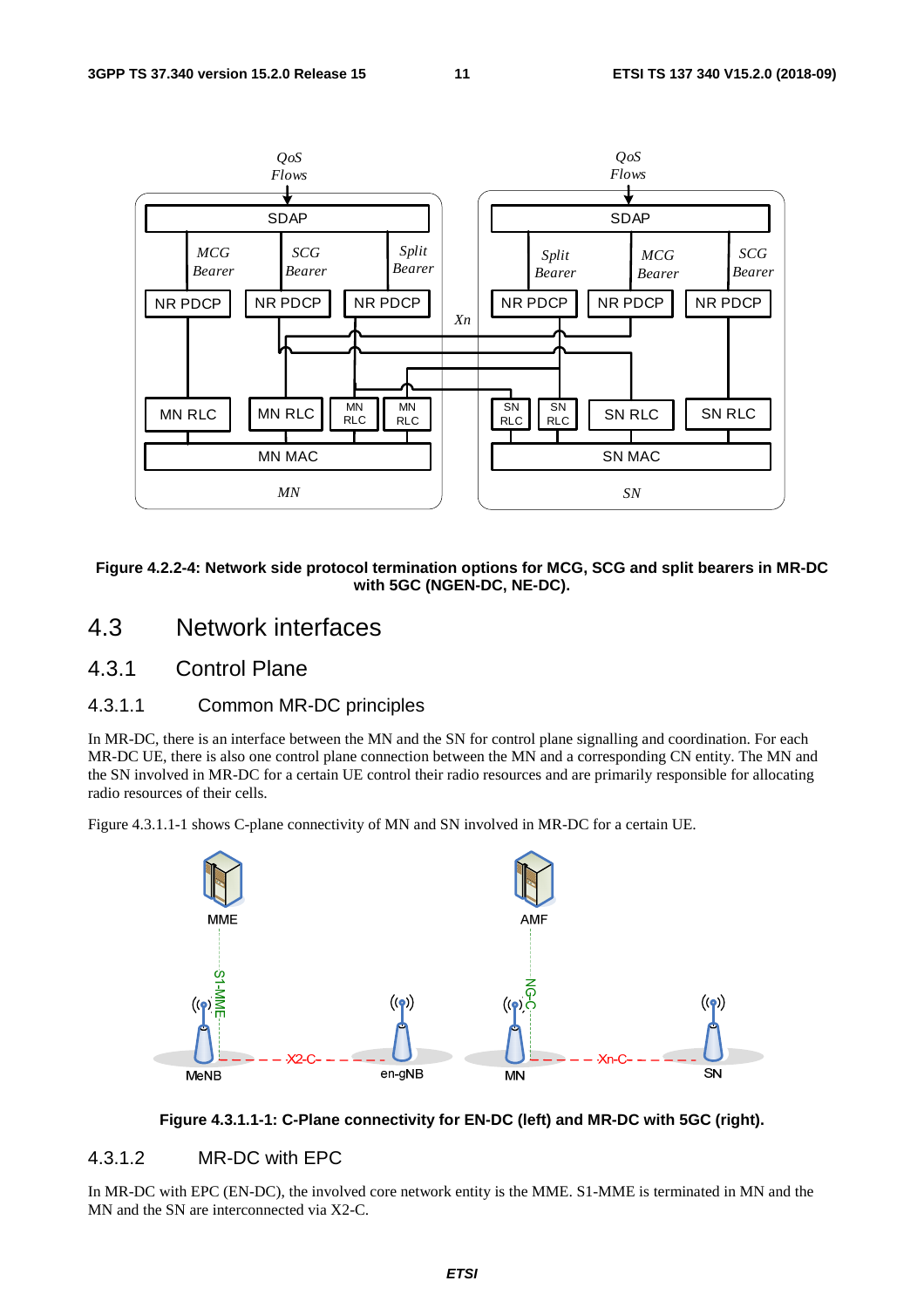#### 4.3.1.3 MR-DC with 5GC

*Editor's note: MR-DC with the 5GC is not complete and is targeted for completion in December 2018.* 

In MR-DC with 5GC (NGEN-DC, NE-DC), the involved core network entity is the AMF. NG-C is terminated in the MN and the MN and the SN are interconnected via Xn-C.

### 4.3.2 User Plane

#### 4.3.2.1 Common MR-DC principles

There are different U-plane connectivity options of the MN and SN involved in MR-DC for a certain UE, as shown in Figure 4.3.2.2-1. The U-plane connectivity depends on the bearer option configured:

- For *MN terminated bearers*, the user plane connection to the CN entity is terminated in the MN;
- For *SN terminated bearers*, the user plane connection to the CN entity is terminated in the SN;
- The transport of user plane data over the Uu either involves MCG or SCG radio resources or both:
	- For *MCG bearers*, only MCG radio resources are involved;
	- For *SCG bearers*, only SCG radio resources are involved;
	- For *split bearers*, both MCG and SCG radio resources are involved.
- For split bearers, *MN terminated SCG bearers* and *SN terminated MCG bearers*, PDCP data is transferred between the MN and the SN via the MN-SN user plane interface.





#### 4.3.2.2 MR-DC with EPC

For MR-DC with EPC (EN-DC), X2-U interface is the user plane interface between MN and SN, and S1-U is the user plane interface between the MN, the SN or both and the S-GW.

#### 4.3.2.3 MR-DC with 5GC

*Editor's note: MR-DC with the 5GC is not complete and is targeted for completion in December 2018.* 

For MR-DC with 5GC (NGEN-DC, NE-DC), Xn-U interface is the user plane interface between MN and SN, and NG-U is the user plane interface between the MN, the SN or both and the UPF.

# 5 Layer 1 related aspects

In MR-DC, two or more Component Carriers (CCs) may be aggregated over two cell groups. A UE may simultaneously receive or transmit on multiple CCs depending on its capabilities. The maximum number of configured CCs for a UE is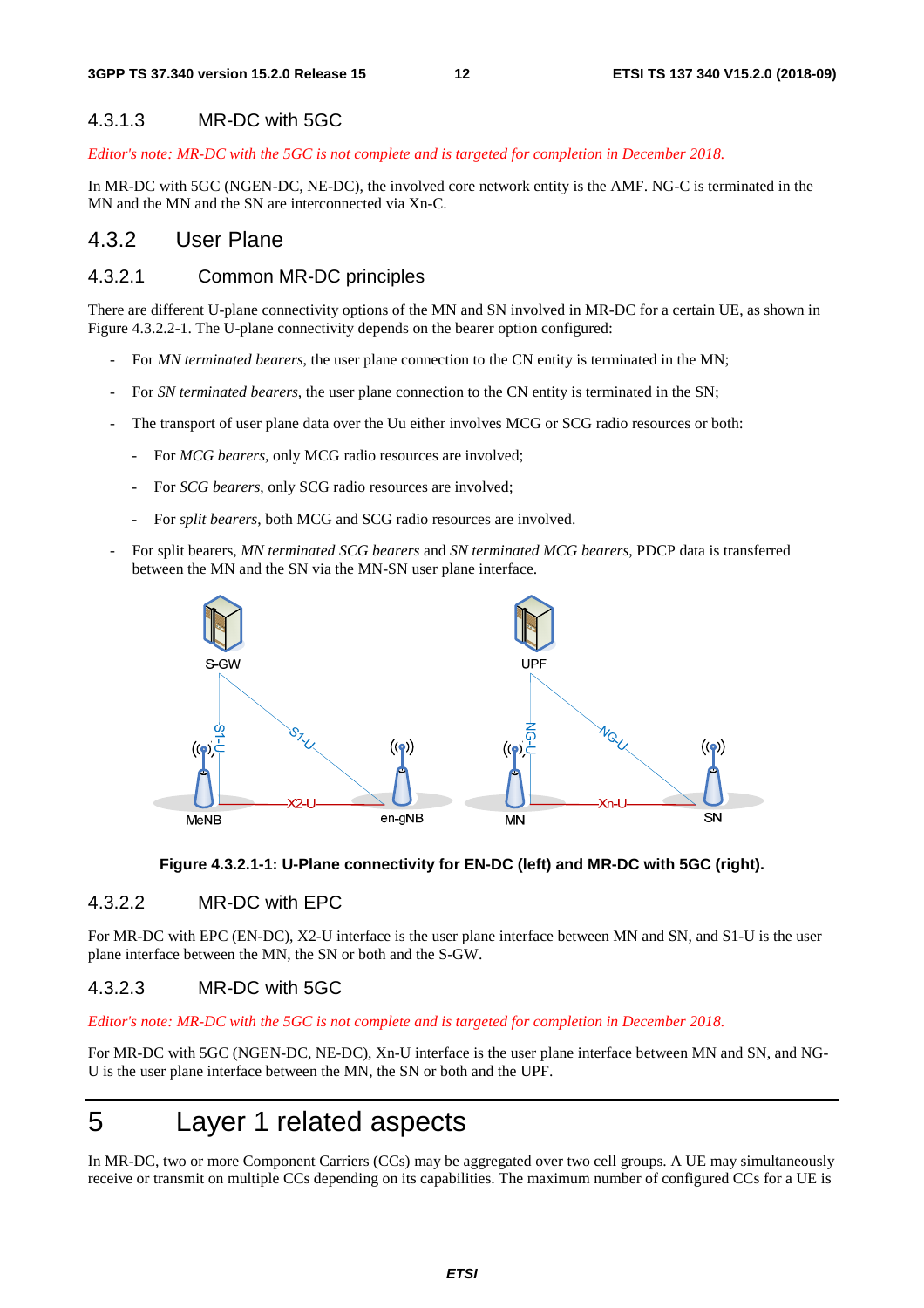32 for DL and UL. Depending on UE's capabilities, up to 31 CCs can be configured for an E-UTRA cell group when the NR cell group is configured.

In EN-DC, the SN may configure the same Physical Cell ID (PCI) to more than one NR cell it serves. To avoid PCI confusion for EN-DC, NR PCIs should be allocated in a way that an NR cell is uniquely identifyable by E-UTRA cell information. This E-UTRA cell is in the coverage area of an NR cell included in the EN-DC operation. In addtion, NR PCIs should only be re-used in NR cells on the same SSB frequency sufficiently distant from each other. X2-C signalling supports disambiguation of NR PCIs by including the ECGI in respective X2AP EN-DC messages (e.g. SGNB ADDITION REQUEST).

# 6 Layer 2 related aspects

# 6.1 MAC Sublayer

In MR-DC, the UE is configured with two MAC entities: one MAC entity for the MCG and one MAC entity for the SCG.

In MR-DC, semi-persistent scheduling (SPS) resources can be configured on both Pcell and PSCell.

In MR-DC, the BSR configuration, triggering and reporting are independently performed per cell group. For split bearers, the PDCP data is considered in BSR in the cell group(s) configured by RRC.

In EN-DC, separate DRX configurations are provided for MCG and SCG.

# 6.2 RLC Sublayer

Both RLC AM and UM can be configured for MR-DC, for all bearer types (MCG, SCG and split bearers).

# 6.3 PDCP Sublayer

In EN-DC, CA packet duplication (see [3]) is not applied to CA in the MN.

In EN-DC and NGEN-DC, CA packet duplication can only be configured for SCG bearer. In NE-DC, CA packet duplication can only be configured for MCG bearer.

In EN-DC, RoHC can be configured for all the bearer types.

# 6.4 SDAP Sublayer

In MR-DC with 5GC, the UE can be configured with two SDAP protocol entities for each individual PDU session, one for MN and another one for SN (see subclause 8.1).

# 7 RRC related aspects

# 7.1 System information handling

In MR-DC, the SN is not required to broadcast system information other than for radio frame timing and SFN. System information for initial configuration is provided to the UE by dedicated RRC signalling via the MN. The UE acquires, at least, radio frame timing and SFN of SCG from the PSS/SSS and MIB (if the SN is an eNB) / NR-PSS/SSS and PBCH (if the SN is a gNB) of the PSCell.

Additionally, in EN-DC, upon change of the relevant system information of a configured Scell, the network releases and subsequently adds the concerned Scell (with updated system information), via one or more RRC reconfiguration messages sent on SRB1 or SRB3, if configured.

# 7.2 Measurements

If the measurement is configured to the UE in preparation for the Secondary Node Addition procedure described in subclause 10.2, the Master node should configure the measurement to the UE.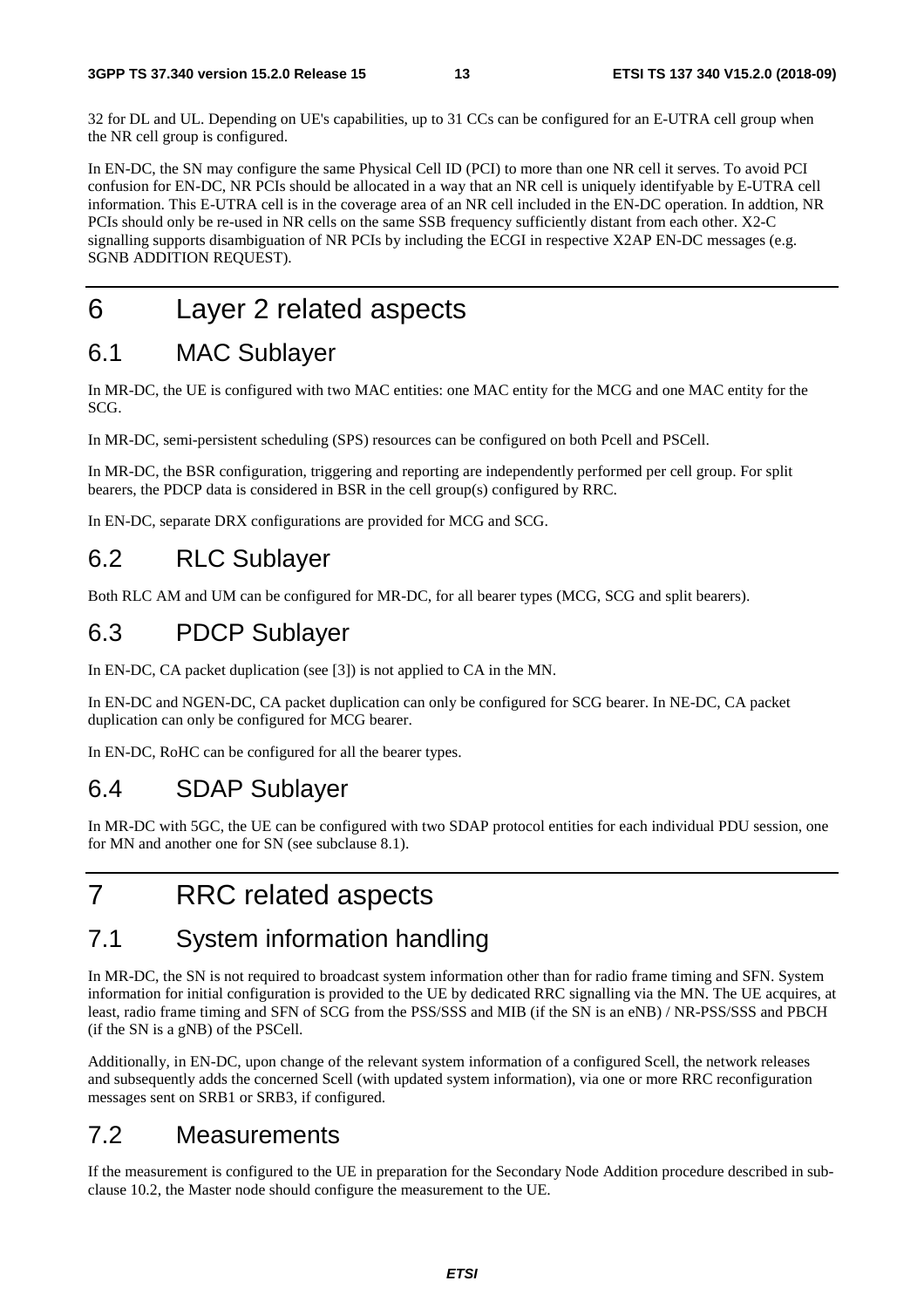In case of the intra-secondary node mobility described in sub-clause 10.3, the SN should configure the measurement to the UE in coordination with the MN, if required.

The Secondary Node Change procedure described in sub-clause 10.5 can be triggered by both the MN (only for interfrequency secondary node change) and the SN. For secondary node changes triggered by the SN, the RRM measurement configuration is maintained by the SN which also processes the measurement reporting, without providing the measurement results to the MN.

Measurements can be configured independently by the MN (for inter-RAT measurement) and by the SN (intra-RAT measurements on serving and non-serving frequencies). The MN indicates the number of frequency layers that can be used in the SN to ensure that UE capabilities are not exceeded. If MN and SN both configure measurements on the same carrier frequency then the configurations need to be consistent (if the network wants to ensure these are considered as a single measurement layer). Each node (MN and SN) can configure independently a threshold for the SpCell quality: when the PCell quality is above the threshold configured by the MN, the UE is still required to perform inter-RAT measurements configured by the MN on the SN RAT (while it's not required to perform intra-RAT measurements); when the PSCell quality is above the threshold configured by the SN, the UE is not required to perform measurements configured by the SN.

NOTE: The SN cannot renegotiate the number of frequency layers allocated by the MN in this version of the protocol.

When SRB3 is not configured, reports for measurements configured by the SN are sent on SRB1. When SRB3 is configured, reports for measurements configured by the SN are sent on SRB3.

Measurement results related to the target SN can be provided by MN to target SN at MN initiated SN change procedure. Measurement results of target SN can be forwarded from source SN to target SN via MN at SN initiated SN change procedure. Measurement results related to the target SN can be provided by source MN to target MN at Inter-MN handover with/without SN change procedure.

In EN-DC, measurement results according to measurement configuration from the MN are encoded according to NR RRC when they are provided by MN to SN in SgNB Addition Request message. During SN initiated SN change procedure, measurement results according to measurement configuration from SN are encoded according to NR RRC when they are provided by MN to SN in SgNB Addition Request message.

# 7.3 UE capability coordination

In MR-DC, the capabilities of a UE supporting both E-UTRA and NR are provided to both MN and SN. MR-DC band combinations, listing the supported E-UTRA and NR band combinations, as well as NR PDCP capabilities (included in both E-UTRA Capability and NR capability) are visible to both the MN and SN.

Other RAT specific capabilities need not be visible to the node of the other RAT. For the UE capabilities requiring coordination between E-UTRA and NR (i.e. band combinations, baseband processing capabilities and the maximum power for FR1 the UE can use in SCG), it is up to the MN to decide on how to resolve the dependency between MN and SN configurations. The MN then provides the resulting UE capabilities usable for SCG configuration to the SN. As part of an SN initiated SN modification, the SN may indicate the desired UE capabilities usable for SCG configuration, and it is up to the MN to make the final decision whether to accept or reject the request.

# 7.4 Handling of combined MN/SN RRC messages

When both MCG and SCG reconfiguration is required due to the need for coordination with the MN, the SN RRC reconfiguration message is encapsulated in an MN RRC message that also carries the corresponding MCG reconfiguration that ensures that the combined configuration can be jointly processed by the UE. If the MN terminates a bearer using NR PDCP, the NR PDCP configuration is generated by the MN itself. If the SN terminates the bearer, the SN generates the NR PDCP configuration and sends it to the MN as a separate container.

The UE uses a joint success/failure procedure for messages in an encapsulating MN RRC message. A failure of the MN RRC messages, including one encapsulated SN RRC message with or without any MCG reconfiguration fields, triggers a re-establishment procedure. Each SN RRC reconfiguration message should have its own RRC response message even when the SN RRC message is encapsulated in an MN RRC message. The SN RRC response message is forwarded over X2/Xn to the SN. If a SN RRC reconfiguration message is contained in a MN RRC message, the UE sends a MN RRC response message that encapsulates the SN RRC response message.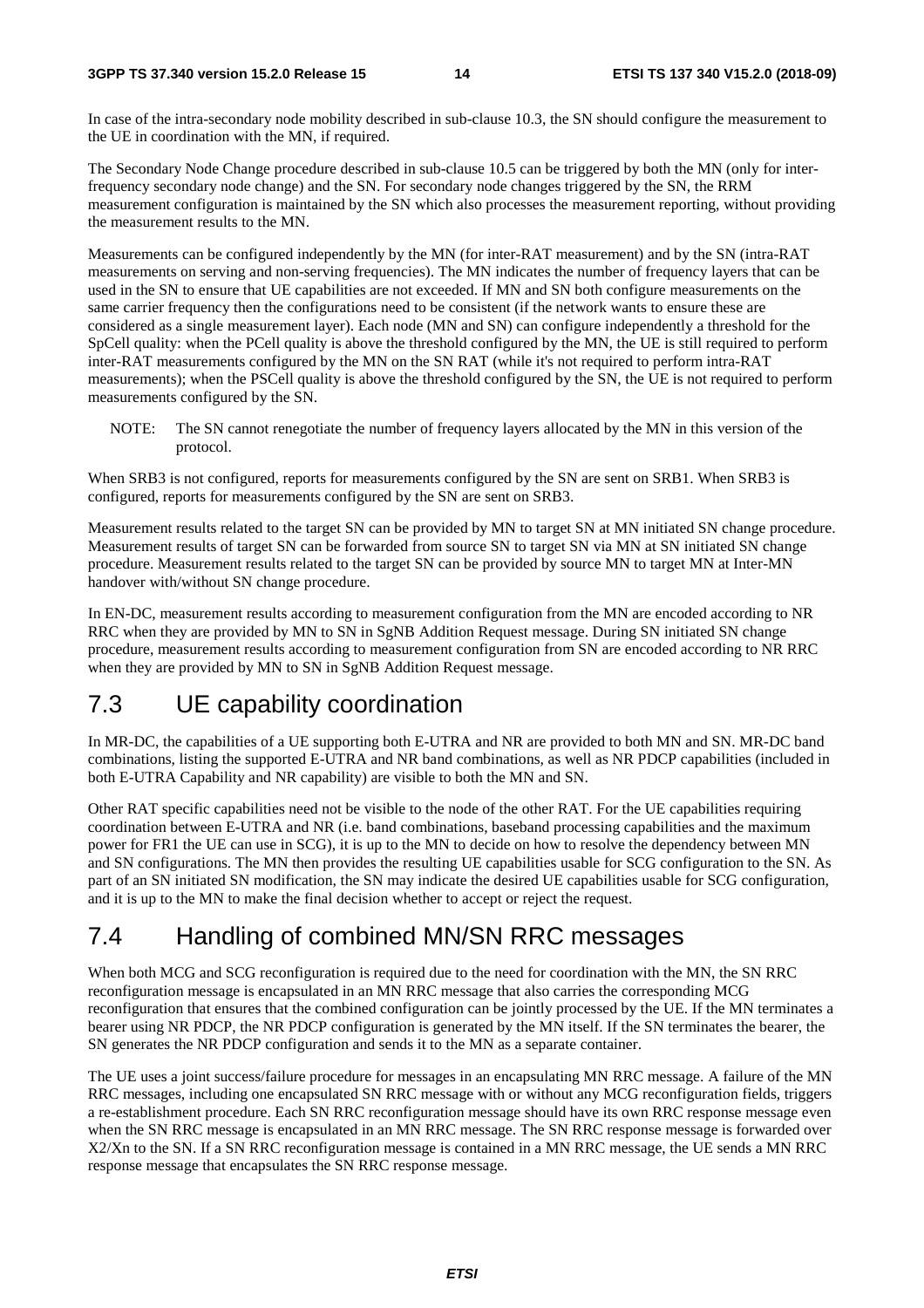NOTE: If the MN RRC message does not encapsulate an SN RRC reconfiguration message (i.e. an SCG configuration) but only information elements generated by the SN (e.g. the PDCP configuration for an SN terminated bearer), the UE will not send an SN RRC response message.

# 7.5 SRB3

The decision to establish SRB3 is taken by the SN, which provides the SRB3 configuration using an SN RRC message. SRB3 establishment and release can be done at Secondary Node Addition and Secondary Node Change. SRB3 reconfiguration can be done at Secondary Node Modification procedure.

SRB3 may be used to send SN RRC Reconfiguration, SN RRC Reconfiguration Complete and SN Measurement Report messages, only in procedures where the MN is not involved. SN RRC Reconfiguration Complete messages are mapped to the same SRB as the message initiating the procedure. SN Measurement Report messages are mapped to SRB3, if configured, regardless of whether the configuration is received directly from the SN or via the MN. No MN RRC messages are mapped to SRB3.

SRB3 is modelled as one of the SRBs defined in TS 38.331 [4] and uses the NR-DCCH logical channel type. RRC PDUs on SRB3 are ciphered and integrity protected using NR PDCP, with security keys derived from  $S-K_{\text{eNR}}$ . The SN selects ciphering and integrity protection algorithms for the SRB3 and provides them to the MN within the SCG Configuration for transmission to the UE.

NOTE: A NR SCG RRC message sent via E-UTRA MCG SRB is protected by E-UTRA MCG SRB security (NR security is not used in this case).

SRB3 is of higher scheduling priority than all DRBs. The default scheduling priorities of split SRB1 and SRB3 are the same.

There is no requirement on the UE to perform any reordering of RRC messages between SRB1 and SRB3.

When SCG is released, SRB3 is released.

# 7.6 Split SRB

Split SRB is supported for both SRB1 and SRB2 (split SRB is not supported for SRB0 and SRB3). RRC PDUs on split SRB are ciphered and integrity protected using NR PDCP.

Split SRB can be configured by the MN in Secondary Node Addition and/or Modification procedure, with SN configuration part provided by the SN. A UE can be configured with both split SRB and SRB3 simultaneously. SRB3 and the SCG leg of split SRB can be independently configured.

For the split SRB, the selection of transmission path in downlink depends on network implementation. For uplink, the UE is configured via MN RRC signalling whether to use MCG path, SCG path or duplicate the transmission on both MCG and SCG.

# 7.7 SCG/MCG failure handling

RLF is declared separately for the MCG and for the SCG.

If radio link failure is detected for MCG, the UE initiates the RRC connection re-establishment procedure.

In EN-DC and NGEN-DC, the following SCG failure cases are supported:

- SCG RLF;
- SN change failure;
- SCG configuration failure (only for messages on SRB3);
- SCG RRC integrity check failure (on SRB3).

In EN-DC and NGEN-DC, upon SCG failure the UE suspends SCG transmissions for all radio bearers and reports the SCG Failure Information to the MN, instead of triggering re-establishment.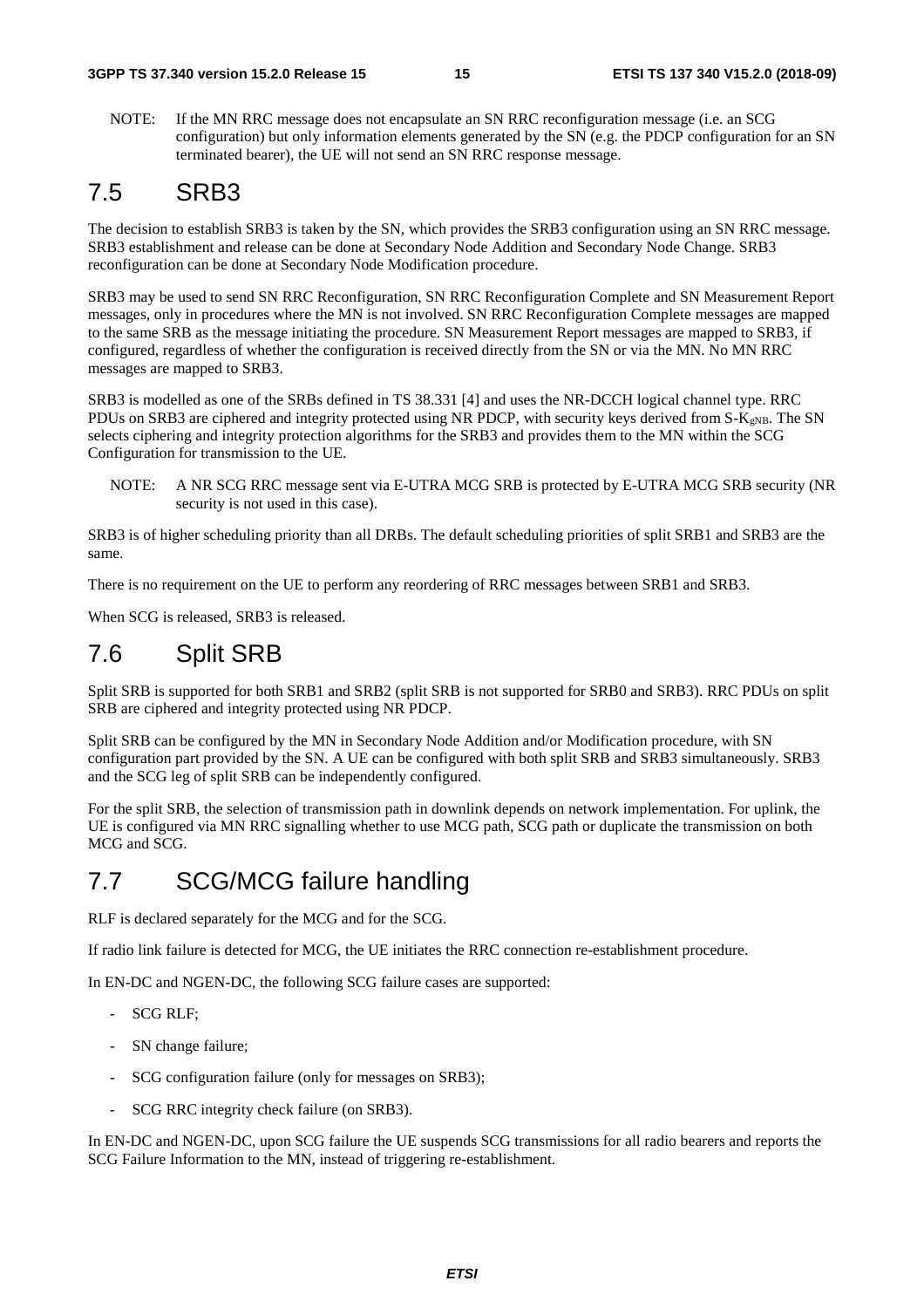In all SCG failure cases, the UE maintains the current measurement configurations from both the MN and the SN and the UE continues measurements based on configuration from the MN and the SN if possible. The SN measurements configured to be routed via the MN will continue to be reported after the SCG failure.

NOTE: UE may not continue measurements based on configuration from the SN after SCG failure in certain cases (e.g. UE can not maintain the timing of PSCell).

The UE includes in the SCG Failure Information message the measurement results available according to current measurement configuration of both the MN and the SN. The MN handles the SCG Failure Information message and may decide to keep, change, or release the SN/SCG. In all the cases, the measurement results according to the SN configuration and the SCG failure type may be forwarded to the old SN and/or to the new SN.

# 7.8 UE identities

In MR-DC, two C-RNTIs are independently allocated to the UE: one for MCG, and one for SCG.

# 7.9 Inter-node Resource Coordination

For EN-DC operation, MN and SN may coordinate their UL and DL radio resources in semi-static manner via UE associated signalling.

8 Bearer handling aspects

# 8.1 QoS aspects

In EN-DC, the E-UTRAN QoS framework defined in TS 36.300 [2] applies:

- An S1-U bearer is established between the EPC and the SN for SN terminated bearers;
- An X2-U bearer is established between the MN and the SN for split bearers, MN terminated SCG bearers and SN terminated MCG bearers;
- MN terminated and SN terminated bearers may have either MCG or SCG radio resources or both, MCG and SCG radio resources, established;
- The MN decides the split of DL UE AMBR limits and UL UE AMBR limits among the MN and the SN respectively, and indicates DL UE AMBR limits and UL UE AMBR limits to be respected by the SN;
- The node that hosts the PDCP entity enforces the respective DL UE AMBR limits;
- Each node enforces the respective UL UE AMBR limits. For SN terminated bearers, if the node is not configured to serve the uplink, it ignores the indicated UL UE-AMBR.

In MR-DC with 5GC:

- The NG-RAN OoS framework defined in TS 38.300 [3] applies;
- QoS flows belonging to the same PDU session may be mapped to different bearer types (see subclause 4.2.2) and as a result there may be two different SDAP entities configured for the same PDU session: one at the MN and another one at the SN, in which case the MN decides which QoS flows are assigned to the SDAP entity in the SN;
- The MN or SN node that hosts the SDAP entity for a given QoS flow decides how to map the QoS flow to DRBs;
- If the SDAP entity for a given OoS flow is hosted by the MN and the MN decides that SCG resources are to be configured it provides QoS flow to DRB mapping information and the respective per QoS flow information to the SN;
- If the SDAP entity for a given QoS flow is hosted by the SN, the MN provides sufficient QoS related information to enable the SN to configure appropriate SCG resources and to request the configuration of appropriate MCG resources. The MN may offer MCG resources to the SN and may indicate for GBR QoS flows the amount offered to the SN on a per QoS flow level.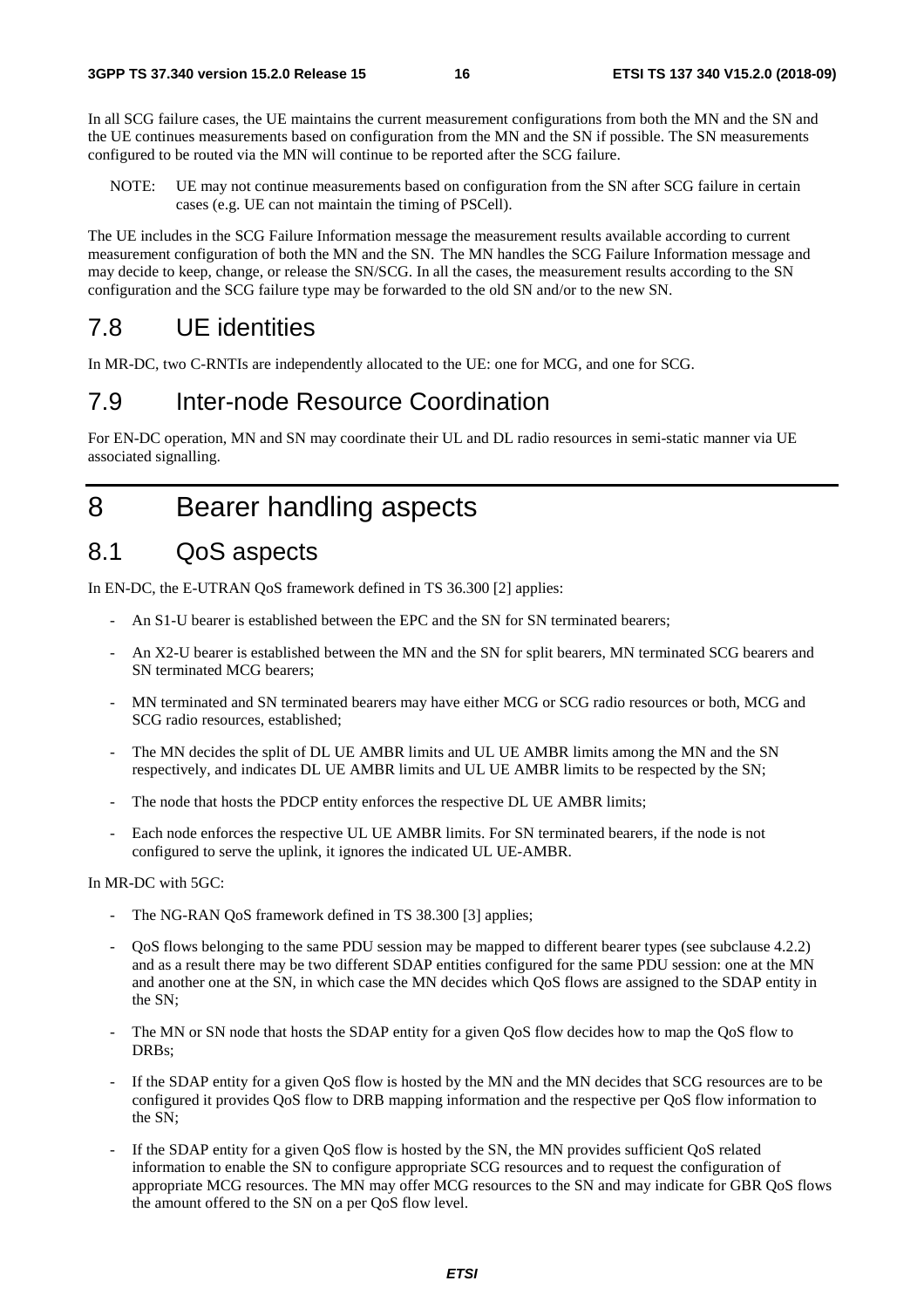To support PDU sessions mapped to different bearer types, MR-DC with 5GC provides the possibility for the MN to request the 5GC:

- For some PDU sessions of a UE: Direct the User Plane traffic of the whole PDU session either to the MN or to the SN. In that case, there is a single NG-U tunnel termination at the NG-RAN for such PDU session.
	- The MN may request to change this assignment during the life time of the PDU session.
- For some other PDU sessions of a UE: Direct the User Plane traffic of a subset of the QoS flows of the PDU session to the SN (respectively MN) while the rest of the QoS flows of the PDU session is directed to the MN (respectively SN). In that case, there are two NG-U tunnel terminations at the NG-RAN for such PDU session.
	- The MN may request to change this assignment during the life time of the PDU session.

# 8.2 Bearer type selection

In EN-DC, for each radio bearer the MN decides the location of the PDCP entity and in which cell group(s) radio resources are to be configured. Once an SN terminated split bearer is established, e.g. by means of the Secondary Node Addition procedure or MN initiated Secondary Node Modification procedure, the SN may remove and later on add SCG resources for the respective E-RAB, as long as the QoS for the respective E-RAB is guaranteed.

In MR-DC with 5GC, the following principles apply:

- The MN decides per PDU session the location of the SDAP entity, i.e. whether it shall be hosted by the MN or the SN or by both;
- If the MN decides to host an SDAP entity it may decide some of the related QoS flows to be realized as MCG bearer, some as SCG bearer, and others to be realized as split bearer;
- If the MN decides that an SDAP entity shall be hosted in the SN, some of the related QoS flows may be realized as SCG bearer, some as MCG bearer, while others may be realized as split bearer. The SN may remove or add SCG resources for the respective QoS flows, as long as the QoS for the respective QoS flow is guaranteed.

# 8.3 Bearer type change

In MR-DC, all the possible bearer type change options are supported:

- MCG bearer to/from split bearer;
- MCG bearer to/from SCG bearer:
- SCG bearer to/from split bearer.

Bearer termination point change is supported for all bearer types, and can be performed with or without bearer type change:

- MN terminated bearer to/from SN terminated bearer.

For EN-DC:

- when the security key is changed for a bearer, the associated PDCP and RLC entities are re-established, while MAC behavior might depend on the solution selected by the network, e.g. MAC reset, change of LCID, etc. (see Annex A);
- for MCG bearer, split bearer and SCG bearer, during handover MCG/SCG PDCP and RLC are re-established and MCG/SCG MAC is reset;
- if a bearer type change happens through handover procedure then for MCG bearer, split bearer and SCG bearer, MCG/SCG PDCP/RLC are re-established and MCG/SCG MAC is reset;
- if a bearer type change happens through SN change procedure, then SN terminated PDCP /RLC are reestablished and SCG MAC is reset;
- one step (direct) bearer type change between MN terminated bearer types without using the handover procedure is supported;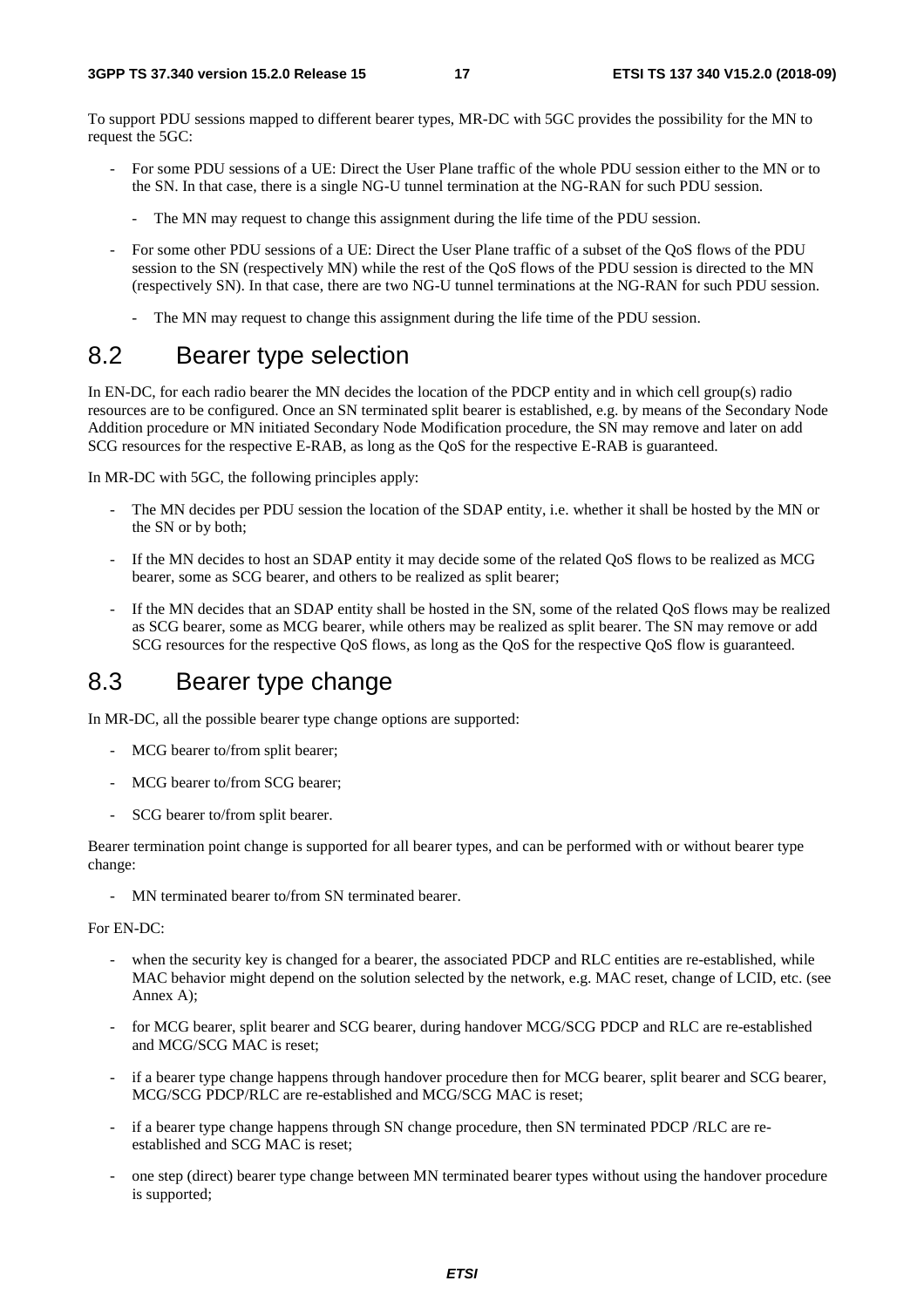- one step (direct) bearer type change between SN terminated bearer types without using the handover or SN change procedure is supported;
- for bearer type change between MCG bearer and SCG bearer MAC is not reset; the original RLC entity is released and new RLC entity is established;
- PDCP version change for DRB or PDCP SN length change for an AM DRB is performed using a release and add of the DRBs (in a single message) or full configuration;
- One step (direct) bearer type change with PDCP version change is supported;
- Upon bearer type change from MCG bearer to SCG bearer or from split bearer to SCG bearer, the associated LTE RLC entity is first re-established and then released:
- NOTE: L2 handling for bearer type change in EN-DC is also summarized in Annex A (the table does not consider the case that PDCP SN length is changed).

# 8.4 User data forwarding

Upon EN-DC specific activities, user data forwarding may be performed for E-RABs for which the bearer type change from/to MN terminated bearer to/from SN terminated bearer is performed. The behaviour of the node from which data is forwarded is the same as specified for the "source eNB" for handover, the behaviour of the node to which data is forwarded is the same as specified for the "target eNB" for handover.

For MR-DC with 5GC, user data forwarding may be performed between NG-RAN nodes whenever the logical node hosting the PDCP entity changes. The behaviour of the node from which data is forwarded is the same as specified for the "source NG-RAN node" for handover, the behaviour of the node to which data is forwarded is the same as specified for the "target NG-RAN node" for handover.

9 Security related aspects

EN-DC can only be configured after security activation in the MN.

In EN-DC, for bearers terminated in the MN the network configures the UE with  $K_{eNB}$ ; for bearers terminated in the SN the network configures the UE with  $S-K_{gNB}$ .

For mobility scenarios that involve only a change of the SCG (i.e. no Pcell handover and hence no  $K_{eNB}$  change), S- $K_{gNB}$  key refresh is not required if the PDCP termination point of the SN is not changed.

In EN-DC, the UE supports the NR security algorithms corresponding to the E-UTRA security algorithms signalled at NAS level and the UE NR AS Security capability is not signalled to the MN over RRC. Mapping from E-UTRA security algorithms to the corresponding NR security algorithms, where necessary, is performed at the MN.

For MR-DC with 5GC, UP integrity protection can be configured on a per radio bearer basis.

# 10 Multi-Connectivity operation related aspects

# 10.1 General

Similar procedures as defined under section 10.1.2.8 (Dual Connectivity operation) in TS 36.300 [2] apply for MR-DC.

# 10.2 Secondary Node Addition

### 10.2.1 EN-DC

The Secondary Node Addition procedure is initiated by the MN and is used to establish a UE context at the SN to provide radio resources from the SN to the UE. For bearers requiring SCG radio resources, this procedure is used to add at least the first cell of the SCG. This procedure can also be used to configure an SN terminated MCG bearer (where no SCG configuration is needed). Figure 10.2.1-1 shows the Secondary Node Addition procedure.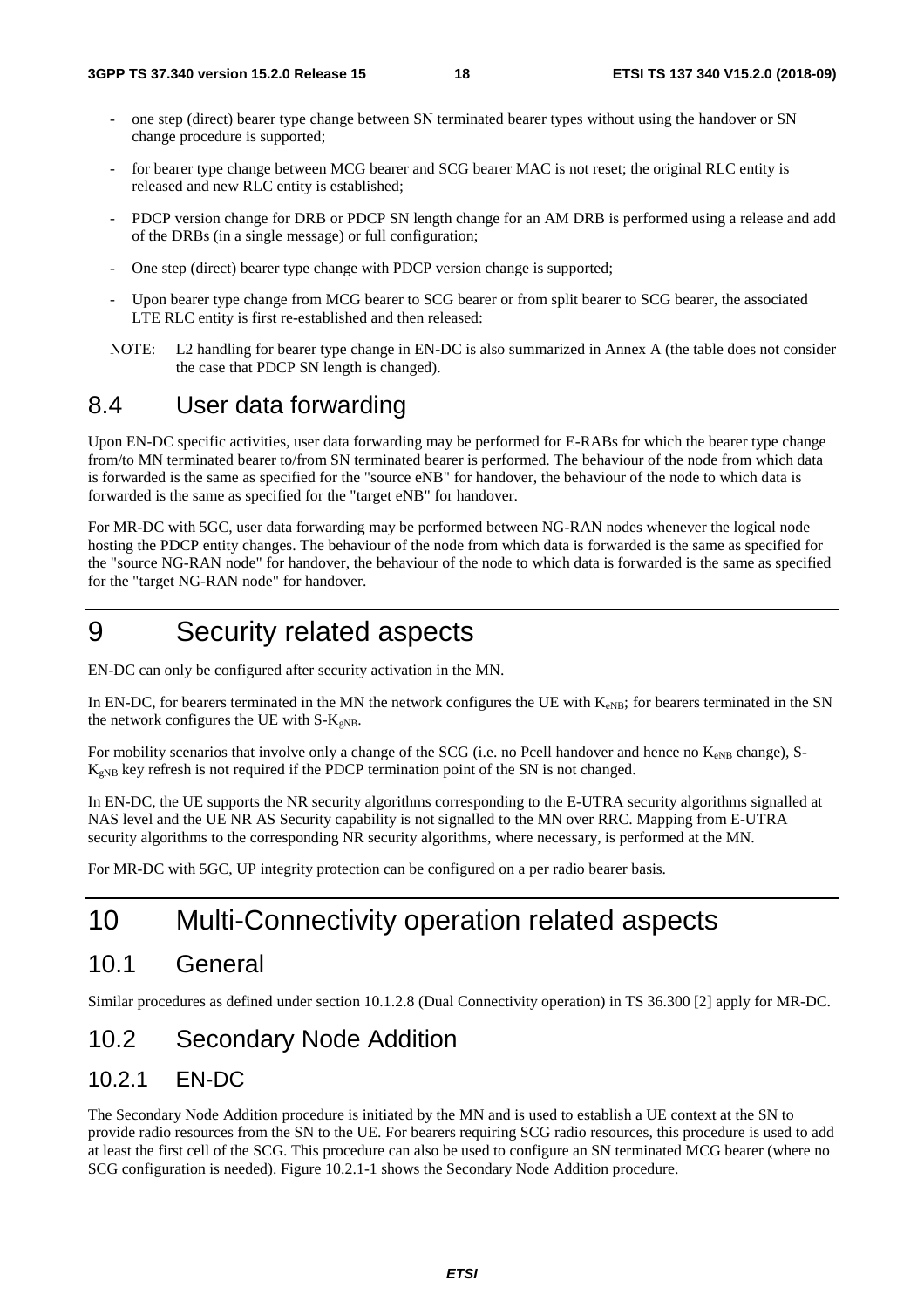

**Figure 10.2.1-1: Secondary Node Addition procedure** 

- 1. The MN decides to request the SN to allocate radio resources for a specific E-RAB, indicating E-RAB characteristics (E-RAB parameters, TNL address information corresponding to bearer type). In addition, for bearers requiring SCG radio resources, MN indicates the requested SCG configuration information, including the entire UE capabilities and the UE capability coordination result. In this case, the MN also provides the latest measurement results for SN to choose and configure the SCG cell(s). The MN may request the SN to allocate radio resources for split SRB operation. The MN always provides all the needed security information to the SN (even if no SN terminated bearers are setup) to enable SRB3 to be setup based on SN decision. In case of bearer options that require X2-U resources between the MN and the SN, the MN provides X2-U TNL address information for the respective E-RAB, X2-U DL TNL address information for SN terminated bearers, X2-U UL TNL address information for MN terminated bearers. In case of SN terminated split bearers the MN provides the maximum QoS level that it can support. The SN may reject the request.
- NOTE 1: For split bearers, MCG and SCG resources may be requested of such an amount, that the QoS for the respective E-RAB is guaranteed by the exact sum of resources provided by the MCG and the SCG together, or even more. For MN terminated split bearers, the MNs decision is reflected in step 1 by the E-RAB parameters signalled to the SN, which may differ from E-RAB parameters received over S1.
- NOTE 2: For a specific E-RAB, the MN may request the direct establishment of an SCG or a split bearer, i.e., without first having to establish an MCG bearer. It is also allowed that all E-RABs can be configured as SN terminated bearers, i.e. there is no E-RAB established as an MN terminated bearer.
- 2. If the RRM entity in the SN is able to admit the resource request, it allocates respective radio resources and, dependent on the bearer option, respective transport network resources. For bearers requiring SCG radio resources, the SN triggers Random Access so that synchronisation of the SN radio resource configuration can be performed. The SN decides the Pscell and other SCG Scells and provides the new SCG radio resource configuration to the MN in a NR RRC configuration message contained in the SgNB Addition Request Acknowledge message. In case of bearer options that require X2-U resources between the MN and the SN, the SN provides X2-U TNL address information for the respective E-RAB, X2-U UL TNL address information for SN terminated bearers, X2-U DL TNL address information for MN terminated bearers. For SN terminated bearers, the SN provides the S1-U DL TNL address information for the respective E-RAB and security algorithm. If SCG radio resources have been requested, the SCG radio resource configuration is provided.
- NOTE 3: For the SN terminated split bearer option, the SN may either decide to request resources from the MN of such an amount, that the QoS for the respective E-RAB is guaranteed by the exact sum of resources provided by the MN and the SN together, or even more. The SNs decision is reflected in step 2 by the E-RAB parameters signalled to the MN, which may differ from E-RAB parameters received in step 1. The QoS level requested from the MN shall not exceed the level that the MN offered when setting up the split bearer in step 1.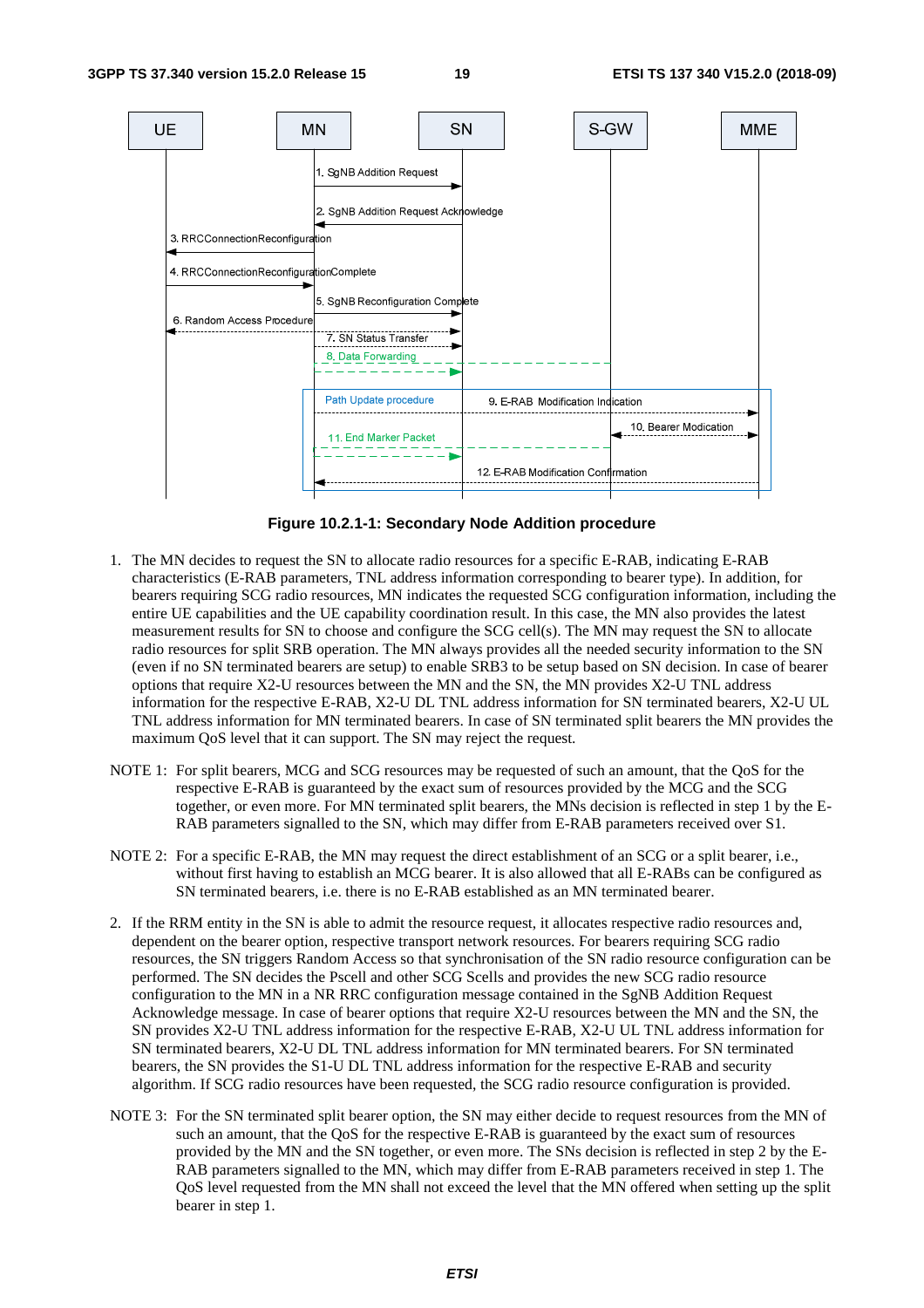NOTE 4: In case of MN terminated bearers, transmission of user plane data may take place after step 2.

NOTE 5: In case of SN terminated bearers , data forwarding and the SN Status Transfer may take place after step 2.

- 3. The MN sends to the UE the *RRCConnectionReconfiguration* message including the NR RRC configuration message, without modifying it.
- 4. The UE applies the new configuration and replies to MN with *RRCConnectionReconfigurationComplete* message, including a NR RRC response message, if needed. In case the UE is unable to comply with (part of) the configuration included in the *RRCConnectionReconfiguration* message, it performs the reconfiguration failure procedure.
- 5. The MN informs the SN that the UE has completed the reconfiguration procedure successfully via *SgNB ReconfigurationComplete* message, including the encoded NR RRC response message, if received from the UE.
- 6. If configured with bearers requiring SCG radio resources, the UE performs synchronisation towards the PSCell of the SN. The order the UE sends the *RRCConnectionReconfigurationComplete* message and performs the Random Access procedure towards the SCG is not defined. The successful RA procedure towards the SCG is not required for a successful completion of the RRC Connection Reconfiguration procedure.
- 7. In case of SN terminated bearers using RLC AM, the MN sends SN Status Transfer.
- 8. In case of SN terminated bearers using RLC AM, and dependent on the bearer characteristics of the respective E-RAB, the MN may take actions to minimise service interruption due to activation of EN-DC (Data forwarding).
- 9-12. For SN terminated bearers, the update of the UP path towards the EPC is performed.

### 10.2.2 MR-DC with 5GC

*Editor's note: MR-DC with the 5GC is not complete and is targeted for completion in December 2018.* 

The Secondary Node (SN) Addition procedure is initiated by the MN and is used to establish a UE context at the SN in order to provide radio resources from the SN to the UE. For bearers requiring SCG radio resources, this procedure is used to add at least the initial SCG serving cell of the SCG. This procedure can also be used to configure an SN terminated MCG bearer (where no SCG configuration is needed). Figure 10.2.2-1 shows the SN Addition procedure.



**Figure 10.2.2-1: SN Addition procedure** 

1. The MN decides to request the target SN to allocate radio resources for one or more specific PDU Sessions/QoS Flows, indicating QoS Flows characteristics (QoS Flow Level QoS parameters, PDU session level TNL address information, and PDU session level Network Slice info). In addition, for bearers requiring SCG radio resources,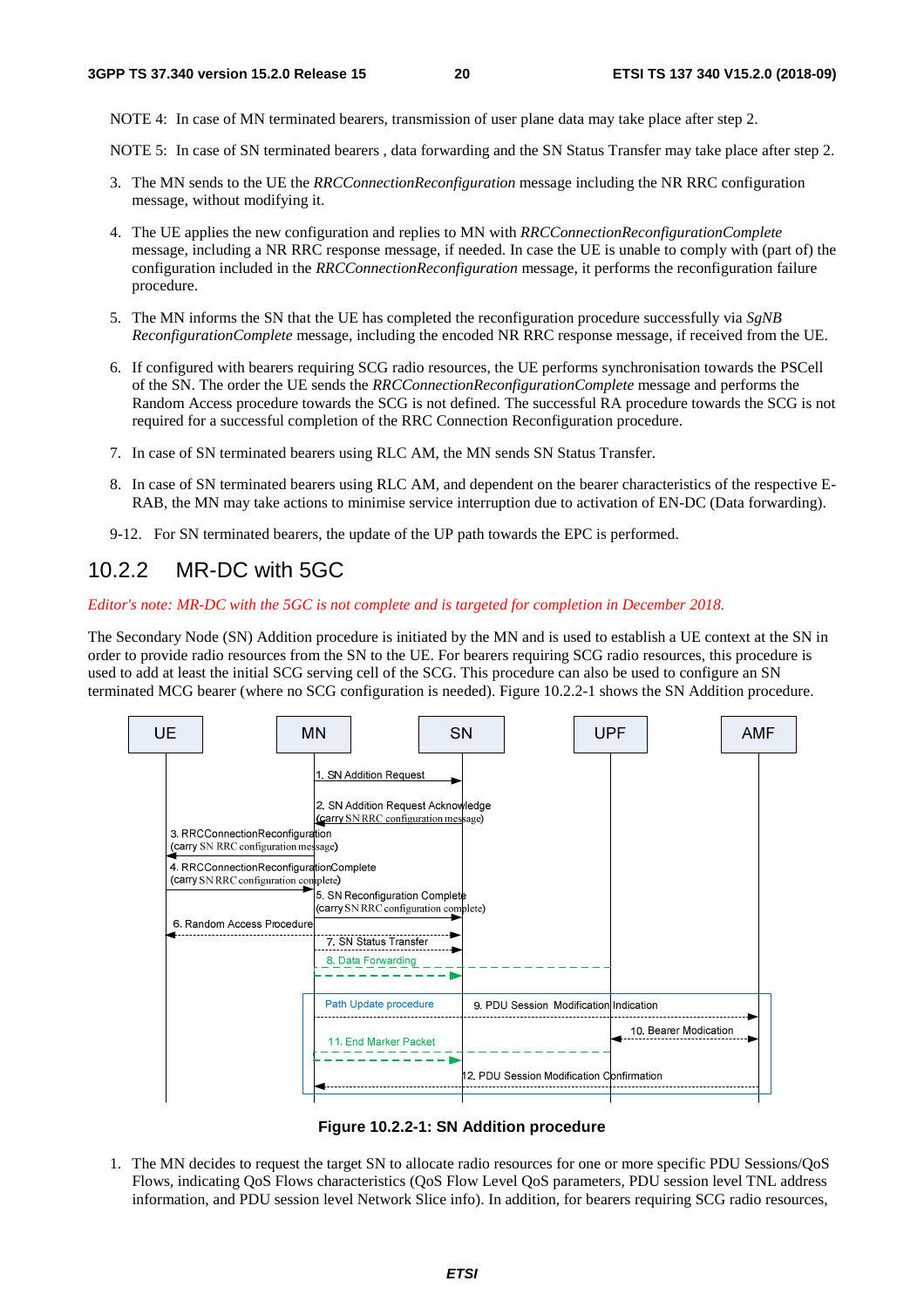MN indicates the requested SCG configuration information, including the entire UE capabilities and the UE capability coordination result. In this case, the MN also provides the latest measurement results for SN to choose and configure the SCG cell(s). The MN may request the SN to allocate radio resources for split SRB operation. The MN always provides all the needed security information to the SN (even if no SN terminated bearers are setup) to enable SRB3 to be setup based on SN decision. For bearer options that require Xn-U resources between the MN and the SN, MN needs to provide Xn-U TNL address information, Xn-U DL TNL address information for SN terminated bearers and Xn-U UL TNL address information for MN terminated bearers. The SN may reject the request.

- NOTE 1: For split bearers, MCG and SCG resources may be requested of such an amount, that the QoS for the respective QoS Flow is guaranteed by the exact sum of resources provided by the MCG and the SCG together, or even more. For MN terminated split bearers, the MN decision is reflected in step 1 by the QoS Flow parameters signalled to the SN, which may differ from QoS Flow parameters received over NG.
- NOTE 2: For a specific QoS flow, the MN may request the direct establishment of SCG and/or split bearers, i.e. without first having to establish MCG bearers. It is also allowed that all QoS flows can be mapped to SN terminated bearers, i.e. there is no QoS flow mapped to an MN terminated bearer.
- 2. If the RRM entity in the SN is able to admit the resource request, it allocates respective radio resources and, dependent on the bearer type options, respective transport network resources. For bearers requiring SCG radio resources the SN triggers UE Random Access so that synchronisation of the SN radio resource configuration can be performed. The SN decides for the PScell and other SCG Scells and provides the new SCG radio resource configuration to the MN in a SN RRC configuration message contained in the SN Addition Request Acknowledge message. In case of bearer options that require Xn-U resources between the MN and the SN, the SN provides Xn-U TNL address information for the respective E-RAB, Xn-U UL TNL address information for SN terminated bearers, Xn-U DL TNL address information for MN terminated bearers. For SN terminated bearers, the SN provides the NG-U DL TNL address information for the respective PDU Session and security algorithm. If SCG radio resources have been requested, the SCG radio resource configuration is provided.

NOTE 3: In case of MN terminated bearers, transmission of user plane data may take place after step 2.

NOTE 4: In case of SN terminated bearers, data forwarding and the SN Status Transfer may take place after step 2.

- 3. The MN sends the MN RRC reconfiguration message to the UE including the SN RRC configuration message, without modifying it.
- 4. The UE applies the new configuration and replies to MN with MN RRC reconfiguration complete message, including a SN RRC response message for SN, if needed. In case the UE is unable to comply with (part of) the configuration included in the MN RRC reconfiguration message, it performs the reconfiguration failure procedure.
- 5. The MN informs the SN that the UE has completed the reconfiguration procedure successfully via SN Reconfiguration Complete message, including the encoded SN RRC response message, if received from the UE.
- 6. If configured with bearers requiring SCG radio resources, the UE performs synchronisation towards the PSCell configured by the SN. The order the UE sends the MN RRC reconfiguration complete message and performs the Random Access procedure towards the SCG is not defined. The successful RA procedure towards the SCG is not required for a successful completion of the RRC Connection Reconfiguration procedure.
- 7. In case of SN terminated bearers using RLC AM, the MN sends SN Status Transfer.
- 8. In case of SN terminated bearers using RLC AM, and dependent on the bearer characteristics of the respective QoS Flows, the MN may take actions to minimise service interruption due to activation of MR-DC (Data forwarding).
- 9-12. For SN terminated bearers, the update of the UP path towards the 5GC is performed via PDU Session Path Update procedure*.*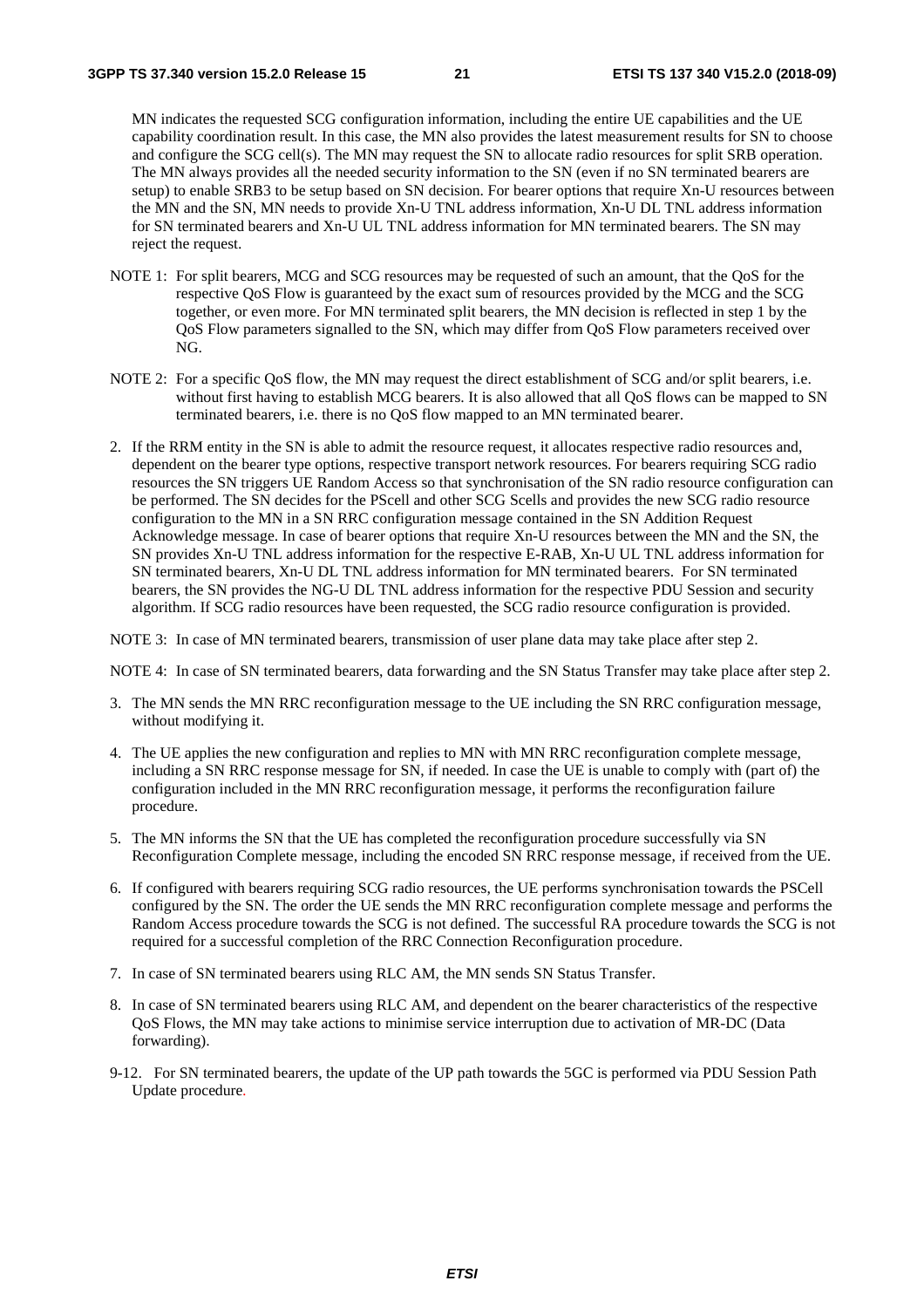# 10.3 Secondary Node Modification (MN/SN initiated)

### 10.3.1 EN-DC

The Secondary Node Modification procedure may be initiated either by the MN or by the SN and be used to modify, establish or release bearer contexts, to transfer bearer contexts to and from the SN or to modify other properties of the UE context within the same SN. It may also be used to transfer an NR RRC message from the SN to the UE via the MN and the response from the UE via MN to the SN (e.g. when SRB3 is not used).

The Secondary Node modification procedure does not necessarily need to involve signalling towards the UE.

#### **MN initiated SN Modification**



**Figure 10.3.1-1: SN Modification procedure - MN initiated** 

The MN uses the procedure to initiate configuration changes of the SCG within the same SN, e.g. the addition, modification or release of SCG bearer(s) and the SCG RLC bearer of split bearer(s), as well as configuration changes for SN terminated MCG bearers. Bearer type change may result in adding the new bearer configuration and releasing the old bearer configuration within a single MN initiated SN Modification procedure for the respective E-RAB. The MN uses this procedure to perform handover within the same MN while keeping the SN. The MN also uses the procedure to query the current SCG configuration, e.g. when delta configuration is applied in a MN initiated SN change. MN may not use the procedure to initiate the addition, modification or release of SCG Scells. The SN may reject the request, except if it concerns the release of SN terminated bearer(s) or the SCG RLC bearer of MN terminated bearer(s), or if it is used to perform handover within the same MN while keeping the SN. Figure 10.3.1-1 shows an example signalling flow for a MN initiated SN Modification procedure.

- 1. The MN sends the SgNB Modification Request message, which may contain bearer context related or other UE context related information, data forwarding address information (if applicable) and the requested SCG configuration information, including the UE capability coordination result to be used as basis for the reconfiguration by the SN. In case a security key update in the SN is required, a new *SgNB Security Key* is included. In case of SCG RLC re-establishment for E-RABs configured with an MN terminated bearer with an SCG RLC bearer for which no bearer type change is performed, the MN provides a new UL GTP TEID to the SN. The SN shall continue sending UL PDCP PDUs to the MN with the previous UL GTP TEID until it reestablishes the RLC and use the new UL GTP TEID after re-establishment. In case of PDCP re-establishment for E-RABs configured with an SN terminated bearer with an MCG RLC bearer for which no bearer type change is performed, the MN provides a new DL GTP TEID to the SN. The SN shall continue sending DL PDCP PDUs to the MN with the previous DL GTP TEID until it performs PDCP re-establishment and use the new DL GTP TEID starting with the PDCP re-establishment.
- 2. The SN responds with the SgNB Modification Request Acknowledge message, which may contain SCG radio resource configuration information within a NR RRC configuration message and data forwarding address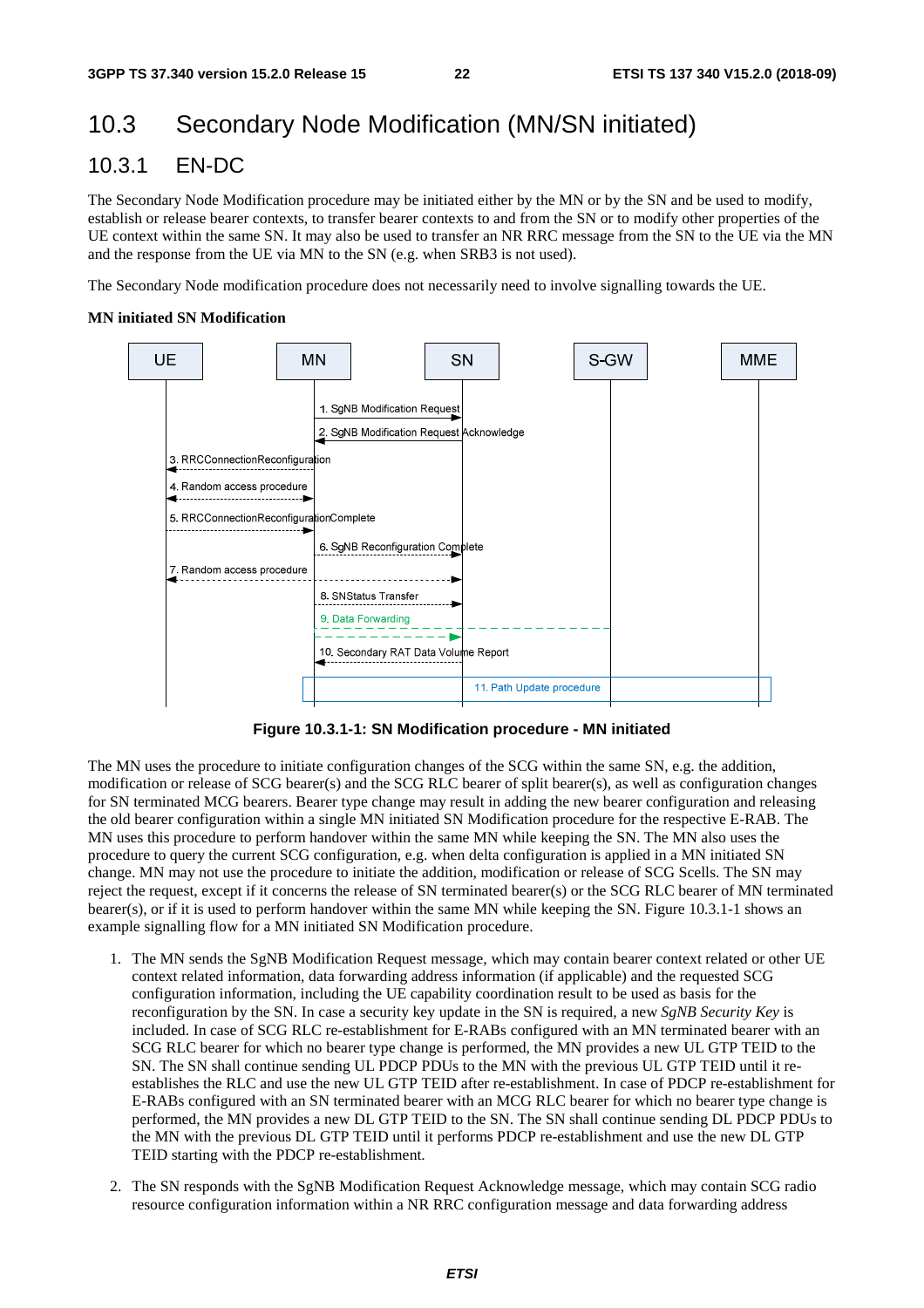information (if applicable). In case of a PSCell change with security key update, for E-RABs configured with the MN terminated bearer option that require X2-U resources between the MN and the SN, for which no bearer type change is performed, the SN provides a new DL GTP TEID to the MN. The MN shall continue sending DL PDCP PDUs to the SN with the previous DL GTP TEID until it performs PDCP re-establishment or PDCP data recovery, and use the new DL GTP TEID starting with the PDCP re-establishment or data recovery. In case of a PSCell change with security key update, for E-RABs configured with the SN terminated bearer option that require X2-U resources between the MN and the SN, for which no bearer type change is performed, the SN provides a new UL GTP TEID to the MN. The MN shall continue sending UL PDCP PDUs to the SN with the previous UL GTP TEID until it re-establishes the RLC and use the new UL GTP TEID after re-establishment.

- 3-5. The MN initiates the RRC connection reconfiguration procedure, including the NR RRC configuration message. The UE applies the new configuration, synchronizes to the MN (if instructed, in case of intra-MN handover) and replies with *RRCConnectionReconfigurationComplete*, including a NR RRC response message, if needed. In case the UE is unable to comply with (part of) the configuration included in the *RRCConnectionReconfiguration* message, it performs the reconfiguration failure procedure.
- 6. Upon successful completion of the reconfiguration, the success of the procedure is indicated in the SgNB Reconfiguration Complete message.
- 7. If instructed, the UE performs synchronisation towards the PSCell of the SN as described in SgNB addition procedure. Otherwise, the UE may perform UL transmission after having applied the new configuration.
- 8. If PDCP termination point is changed for bearers using RLC AM, and when RRC full configuration is not used, the MN sends the SN Status transfer.
- 9. If applicable, data forwarding between MN and the SN takes place (Figure 10.3.1-1 depicts the case where a bearer context is transferred from the MN to the SN).
- 10. The SN sends the *Secondary RAT Data Volume Report* message to the MN and includes the data volumes delivered to the UE over the NR radio for the E-RABs to be released.
- NOTE 1: The order the SN sends the Secondary RAT Data Volume Report message and performs data forwarding with MN is not defined. The SN may send the report when the transmission of the related bearer is stopped.
- 11. If applicable, a path update is performed.

#### **SN initiated SN Modification with MN involvement**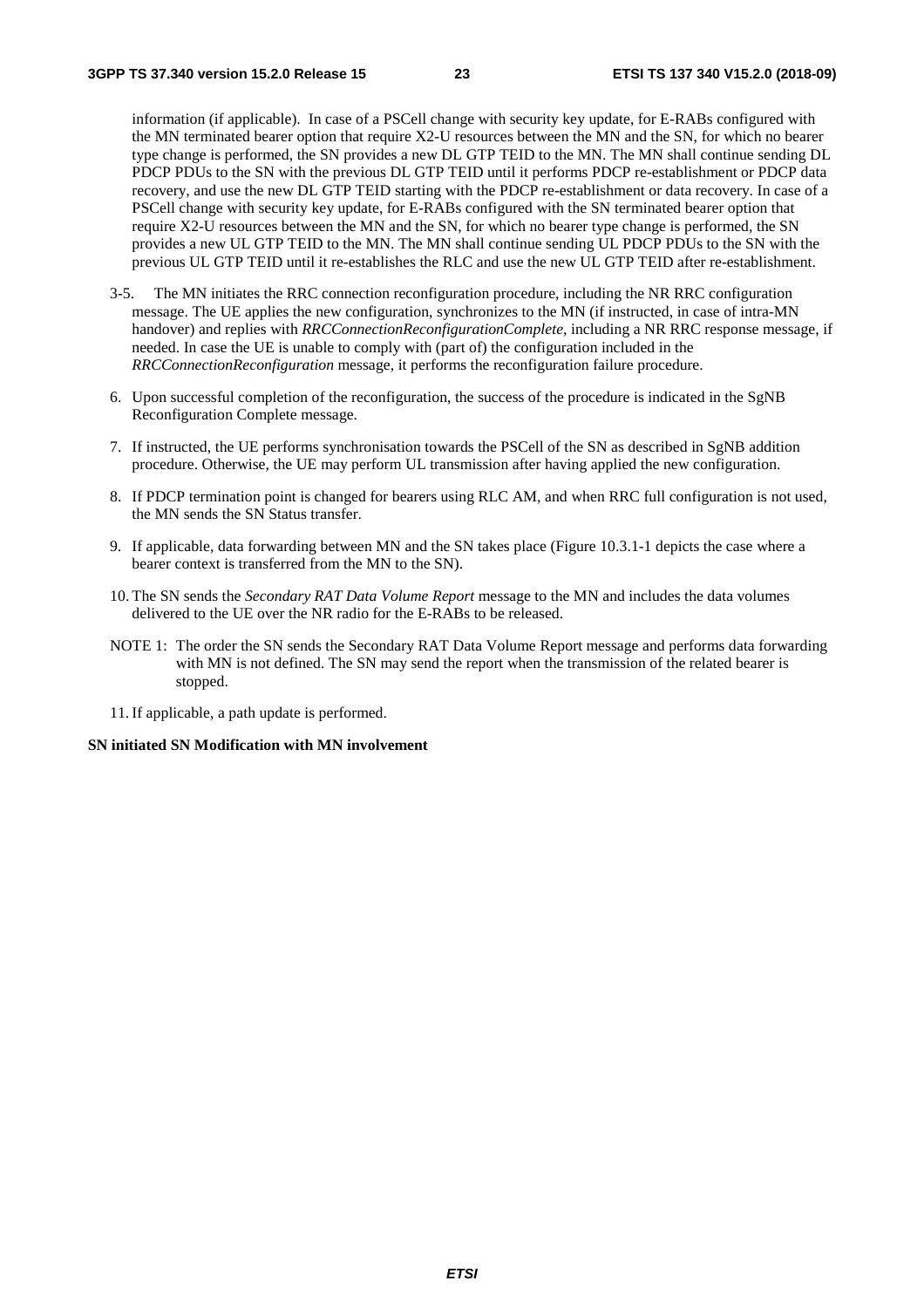

#### **Figure 10.3.1-2: SN Modification procedure - SN initiated with MN involvement**

The SN uses the procedure to perform configuration changes of the SCG within the same SN, e.g. to trigger the release of SCG bearer(s) and the SCG RLC bearer of split bearer(s) (upon which the MN may release the bearer or maintain current bearer type or reconfigure it to an MCG bearer, either MN terminated or SN terminated), and to trigger PSCell change (e.g. when a new security key is required or when the MN needs to perform PDCP data recovery). The MN cannot reject the release request of SCG bearer and the SCG RLC bearer of a split bearer. Figure 10.3.1.-2 shows an example signalling flow for an SN initiated SgNB Modification procedure, with MN involvement.

1. The SN sends the SgNB Modification Required message including a NR RRC configuration message, which may contain bearer context related, other UE context related information and the new SCG radio resource configuration. For bearer release or modification, a corresponding E-RAB list is included in the SgNB Modification Required message. In case of change of security key, the *PDCP Change Indication* indicates that a S-KgNB update is required. In case the MN needs to perform PDCP data recovery, the *PDCP Change Indication* indicates that PDCP data recovery is required.

The SN can decide whether the change of security key is required.

- 2/3. If data forwarding and/or SN security key change needs to be applied, the MN triggers the preparation of the MN initiated SN Modification procedure and provides forwarding address and/or a new SN security key information within the SgNB Modification Request message, respectively.
- NOTE 2: If only SN security key is provided in step 2, the MN does not need to wait for the reception of step 3 to initiate the RRC connection reconfiguration procedure.
- 4. The MN sends the *RRCConnectionReconfiguration* message including a NR RRC configuration message to the UE including the new SCG radio resource configuration.
- 5. The UE applies the new configuration and sends the *RRCConnectionReconfigurationComplete* message, including an encoded NR RRC response message, if needed. In case the UE is unable to comply with (part of) the configuration included in the *RRCConnectionReconfiguration* message, it performs the reconfiguration failure procedure.
- 6. Upon successful completion of the reconfiguration, the success of the procedure is indicated in the SgNB Modification Confirm message containing the encoded NR RRC response message, if received from the UE.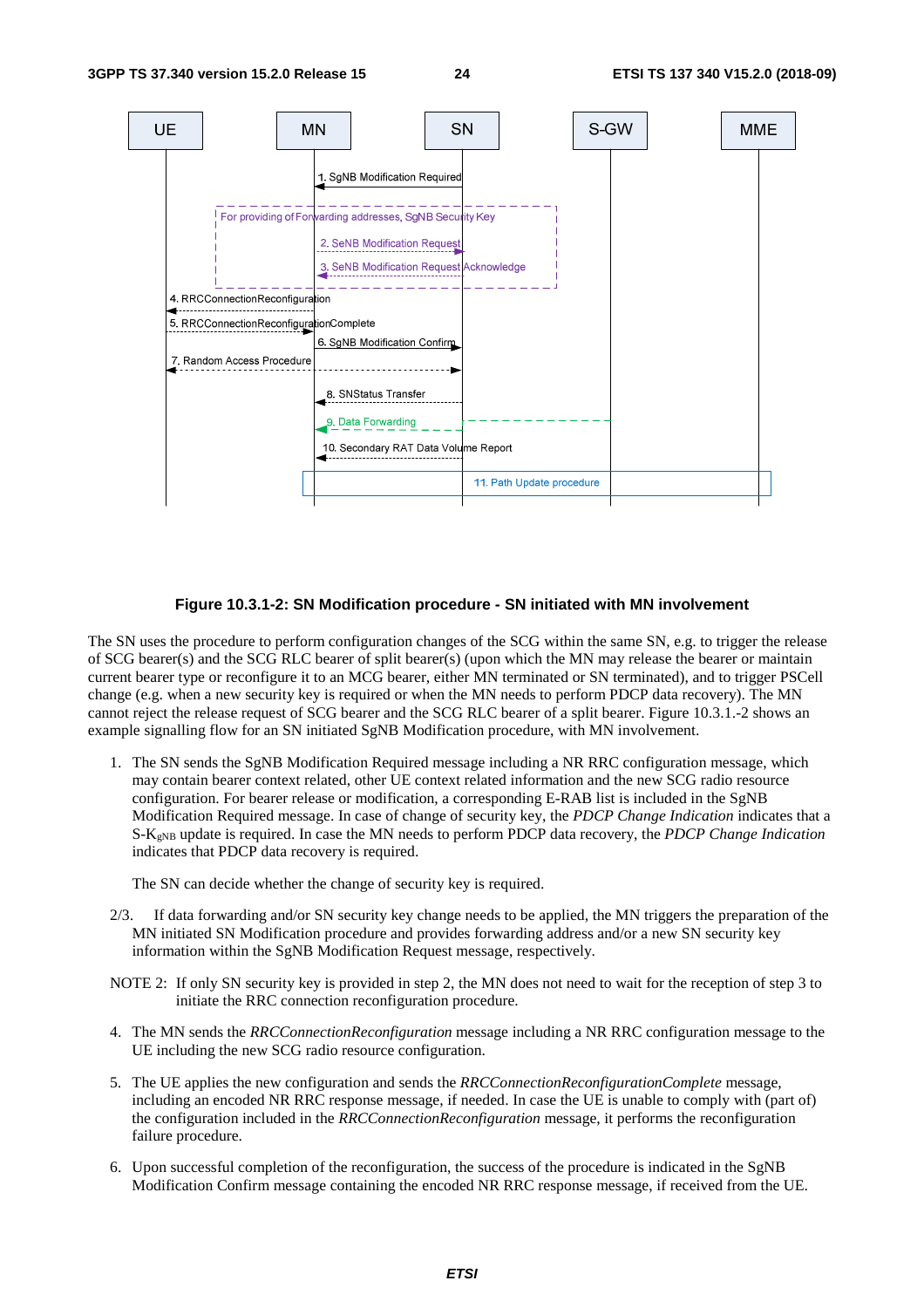- 7. If instructed, the UE performs synchronisation towards the PSCell of the SN as described in SN addition procedure. Otherwise, the UE may perform UL transmission after having applied the new configuration.
- 8. If PDCP termination point is changed for bearers using RLC AM, and when RRC full configuration is not used, the SN sends the MN Status transfer.
- 9. If applicable, data forwarding between MN and the SN takes place (Figure 10.3.1-2 depicts the case where a bearer context is transferred from the SN to the MN).
- 10. The SN sends the *Secondary RAT Data Volume Report* message to the MN and includes the data volumes delivered to the UE over the NR radio for the E-RABs to be released.
- NOTE 3: The order the SN sends the Secondary RAT Data Volume Report message and performs data forwarding with MN is not defined. The SN may send the report when the transmission of the related bearer is stopped.
- 11. If applicable, a path update is performed.

#### **SN initiated SN Modification without MN involvement**





The SN initiated modification without MN involved procedure is used to modify the configuration within SN in case no coordination with MN is required, including the addition/modification/release of SCG Scell and PSCell change (e.g. when the security key does not need to be changed and the MN does not need to be involved in PDCP recovery). Figure 10.3.1- 3 shows an example signalling flow for SN initiated SN modification procedure, without MN involvement. The SN can decide whether the Random Access procedure is required.

- 1. The SN sends the *RRCConnectionReconfiguration* message to the UE through SRB3. The UE applies the new configuration. In case the UE is unable to comply with (part of) the configuration included in the *RRCConnectionReconfiguration* message, it performs the reconfiguration failure procedure.
- 2. If instructed, the UE performs synchronisation towards the PSCell of the SN.
- 3. The UE replies with the *RRCConnectionReconfigurationComplete* message.

#### **Transfer of an NR RRC message to/from the UE (when SRB3 is not used)**



**Figure 10.3.1-4: Transfer of an NR RRC message to/from the UE**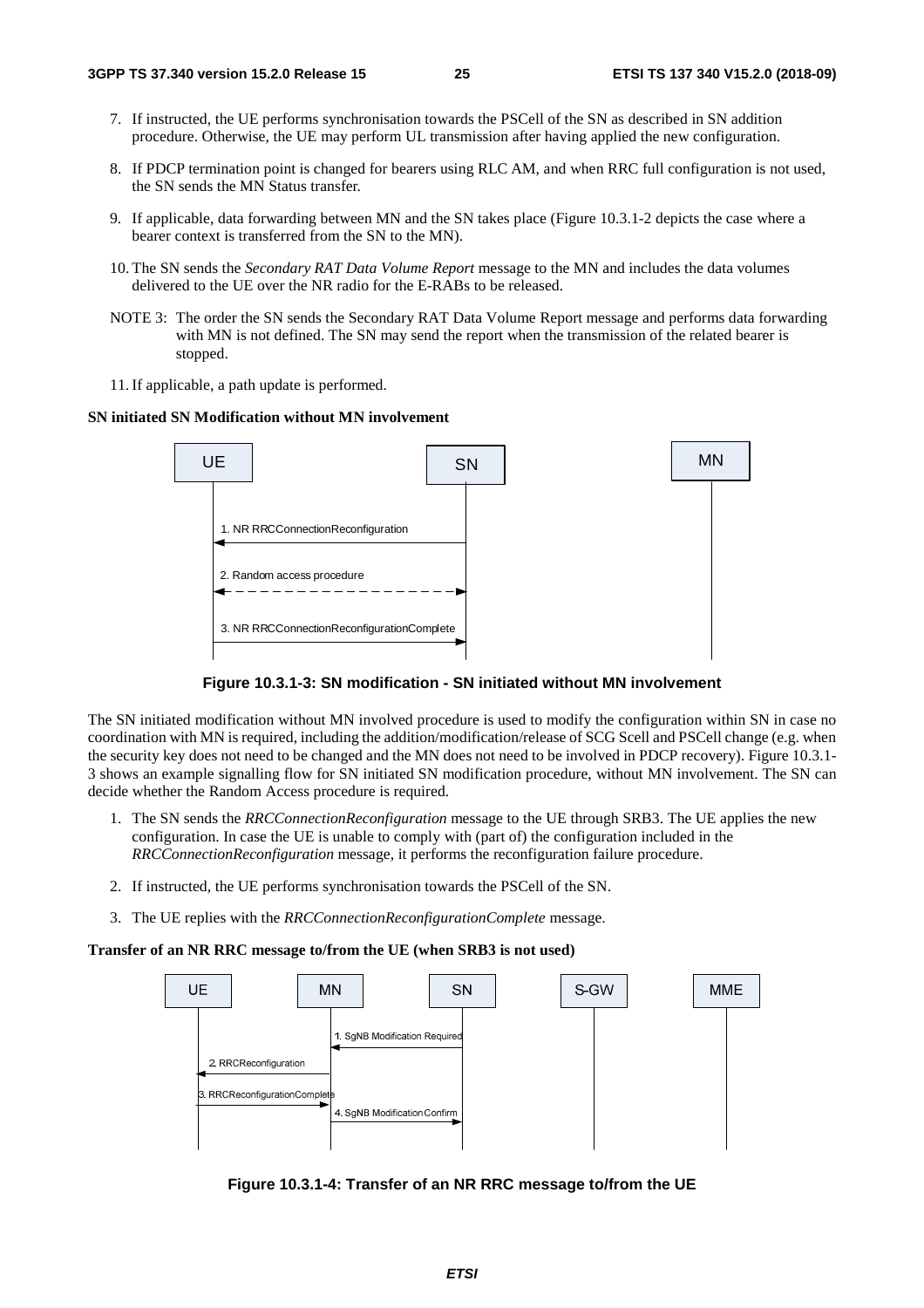The SN initiates the procedure when it needs to transfer an NR RRC message to the UE and SRB3 is not used.

- 1. The SN initiates the procedure by sending the SgNB Modification Required to the MN.
- 2. The MN forwards the NR RRC message to the UE in the *RRCConnectionReconfiguration* message.
- 3. The UE applies the new configuration and replies with the *RRCConnectionReconfigurationComplete* message.
- 4. The MN forwards the NR RRC response message, if received from the UE, to the SN in the SgNB Modification Confirm message.

### 10.3.2 MR-DC with 5GC

#### *Editor's note: MR-DC with the 5GC is not complete and is targeted for completion in December 2018.*

The SN Modification procedure may be initiated either by the MN or by the SN and be used to modify, establish or release PDU session/QoS Flow contexts, to transfer PDU session/QoS Flow contexts to and from the SN or to modify other properties of the UE context within the same SN. It may also be used to transfer an NR RRC message from the SN to the UE via the MN and the response from the UE via MN to the SN (e.g. when SRB3 is not used).

The SN modification procedure does not necessarily need to involve signalling towards the UE.

#### **MN initiated SN Modification**



**Figure 10.3.2-1: SN Modification procedure - MN initiated** 

The MN uses the procedure to initiate configuration changes of the SCG within the same SN, including addition, modification or release PDU session/QoS Flows mapped onto SN terminated bearer(s) and MN terminated bearers with an SCG RLC bearer. The MN uses the procedure to query the current SCG configuration, e.g. when delta configuration is applied in a MN initiated SN change. MN may not use the procedure to initiate the addition, modification or release of SCG Scells. The SN may reject the request, except if it concerns the release of PDU session/QoS flow. Figure 10.3.2- 1 shows an example signalling flow for a MN initiated SN Modification procedure.

- 1. The MN sends the SN Modification Request message, which may contain PDU session/QoS Flow context related or other UE context related information, data forwarding address information (if applicable), PDU session level Network Slice info and the requested SCG configuration information, including the UE capabilities coordination result to be used as basis for the reconfiguration by the SN.
- 2. The SN responds with the SN Modification Request Acknowledge message, which may contain new SCG radio configuration information within a SN RRC configuration message*,* and data forwarding address information (if applicable).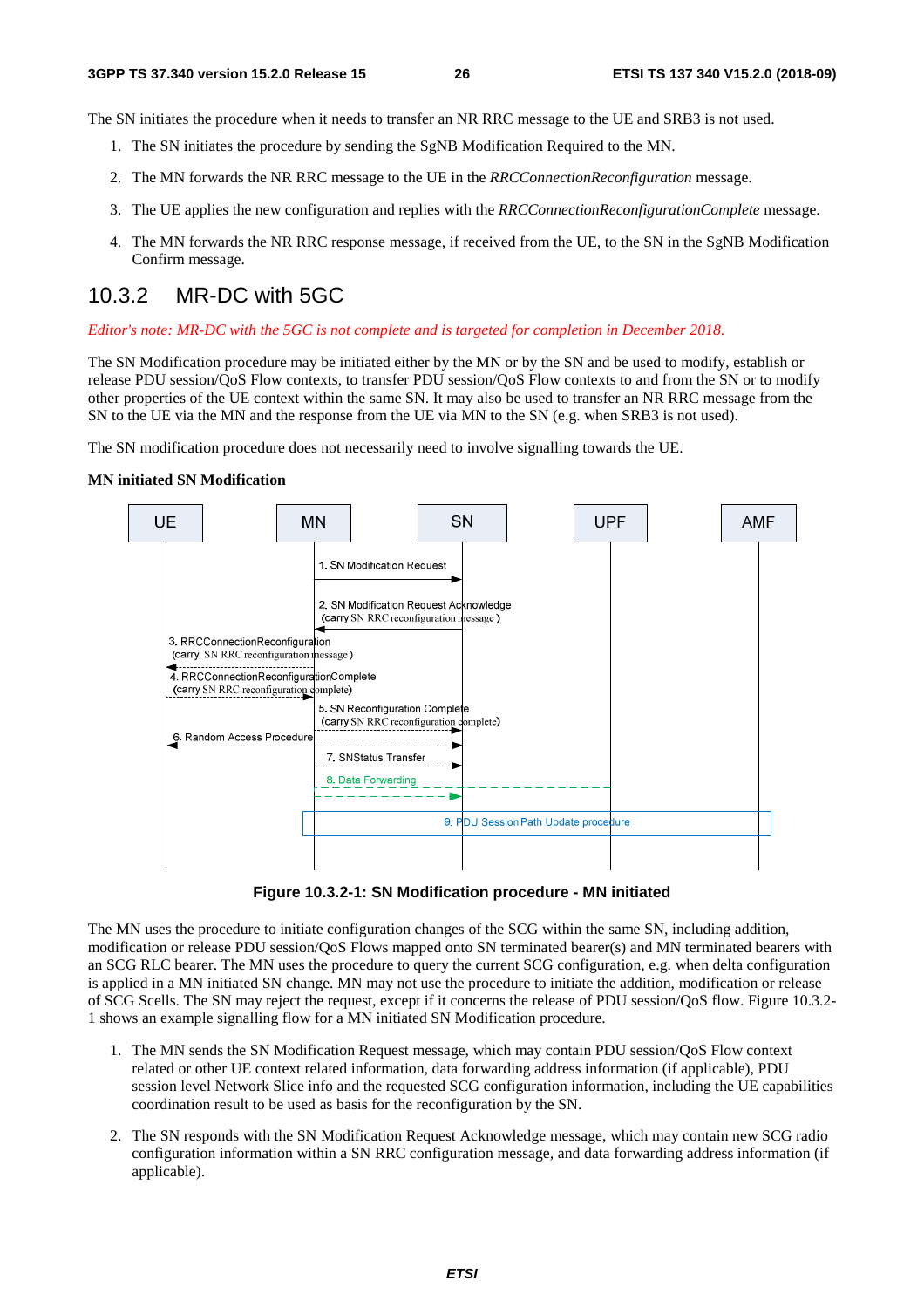- 3/4. The MN initiates the RRC connection reconfiguration procedure, including SN RRC configuration message. The UE applies the new configuration and replies with MN RRC reconfiguration complete message, including a SN RRC response message, if needed. In case the UE is unable to comply with (part of) the configuration included in the MN RRC reconfiguration message, it performs the reconfiguration failure procedure.
- 5. Upon successful completion of the reconfiguration, the success of the procedure is indicated in the SN Reconfiguration Complete message.
- 6. If instructed, the UE performs synchronisation towards the PSCell of the SN as described in SN addition procedure. Otherwise, the UE may perform UL transmission after having applied the new configuration.
- 7. If PDCP termination point is changed for bearers using RLC AM, and when RRC full configuration is not used, the MN sends the SN Status transfer.
- 8. If applicable, data forwarding between MN and the SN takes place (Figure 10.3.2-1 depicts the case where a PDU session/QoS Flow context is transferred from the MN to the SN).
- 9. If applicable, a PDU Session path update procedure is performed.

**SN initiated SN Modification with MN involvement** 



**Figure 10.3.2-2: SN Modification procedure - SN initiated with MN involvement** 

The SN uses the procedure to perform configuration changes of the SCG within the same SN, e.g. to trigger the modification/release of PDU session/QoS flows and to trigger PSCell changes (when MN involvement is needed for this). The MN cannot reject the release request of PDU session/QoS flows. Figure 10.3.2-2 shows an example signalling flow for SN initiated SN Modification procedure.

1. The SN sends the SN Modification Required message including a SN RRC configuration message, which may contain PDU session/QoS Flow context related, other UE context related information and the new radio resource configuration of SCG. For the release or modification of PDU session/QoS flow, a corresponding PDU session/QoS Flows list is included in the SN Modification Required message.

The SN can decide whether the change of security key is required.

- 2/3. The MN initiated SN Modification procedure may be triggered by SN Modification Required message.
- 4. The MN sends the MN RRC reconfiguration message to the UE including the SN RRC configuration message the new SCG radio resource configuration.
- 5. The UE applies the new configuration and sends the MN RRC reconfiguration complete message, including an encoded SN RRC response message, if needed. In case the UE is unable to comply with (part of) the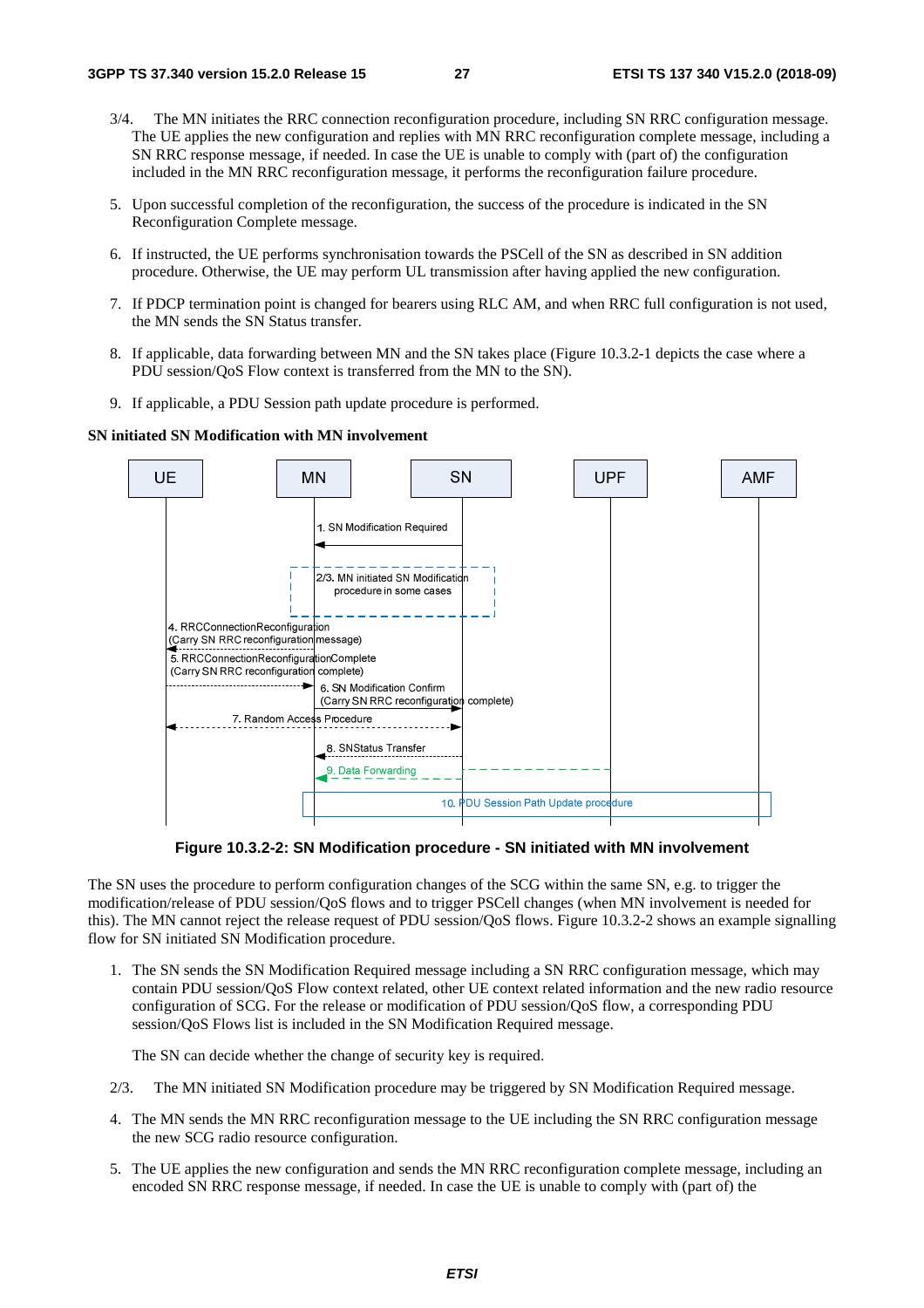configuration included in the MN RRC reconfiguration message, it performs the reconfiguration failure procedure.

- 6. Upon successful completion of the reconfiguration, the success of the procedure is indicated in the SN Modification Confirm message containing the encoded SN RRC response message, if received from the UE.
- 7. If instructed, the UE performs synchronisation towards the PSCell configured by the SN as described in SN Addition procedure. Otherwise, the UE may perform UL transmission directly after having applied the new configuration.
- 8. If PDCP termination point is changed for bearers using RLC AM, and when RRC full configuration is not used, the SN sends the MN Status transfer.
- 9. If applicable, data forwarding between MN and the SN takes place (Figure 10.3.2-2 depicts the case where a PDU session/QoS Flow context is transferred from the SN to the MN).
- 10. If applicable, a PDU Session path update procedure is performed.

#### **SN initiated SN Modification without MN involvement**

This procedure is not supported for NE-DC.



**Figure 10.3.2-3: SN Modification – SN initiated without MN involvement** 

The SN initiated SN modification procedure without MN involvement is used to modify the configuration within SN in case no coordination with MN is required, including the addition/modification/release of SCG Scell and PSCell change (when MN involvement is not needed for this). Figure 10.3.2-3 shows an example signalling flow for SN initiated SN modification procedure without MN involvement. The SN can decide whether the Random Access procedure is required.

- 1. The SN sends the SN RRC reconfiguration message to the UE through SRB3.
- 2. The UE applies the new configuration and replies with the SN RRC reconfiguration complete message. In case the UE is unable to comply with (part of) the configuration included in the SN RRC reconfiguration message, it performs the reconfiguration failure procedure.
- 3. If instructed, the UE performs synchronisation towards the PSCell of the SN as described in SN Addition procedure. Otherwise the UE may perform UL transmission after having applied the new configuration.

#### **Transfer of an NR RRC message to/from the UE (when SRB3 is not used)**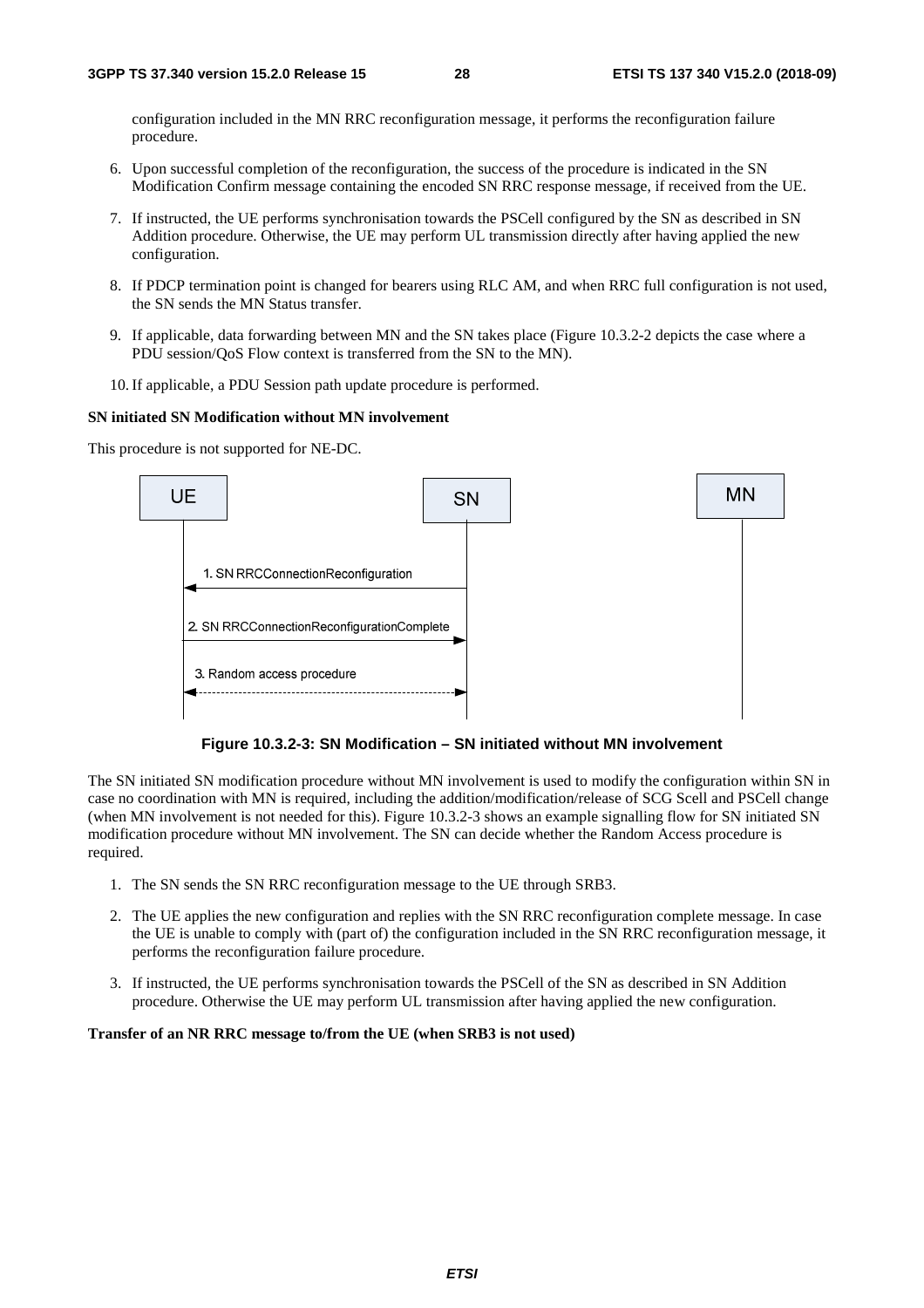

**Figure 10.3.2-4: Transfer of an NR RRC message to/from the UE** 

The SN initiates the procedure when it needs to transfer an NR RRC message to the UE and SRB3 is not used.

- 1. The SN initiates the procedure by sending the SN Modification Required to the MN.
- 2. The MN forwards the NR RRC message to the UE in the RRC reconfiguration message.
- 3. The UE applies the new configuration and replies with the RRC reconfiguration complete message.
- 4. The MN forwards the NR RRC response message, if received from the UE, to the SN in the SN Modification Confirm message.

# 10.4 Secondary Node Release (MN/SN initiated)

### 10.4.1 EN-DC

The Secondary Node Release procedure may be initiated either by the MN or by the SN and is used to initiate the release of the UE context at the SN. The recipient node of this request can reject it, e.g., if a SN change procedure is triggered by the SN.

It does not necessarily need to involve signalling towards the UE, e.g., in case of the RRC connection re-establishment due to Radio Link Failure in MN.



#### **MN initiated SN Release**

**Figure 10.4.1-1: SN Release procedure – MN initiated** 

Figure 10.4.1-1 shows an example signalling flow for the MN initiated Secondary Node Release procedure when SN Release is confirmed by SN.

- 1. The MN initiates the procedure by sending the SgNB Release Request message. If data forwarding is requested, the MN provides data forwarding addresses to the SN.
- 2. The SN confirms SN Release by sending the SgNB Release Request Acknowledge message. If appropriate, the SN may reject SN Release, e.g. if the SN change procedure is triggered by the SN.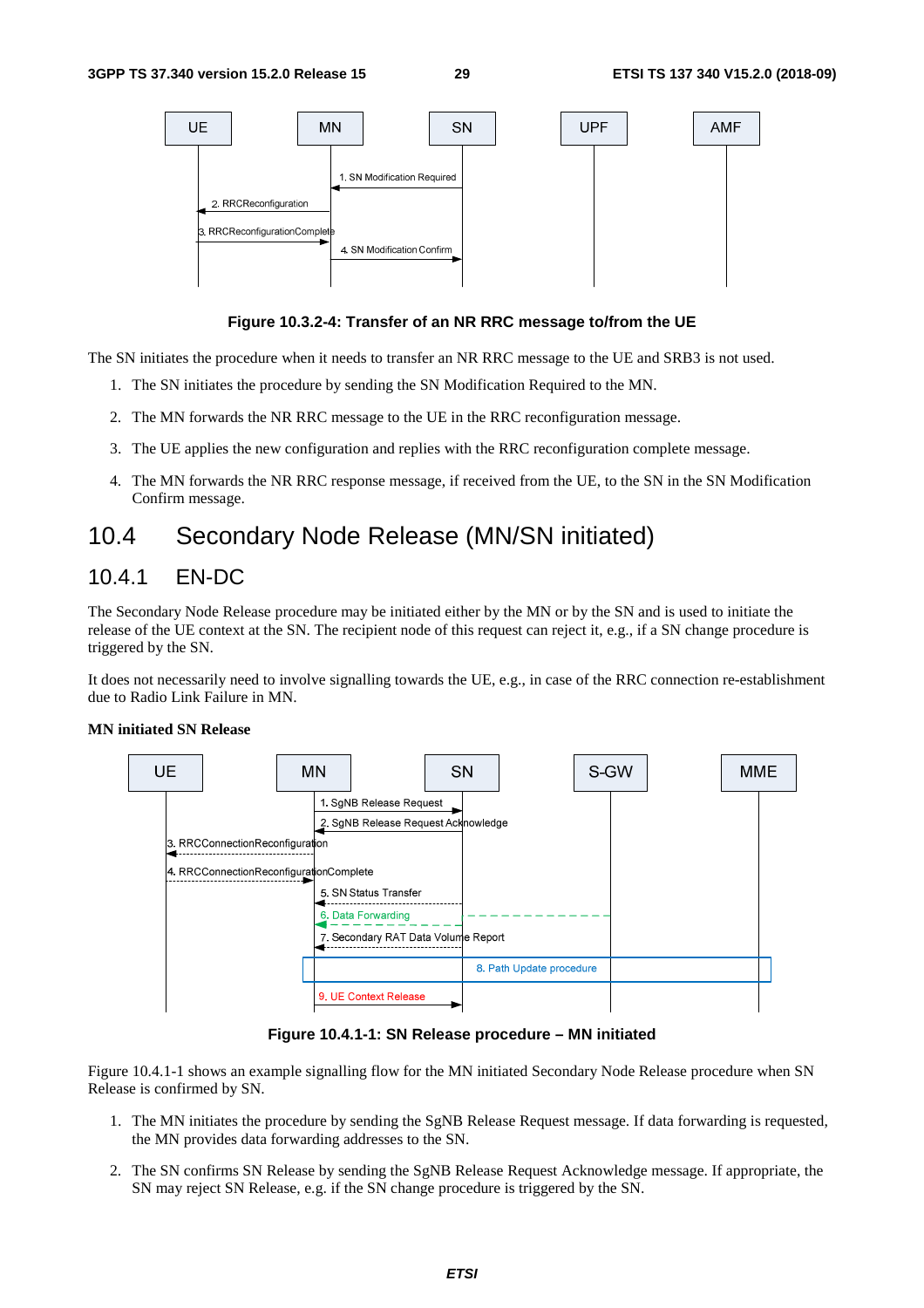- 3/4. If required, the MN indicates in the *RRCConnectionReconfiguration* message towards the UE that the UE shall release the entire SCG configuration. In case the UE is unable to comply with (part of) the configuration included in the *RRCConnectionReconfiguration* message, it performs the reconfiguration failure procedure.
- NOTE 1: If data forwarding is applied, timely coordination between steps 1 and 2 may minimize gaps in service provision, this is however regarded to be an implementation matter.
- 5. If the released bearers use RLC AM, the SN sends the SN Status transfer.
- 6. Data forwarding from the SN to the MN takes place.
- 7. The SN sends the *Secondary RAT Data Volume Report* message to the MN and includes the data volumes delivered to the UE over the NR radio for the related E-RABs.
- NOTE 2: The order the SN sends the Secondary RAT Data Volume Report message and performs data forwarding with MN is not defined. The SN may send the report when the transmission of the related bearer is stopped.
- 8. If applicable, the path update procedure is initiated.
- 9. Upon reception of the UE Context Release message, the SN can release radio and C-plane related resource associated to the UE context. Any ongoing data forwarding may continue.

#### **SN initiated SN Release**



**Figure 10.4.1-2: SN Release procedure – SN initiated** 

Figure 10.4.1-2 shows an example signalling flow for the SN initiated Secondary Node Release procedure.

- 1. The SN initiates the procedure by sending the SgNB Release Required message which does not contain internode message.
- 2. If data forwarding is requested, the MN provides data forwarding addresses to the SN in the SgNB Release Confirm message. The SN may start data forwarding and stop providing user data to the UE as early as it receives the SgNB Release Confirm message.
- 3/4. If required, the MN indicates in the *RRCConnectionReconfiguration* message towards the UE that the UE shall release the entire SCG configuration. In case the UE is unable to comply with (part of) the configuration included in the *RRCConnectionReconfiguration* message, it performs the reconfiguration failure procedure.
- NOTE 3: If data forwarding is applied, timely coordination between steps 2 and 3 may minimize gaps in service provision. This is however regarded to be an implementation matter.
- 5. If the released bearers use RLC AM, the SN sends the SN Status transfer.
- 6. Data forwarding from the SN to the MN takes place.
- 7. The SN sends the *Secondary RAT Data Volume Report* message to the MN and includes the data volumes delivered to the UE over the NR radio for the related E-RABs.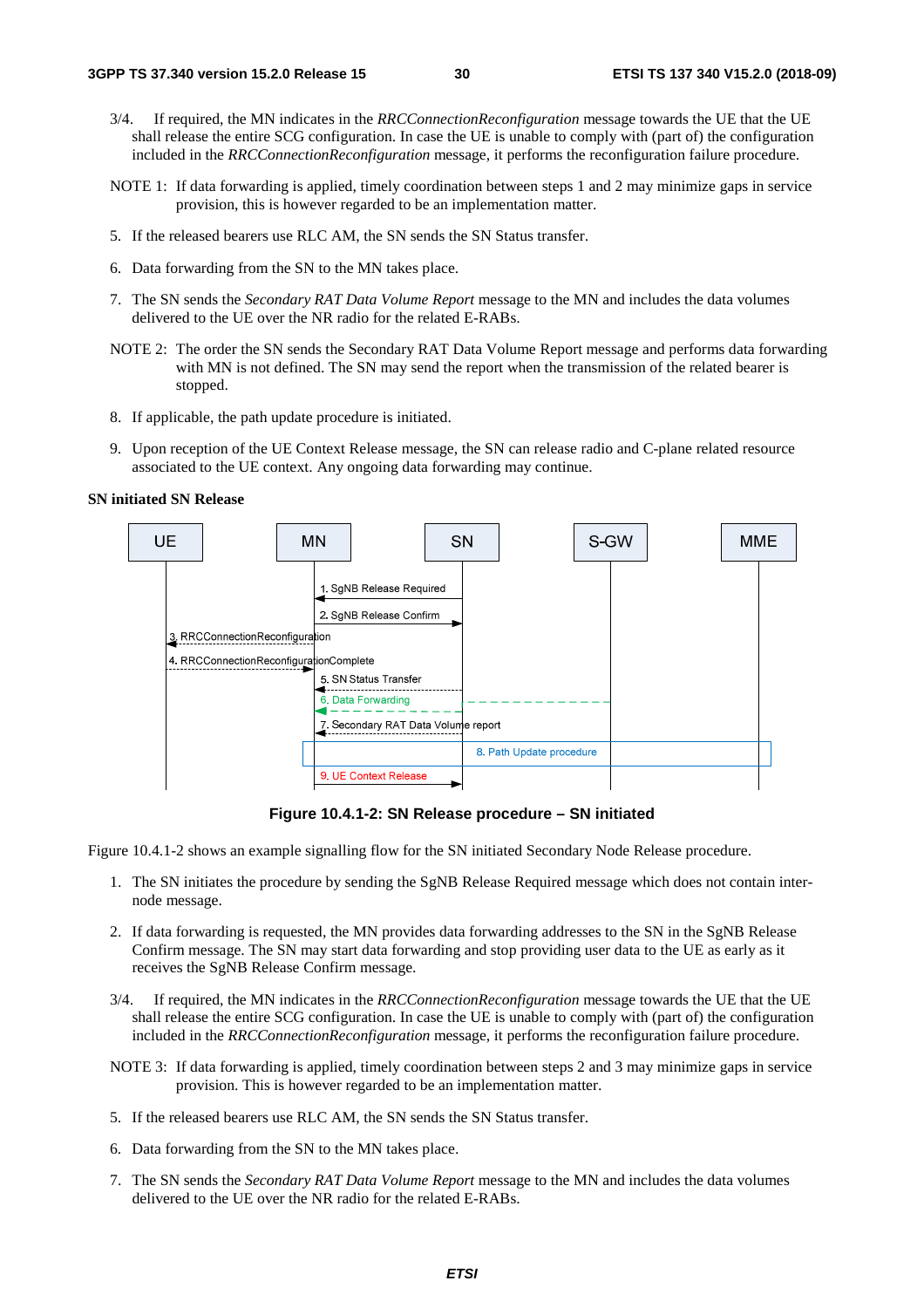- NOTE 4: The order the SN sends the Secondary RAT Data Volume Report message and performs data forwarding with MN is not defined. The SN may send the report when the transmission of the related bearer is stopped.
- 8. If applicable, the path update procedure is initiated.
- 9. Upon reception of the UE Context Release message, the SN can release radio and C-plane related resource associated to the UE context. Any ongoing data forwarding may continue.

### 10.4.2 MR-DC with 5GC

*Editor's note: MR-DC with the 5GC is not complete and is targeted for completion in December 2018.* 

The SN Release procedure may be initiated either by the MN or by the SN and is used to initiate the release of the UE context and relevant resources at the SN. The recipient node of this request can reject it, e.g., if a SN change procedure is triggered by the SN.

#### **MN initiated SN Release**



**Figure 10.4.2-1: SN release procedure - MN initiated** 

Figure 10.4.2-1 shows an example signalling flow for the MN initiated SN Release procedure.

- 1. The MN initiates the procedure by sending the SN Release Request message. If data forwarding is requested, the MN provides data forwarding addresses to the SN.
- 2. The SN confirms SN Release by sending the SN Release Request Acknowledge message. If appropriate, the SN may reject SN Release, e.g., if the SN change procedure is triggered by the SN.
- 3/4. If required, the MN indicates in the MN RRC reconfiguration message towards the UE that the UE shall release the entire SCG configuration. In case the UE is unable to comply with (part of) the configuration included in the MN RRC reconfiguration message, it performs the reconfiguration failure procedure.
- NOTE 1: If data forwarding is applied, timely coordination between steps 1 and 2 may minimize gaps in service provision, this is however regarded to be an implementation matter.
- 5. If the released bearers use RLC AM, the SN sends the SN Status transfer.
- 6. Data forwarding from the SN to the MN takes place.
- 7. If applicable, the PDU Session path update procedure is initiated.
- 8. Upon reception of the UE Context Release message, the SN can release radio and C-plane related resource associated to the UE context. Any ongoing data forwarding may continue.

#### **SN initiated SN Release**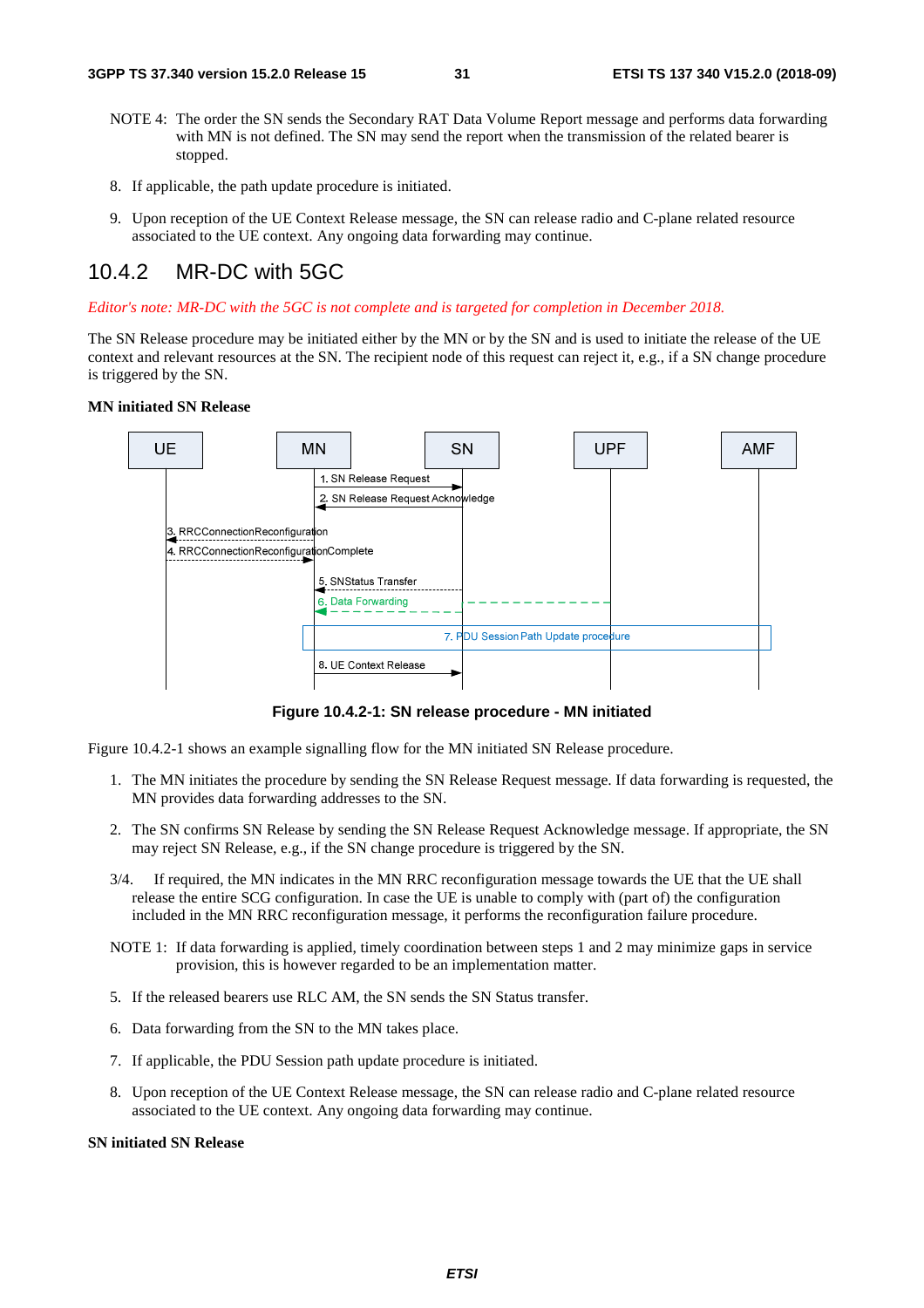

**Figure 10.4.2-2: SN release procedure - SN initiated** 

Figure 10.4.2-2 shows an example signalling flow for the SN initiated SN Release procedure.

- 1. The SN initiates the procedure by sending the SN Release Required message which does not contain any internode message.
- 2. If data forwarding is requested, the MN provides data forwarding addresses to the SN in the SN Release Confirm message. The SN may start data forwarding and stop providing user data to the UE as early as it receives the SN Release Confirm message.
- 3/4. If required, the MN indicates in the MN RRC reconfiguration message towards the UE that the UE shall release the entire SCG configuration. In case the UE is unable to comply with (part of) the configuration included in the MN RRC reconfiguration message, it performs the reconfiguration failure procedure.
- NOTE 2: If data forwarding is applied, timely coordination between steps 2 and 3 may minimize gaps in service provision. This is however regarded to be an implementation matter.
- 5. If the released bearers use RLC AM, the SN sends the SN Status transfer.
- 6. Data forwarding from the SN to the MN takes place.
- 7. If applicable, the PDU Session path update procedure is initiated.
- 8. Upon reception of the UE Context Release message, the SN can release radio and C-plane related resource associated to the UE context. Any ongoing data forwarding may continue.

# 10.5 Secondary Node Change (MN/SN initiated)

### 10.5.1 EN-DC

The Secondary Node Change procedure is initiated either by MN or SN and used to transfer a UE context from a source SN to a target SN and to change the SCG configuration in UE from one SN to another.

NOTE 1: Inter-RAT SN change procedure with single RRC reconfiguration is not supported in this version of the protocol (i.e. no transition from EN-DC to DC).

The Secondary Node Change procedure always involves signalling over MCG SRB towards the UE.

#### **MN initiated SN Change**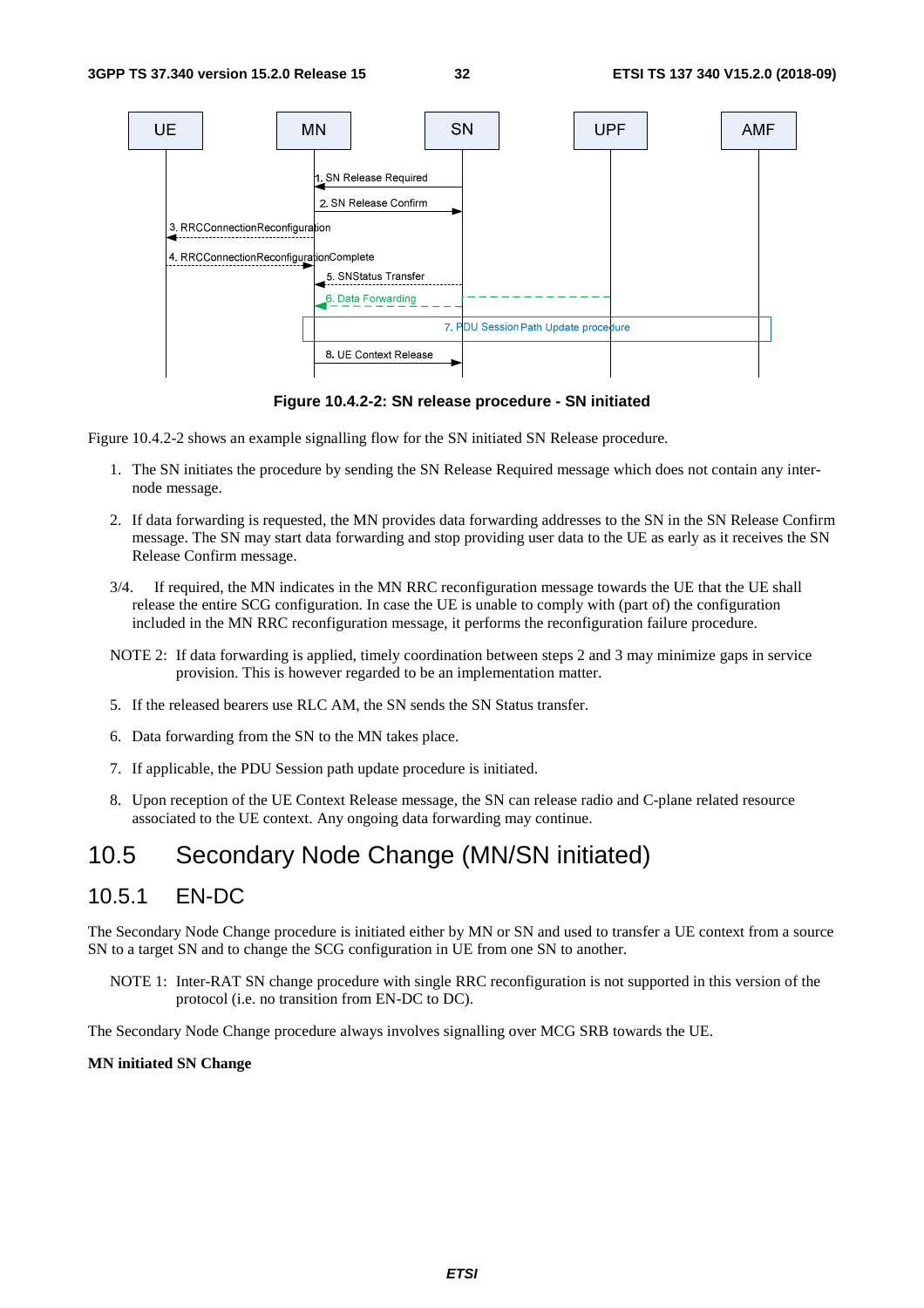

**Figure 10.5.1-1: SN Change – MN initiated** 

Figure 10.5.1-1 shows an example signalling flow for the MN initiated Secondary Node Change:

- 1/2. The MN initiates the SN change by requesting the target SN to allocate resources for the UE by means of the SgNB Addition procedure. The MN may include measurement results related to the target SN. If forwarding is needed, the target SN provides forwarding addresses to the MN. The target SN includes the indication of the full or delta RRC configuration.
- NOTE 2: The MN may send the SgNB Modification Request message (to the source SN) to request the current SCG configuration before step 1.
- 3. If the allocation of target SN resources was successful, the MN initiates the release of the source SN resources including a Cause indicating SCG mobility. The Source SN may reject the release. If data forwarding is needed the MN provides data forwarding addresses to the source SN. Reception of the SgNB Release Request message triggers the source SN to stop providing user data to the UE and, if applicable, to start data forwarding.
- 4/5. The MN triggers the UE to apply the new configuration. The MN indicates to the UE the new configuration in the *RRCConnectionReconfiguration* message including the NR RRC configuration message generated by the target SN. The UE applies the new configuration and sends the *RRCConnectionReconfigurationComplete* message, including the encoded NR RRC response message for the target SN, if needed. In case the UE is unable to comply with (part of) the configuration included in the *RRCConnectionReconfiguration* message, it performs the reconfiguration failure procedure.
- 6. If the RRC connection reconfiguration procedure was successful, the MN informs the target SN via *SgNBReconfigurationComplete* message with the encoded NR RRC response message for the target SN, if received from the UE.
- 7. If configured with bearers requiring SCG radio resources, the UE synchronizes to the target SN.
- 8. For SN terminated bearers using RLC AM, the source SN sends the SN Status transfer, which the MN sends then to the target SN.
- 9. If applicable, data forwarding from the source SN takes place. It may be initiated as early as the source SN receives the SgNB Release Request message from the MN.
- 10. The source SN sends the *Secondary RAT Data Volume Report* message to the MN and includes the data volumes delivered to the UE over the NR radio for the related E-RABs.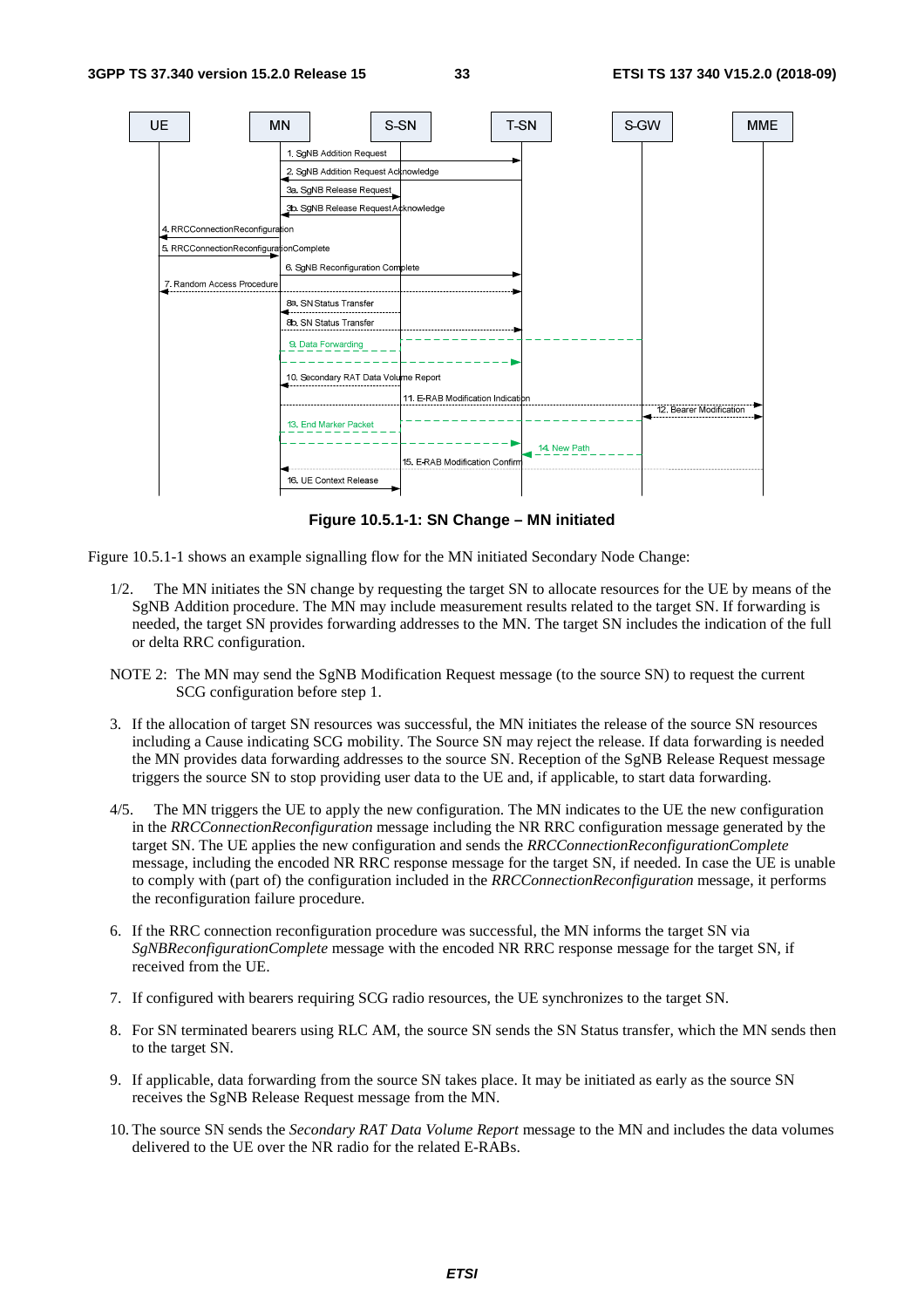- NOTE 3: The order the SN sends the Secondary RAT Data Volume Report message and performs data forwarding with MN is not defined. The SN may send the report when the transmission of the related bearer is stopped.
- 11-15. If one of the bearer was terminatedat the source SN, path update is triggered by the MN.
- 16. Upon reception of the UE Context Release message, the source SN can release radio and C-plane related resource associated to the UE context. Any ongoing data forwarding may continue.

#### **SN initiated SN Change**



**Figure 10.5.1-2: SN Change – SN initiated** 

Figure 10.5.1-2 shows an example signalling flow for the Secondary Node Change initiated by the SN:

- 1. The source SN initiates the SN change procedure by sending SgNB Change Required message which contains target SN ID information and may include the SCG configuration (to support delta configuration) and measurement results related to the target SN.
- 2/3. The MN requests the target SN to allocate resources for the UE by means of the SgNB Addition procedure, including the measurement results related to the target SN received from the source SN. If forwarding is needed, the target SN provides forwarding addresses to the MN. The target SN includes the indication of the full or delta RRC configuration.
- 4/5. The MN triggers the UE to apply the new configuration. The MN indicates the new configuration to the UE in the *RRCConnectionReconfiguration* message including the NR RRC configuration message generated by the target SN. The UE applies the new configuration and sends the *RRCConnectionReconfigurationComplete* message, including the encoded NR RRC response message for the target SN, if needed. In case the UE is unable to comply with (part of) the configuration included in the *RRCConnectionReconfiguration* message, it performs the reconfiguration failure procedure.
- 6. If the allocation of target SN resources was successful, the MN confirms the release of the source SN resources. If data forwarding is needed the MN provides data forwarding addresses to the source SN. Reception of the SgNB Change Confirm message triggers the source SN to stop providing user data to the UE and, if applicable, to start data forwarding.
- 7. If the RRC connection reconfiguration procedure was successful, the MN informs the target SN via SgNB Reconfiguration Complete message with the encoded NR RRC response message for the target SN, if received from the UE.
- 8. The UE synchronizes to the target SN.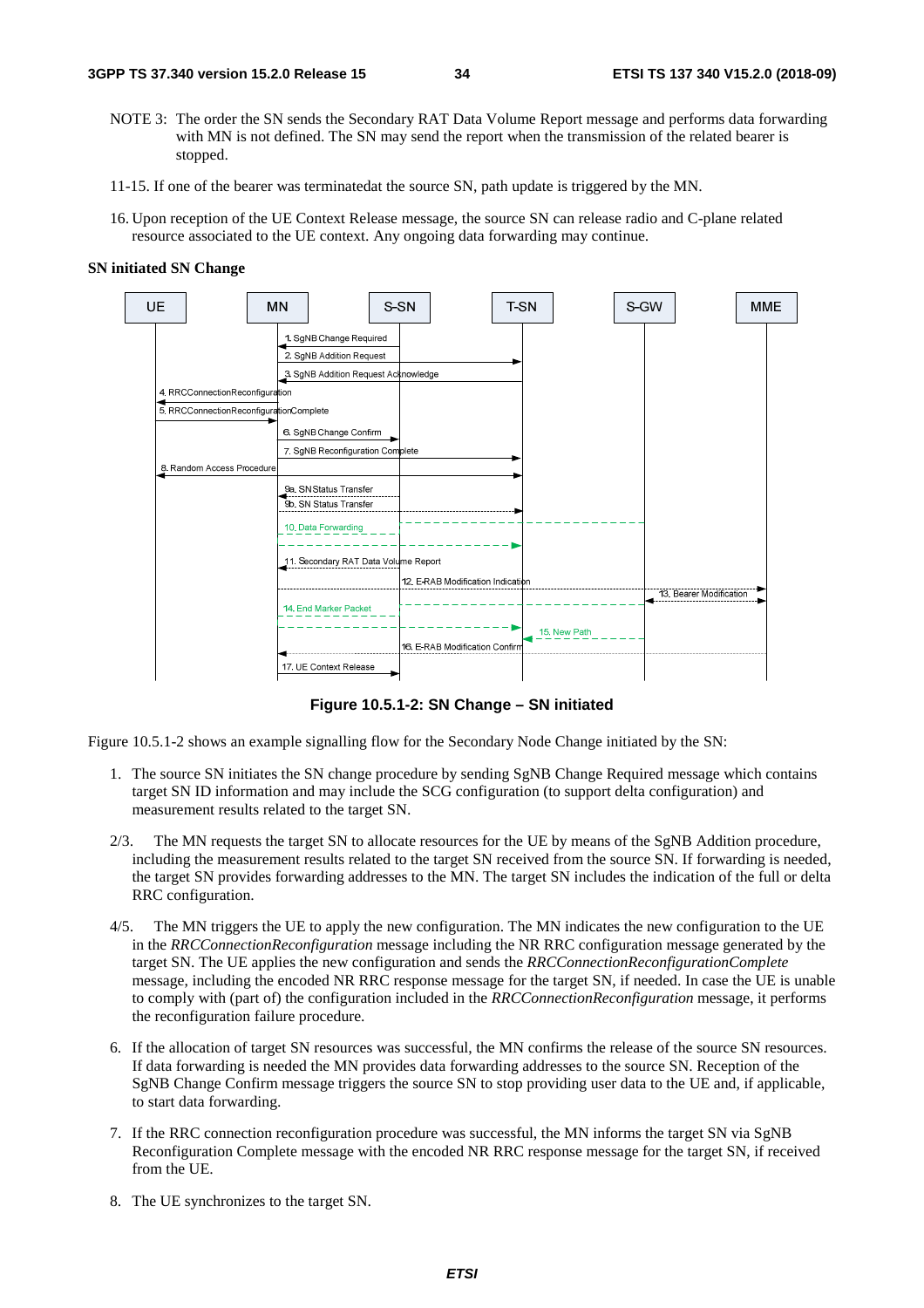- 9. For SN terminated bearers using RLC AM, the source SN sends the SN Status transfer, which the MN sends then to the target SN.
- 10. If applicable, data forwarding from the source SN takes place. It may be initiated as early as the source SN receives the SgNB Change Confirm message from the MN.
- 11. The source SN sends the *Secondary RAT Data Volume Report* message to the MN and includes the data volumes delivered to the UE over the NR radio for the related E-RABs.
- NOTE 4: The order the source SN sends the Secondary RAT Data Volume Report message and performs data forwarding with MN/target SN is not defined. The SgNB may send the report when the transmission of the related bearer is stopped.
- 12-16. If one of the bearer was terminated at the source SN, path update is triggered by the MN.
- 17. Upon reception of the UE Context Release message, the source SN can release radio and C-plane related resource associated to the UE context. Any ongoing data forwarding may continue.

# 10.5.2 MR-DC with 5GC

*Editor's note: MR-DC with the 5GC is not complete and is targeted for completion in December 2018.* 

#### **MN initiated SN Change**

The MN initiated SN change procedure is used to transfer a UE context from the source SN to a target SN and to change the SCG configuration in UE from one SN to another.

The Secondary Node Change procedure always involves signalling over MCG SRB towards the UE.



**Figure 10.5.2-1: SN change procedure - MN initiated** 

Figure 10.5.2-1 shows an example signalling flow for the SN Change initiated by the MN:

1/2. The MN initiates the SN change by requesting the target SN to allocate resources for the UE by means of the SN Addition procedure. The MN may include measurement results related to the target SN. If data forwarding is needed, the target SN provides data forwarding addresses to the MN. The target SN includes the indication of the full or delta RRC configuration.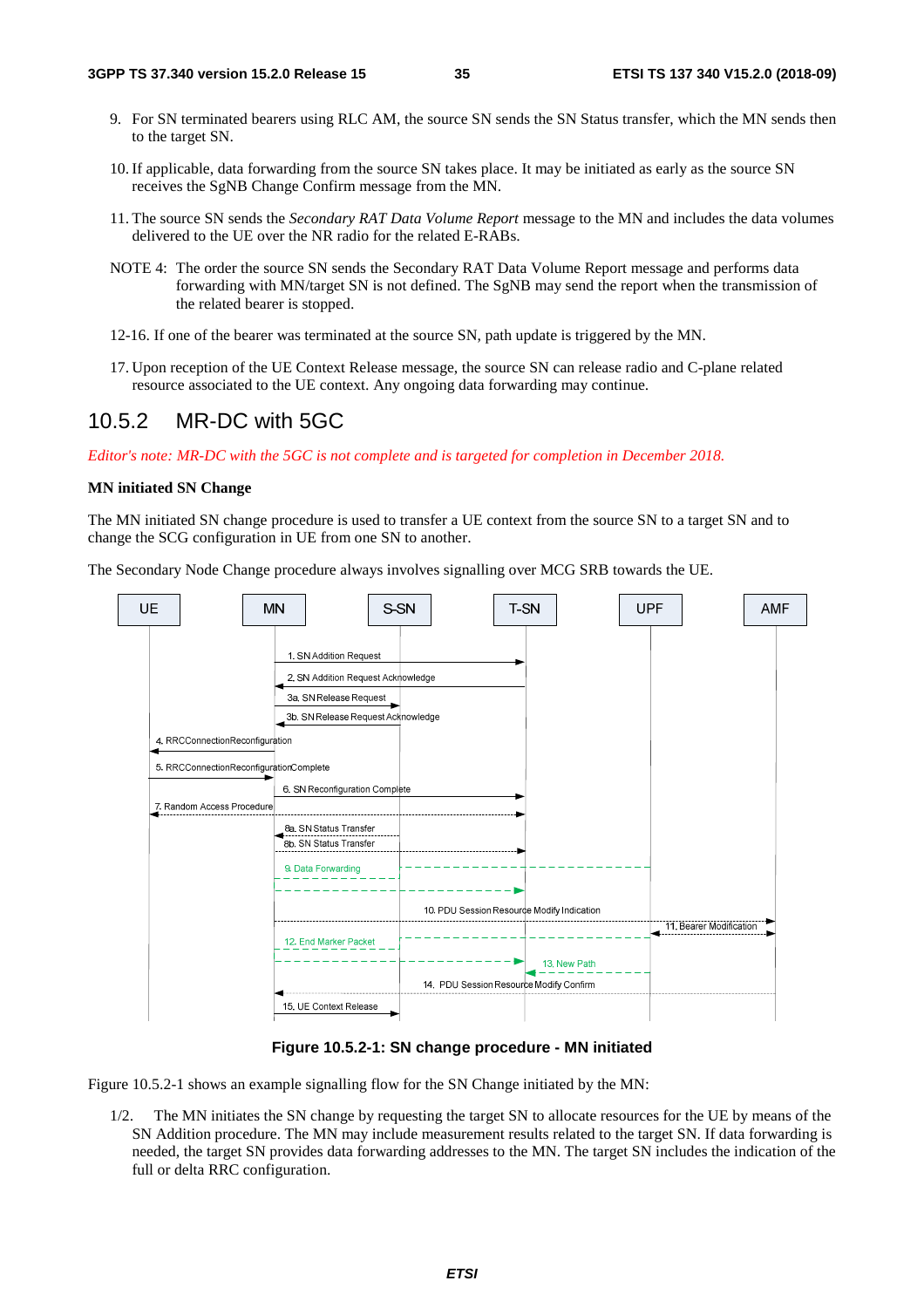- NOTE: The MN may send the SN Modification Request message (to the source SN) to request the current SCG configuration before step 1.
- 3. If the allocation of target SN resources was successful, the MN initiates the release of the source SN resources including a Cause indicating SCG mobility. The Source SN may reject the release. If data forwarding is needed the MN provides data forwarding addresses to the source SN. Reception of the SN Release Request message triggers the source SN to stop providing user data to the UE and, if applicable, to start data forwarding.
- 4/5. The MN triggers the UE to apply the new configuration. The MN indicates the new configuration to the UE in the MN RRC reconfiguration message including the target SN RRC configuration message. The UE applies the new configuration and sends the MN RRC reconfiguration complete message, including the encoded SN RRC response message for the target SN, if needed. In case the UE is unable to comply with (part of) the configuration included in the MN RRC reconfiguration message, it performs the reconfiguration failure procedure.
- 6. If the RRC connection reconfiguration procedure was successful, the MN informs the target SN via SN Reconfiguration Complete message with the encoded SN RRC response message for the target SN, if received from the UE.
- 7. If configured with bearers requiring SCG radio resources the UE synchronizes to the target SN.
- 8. For SN terminated bearers using RLC AM, the source SN sends the SN Status transfer, which the MN sends then to the target SN.
- 9. If applicable, data forwarding from the source SN takes place. It may be initiated as early as the source SN receives the SN Release Request message from the MN.
- 10-14. If one of the PDU session/QoS Flow was terminated at the source SN, path update procedure is triggered by the MN.
- 15. Upon reception of the UE Context Release message, the source SN can release radio and C-plane related resource associated to the UE context. Any ongoing data forwarding may continue

#### **SN initiated SN Change**

The SN initiated SN change procedure is used to transfer a UE context from the source SN to a target SN and to change the SCG configuration in UE from one SN to another.



**Figure 10.5.2-2: SN change procedure - SN initiated**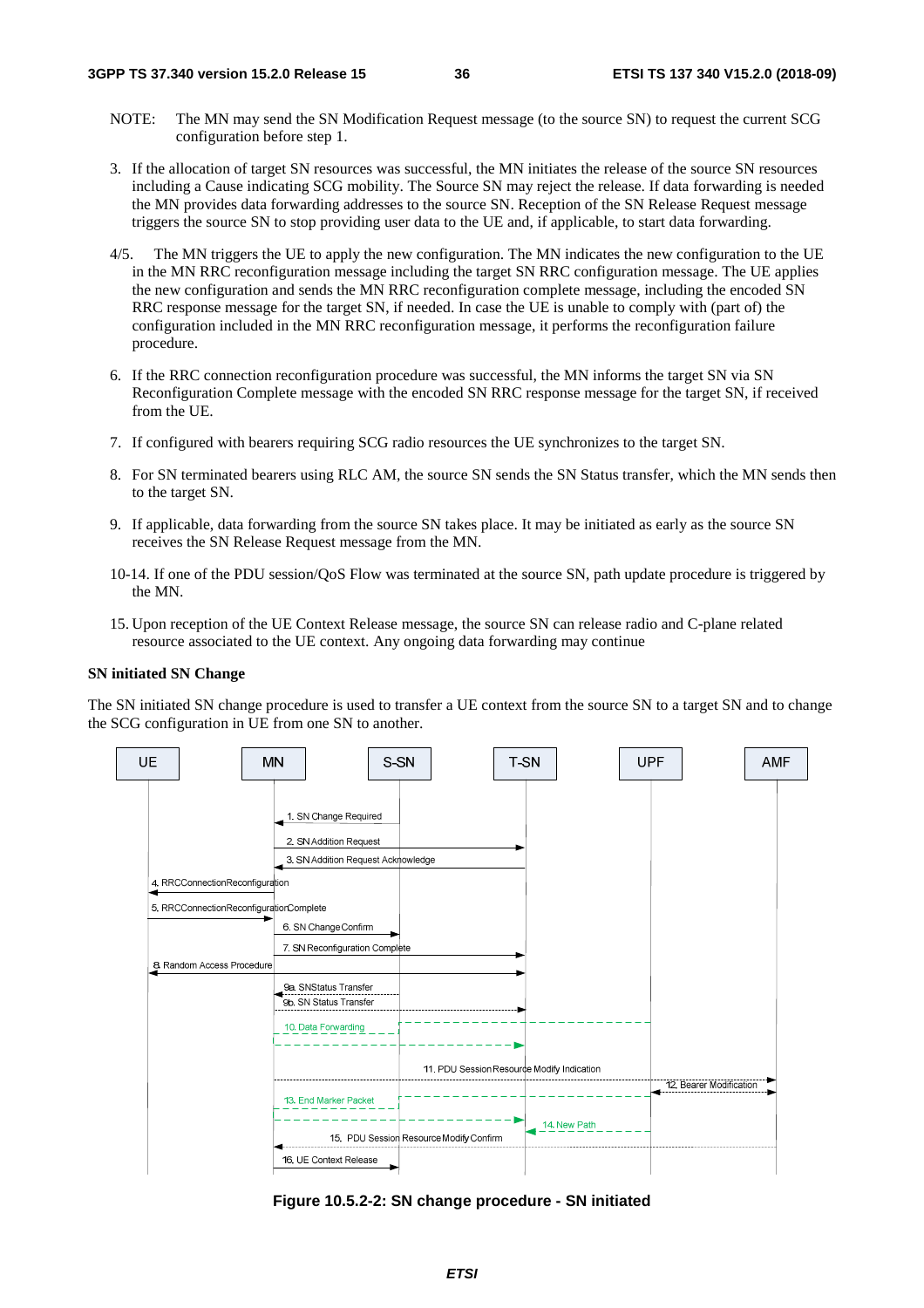Figure 10.5.2-2 shows an example signalling flow for the SN Change initiated by the SN:

- 1. The source SN initiates the SN change procedure by sending the SN Change Required message, which contains a candidate target node ID and may include the SCG configuration (to support delta configuration) and measurement results related to the target SN.
- 2/3. The MN requests the target SN to allocate resources for the UE by means of the SN Addition procedure, including the measurement results related to the target SN received from the source SN. If data forwarding is needed, the target SN provides data forwarding addresses to the MN. The target SN includes the indication of the full or delta RRC configuration.
- 4/5. The MN triggers the UE to apply the new configuration. The MN indicates the new configuration to the UE in the MN RRC reconfiguration message including the SN RRC configuration message generated by the target SN. The UE applies the new configuration and sends the MN RRC reconfiguration complete message, including the encoded SN RRC response message for the target SN, if needed. In case the UE is unable to comply with (part of) the configuration included in the MN RRC reconfiguration message, it performs the reconfiguration failure procedure.
- 6. If the allocation of target SN resources was successful, the MN confirms the change of the source SN. If data forwarding is needed the MN provides data forwarding addresses to the source SN. Reception of the SN Change Confirm message triggers the source SN to stop providing user data to the UE and, if applicable, to start data forwarding.
- 7. If the RRC connection reconfiguration procedure was successful, the MN informs the target SN via SN Reconfiguration Complete message with the encoded SN RRC response message for the target SN, if received from the UE.
- 8. The UE synchronizes to the target SN.
- 9. For SN terminated bearers using RLC AM, the source SN sends the SN Status transfer, which the MN sends then to the target SN.
- 10. If applicable, data forwarding from the source SN takes place. It may be initiated as early as the source SN receives the SN Change Confirm message from the MN.
- 11-15. If one of the PDU session/QoS Flow was terminated at the source SN, path update procedure is triggered by the MN.
- 16. Upon reception of the UE Context Release message, the source SN can release radio and C-plane related resource associated to the UE context. Any ongoing data forwarding may continue.

# 10.6 PSCell change

In MR-DC, a PSCell change does not always require a security key change.

If a security key change is required, this is performed through a synchronous SCG reconfiguration procedure towards the UE involving random access on PSCell and a security key change, during which the MAC entity configured for SCG is reset and RLC configured for SCG is re-established regardless of the bearer type(s) established on SCG. For SN terminated bearers, PDCP is re-established. In EN-DC, to perform this procedure within the same SN, the SN Modification procedure as described in section 10.3 is used, setting the *PDCP Change Indication* to indicate that a S-KgNB update is required when the procedure is initiated by the SN or including the *SgNB Security Key* when the procedure is initiated by the MN.

If a security key change is not required, this is performed through a synchronous SCG reconfiguration procedure without security key change towards the UE involving random access on PSCell, during which the MAC entity configured for SCG is reset and RLC configured for SCG is re-established regardless of the bearer type(s) established on SCG. for bearers using RLC AM mode PDCP data recovery applies, for bearers using RLC UM no action is performed in PDCP while for SRBs PDCP discards all stored SDUs and PDUs. In EN-DC, unless MN terminated SCG or split bearers are configured, this does not require MN involvement. In case of MN terminated SCG or split bearers, the SN initiated SN Modification procedure as described in section 10.3 is used, setting the *PDCP Change Indication* to indicate that a PDCP data recovery is required.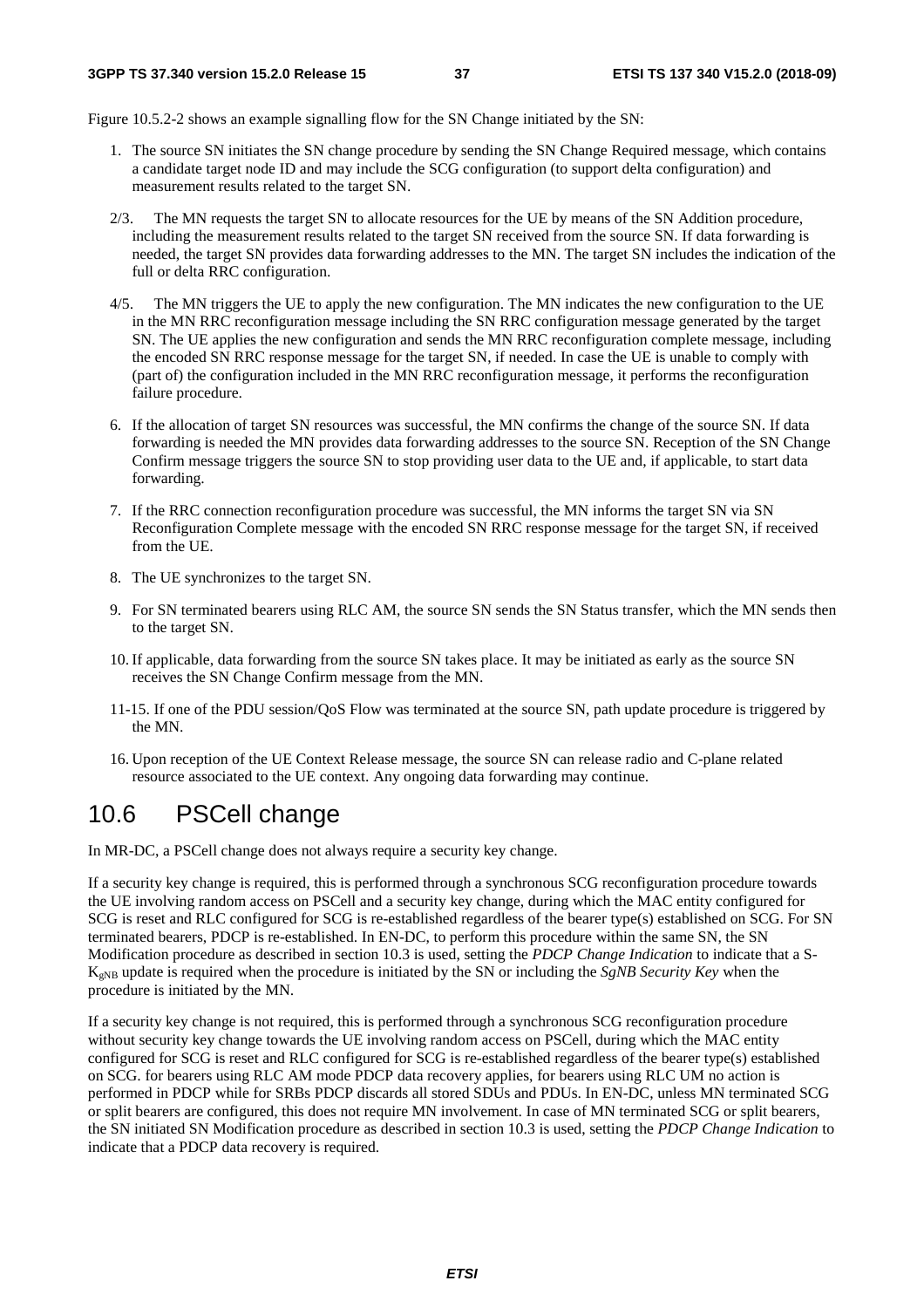# 10.7 Inter-Master Node handover with/without Secondary Node change

### 10.7.1 EN-DC

Inter-Master Node handover with/without MN initiated Secondary Node change is used to transfer context data from a source MN to a target MN while the context at the SN is kept or moved to another SN. During an Inter-Master Node handover, the target MN decides whether to keep or change the SN (or release the SN, as described in section 10.8).

NOTE 1: Inter-RAT Inter-Master node handover with/without SN change is not supported in this version of the protocol (i.e. no transition from EN-DC to NR-NR DC).



#### **Figure 10.7.1-1: Inter-MN handover with/without MN initiated SN change**

Figure 10.7.1-1 shows an example signaling flow for inter-Master Node handover with or without MN initiated Secondary Node change:

- NOTE 2: For an inter-Master Node handover without Secondary Node change, the source SN and the target SN shown in Figure 10.7.1-1 are the same node.
- 1. The source MN starts the handover procedure by initiating the X2 Handover Preparation procedure including both MCG and SCG configuration. The source MN includes the (source) SN UE X2AP ID, SN ID and the UE context in the (source) SN in the Handover Request message.
- NOTE 3: The source MN may send the SgNB Modification Request message (to the source SN) to request the current SCG configuration before step 1.
- 2. If the target MN decides to keep the SN, the target MN sends SN Addition Request to the SN including the SN UE X2AP ID as a reference to the UE context in the SN that was established by the source MN. If the target MN decides to change the SN, the target MN sends the SgNB Addition Request to the target SN including the UE context in the source SN that was established by the source MN.
- 3. The (target) SN replies with SN Addition Request Acknowledge.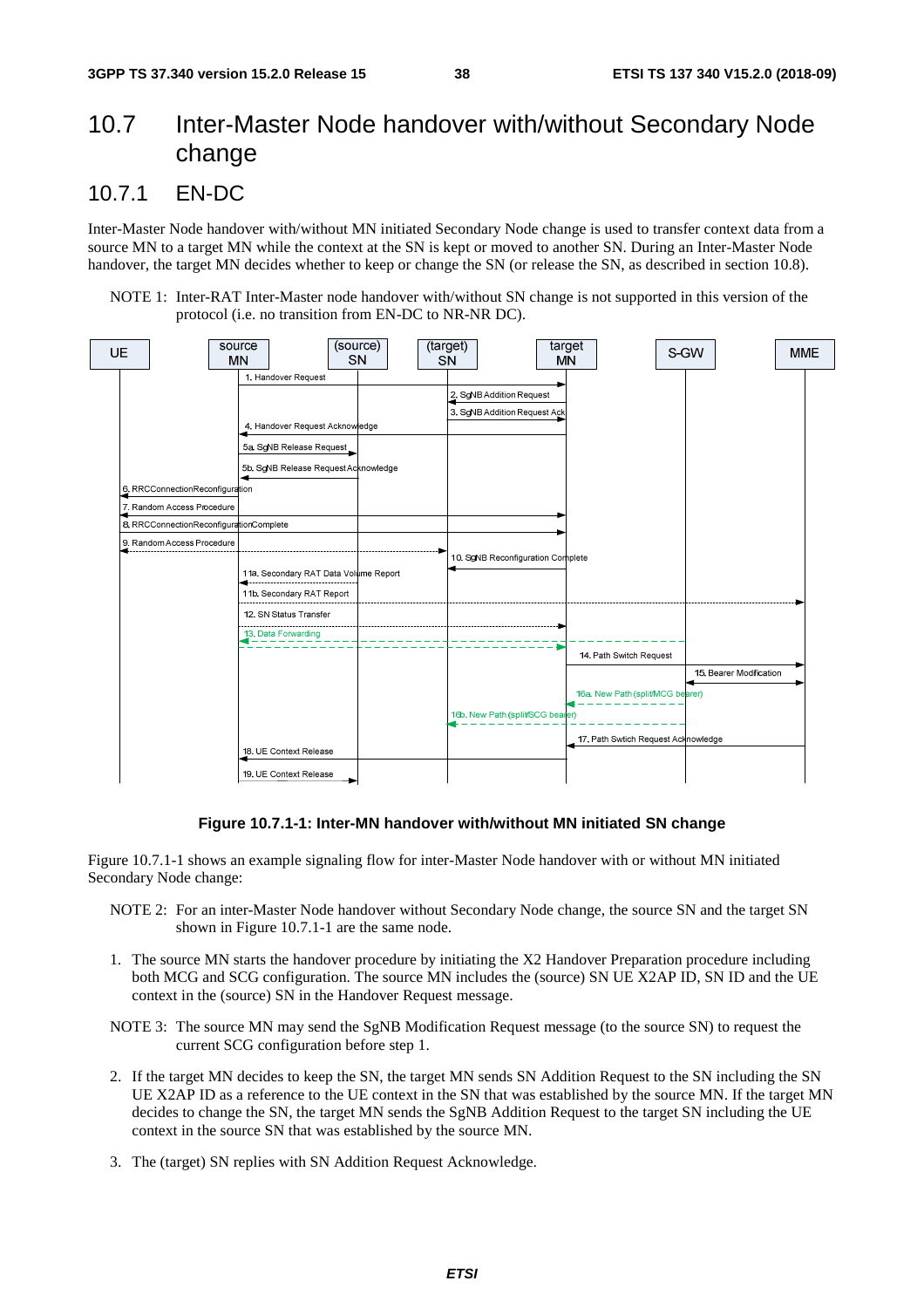- 4. The target MN includes within the Handover Request Acknowledge message a transparent container to be sent to the UE as an RRC message to perform the handover, and may also provide forwarding addresses to the source MN. The target MN indicates to the source MN that the UE context in the SN is kept if the target MN and the SN decided to keep the UE context in the SN in step 2 and step 3.
- 5. The source MN sends SN Release Request to the (source) SN including a Cause indicating MCG mobility. The (source) SN acknowledges the release request. The source MN indicates to the (source) SN that the UE context in SN is kept, if it receives the indication from the target MN. If the indication as the UE context kept in SN is included, the SN keeps the UE context.
- 6. The source MN triggers the UE to apply the new configuration.
- 7/8. The UE synchronizes to the target MN and replies with *RRCConnectionReconfigurationComplete* message.
- 9. If configured with bearers requiring SCG radio resources, the UE synchronizes to the (target) SN.
- 10. If the RRC connection reconfiguration procedure was successful, the target MN informs the (target) SN via SgNB Reconfiguration Complete message.
- 11a. The SN sends the *Secondary RAT Data Volume Report* message to the source MN and includes the data volumes delivered to the UE over the NR radio for the related E-RABs.
- NOTE 4: The order the source SN sends the Secondary RAT Data Volume Report message and performs data forwarding with MN/target SN is not defined. The SgNB may send the report when the transmission of the related bearer is stopped.
- 11b. The source MN sends the Secondary RAT Report message to MME to provide information on the used NR resource.
- 12. For bearers using RLC AM, the source MN sends the SN Status transfer to the target MN.
- 13. Data forwarding from the source MN takes place. If the SN is kept, data forwarding may be omitted for SCG bearers and SCG split bearers.
- 14-17. The target MN initiates the S1 Path Switch procedure.
- NOTE 5: If new UL TEIDs of the S-GW are included, the target MN performs MN initiated SN Modification procedure to provide them to the SN.
- 18. The target MN initiates the UE Context Release procedure towards the source MN.
- 19. Upon reception of the UE Context Release message, the (source) SN can release C-plane related resource associated to the UE context towards the source MN. Any ongoing data forwarding may continue. The SN shall not release the UE context associated with the target MN if the indication was included in the SN Release Request in step 5.

### 10.7.2 MR-DC with 5GC

*Editor's note: MR-DC with the 5GC is not complete and is targeted for completion in December 2018.* 

Inter-MN handover with/without MN initiated SN change is used to transfer UE context data from a source MN to a target MN while the UE context at the SN is kept or moved to another SN. During an Inter-Master Node handover, the target MN decides whether to keep or change the SN (or release the SN, as described in section 10.8).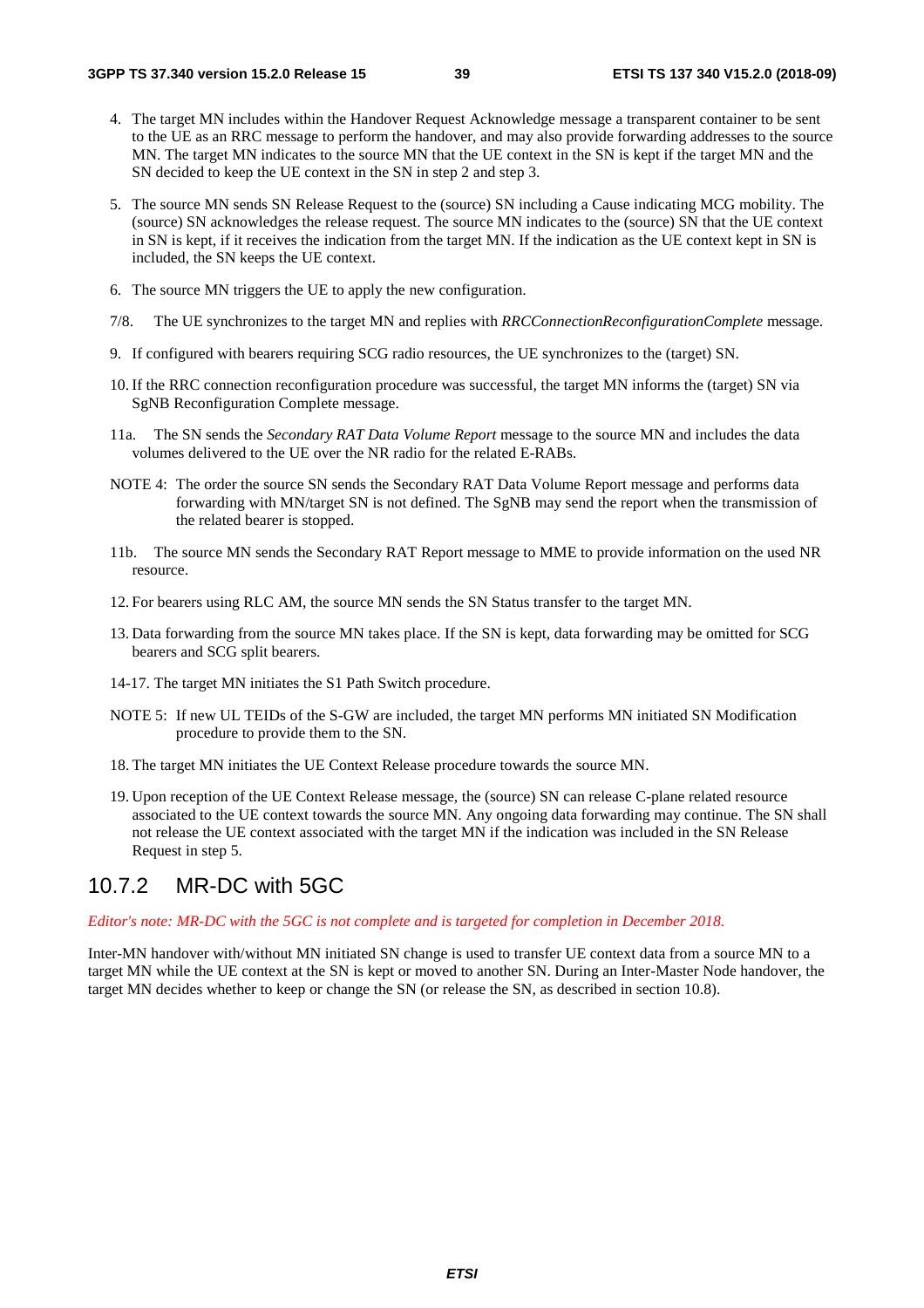

**Figure 10.7.2-1: Inter-MN handover with/without MN initiated SN change procedure** 

Figure 10.7.2-1 shows an example signalling flow for inter-MN handover with or without MN initiated SN change:

- NOTE 1: For an inter-Master Node handover without Secondary Node change, the source SN and the target SN shown in Figure 10.7.2-1 are the same node.
- 1. The source MN starts the handover procedure by initiating the Xn Handover Preparation procedure including both MCG and SCG configuration. The source MN includes the source SN UE XnAP ID, SN ID and the UE context in the source SN in the Handover Request message.
- NOTE 2: The source MN may send the SN Modification Request message (to the source SN) to request the current SCG configuration before step 1.
- 2. If the target MN decides to keep the source SN, the target MN sends SN Addition Request to the SN including the SN UE XnAP ID as a reference to the UE context in the SN that was established by the source MN. If the target MN decides to change the SN, the target MN sends the SN Addition Request to the target SN including the UE context in the source SN that was established by the source MN.
- 3. The (target) SN replies with SN Addition Request Acknowledge.
- 4. The target MN includes within the Handover Request Acknowledge message a transparent container to be sent to the UE as an RRC message to perform the handover, and may also provide forwarding addresses to the source MN. The target MN indicates to the source MN that the UE context in the SN is kept if the target MN and the SN decided to keep the UE context in the SN in step 2 and step 3.
- 5. The source MN sends SN Release Request message to the (source) SN including a Cause indicating MCG mobility. The (source) SN acknowledges the release request. The source MN indicates to the (source) SN that the UE context in SN is kept, if it receives the indication from the target MN. If the indication as the UE context kept in SN is included, the SN keeps the UE context.
- 6. The source MN triggers the UE to perform handover and apply the new configuration.
- 7/8. The UE synchronizes to the target MN and replies with MN RRC reconfiguration complete message.
- 9. If configured with bearers requiring SCG radio resources, the UE synchronizes to the (target) SN.
- 10. If the RRC connection reconfiguration procedure was successful, the target MN informs the (target) SN via SN Reconfiguration Complete message.
- 11. For bearers using RLC AM, the source MN sends the SN Status transfer to the target MN.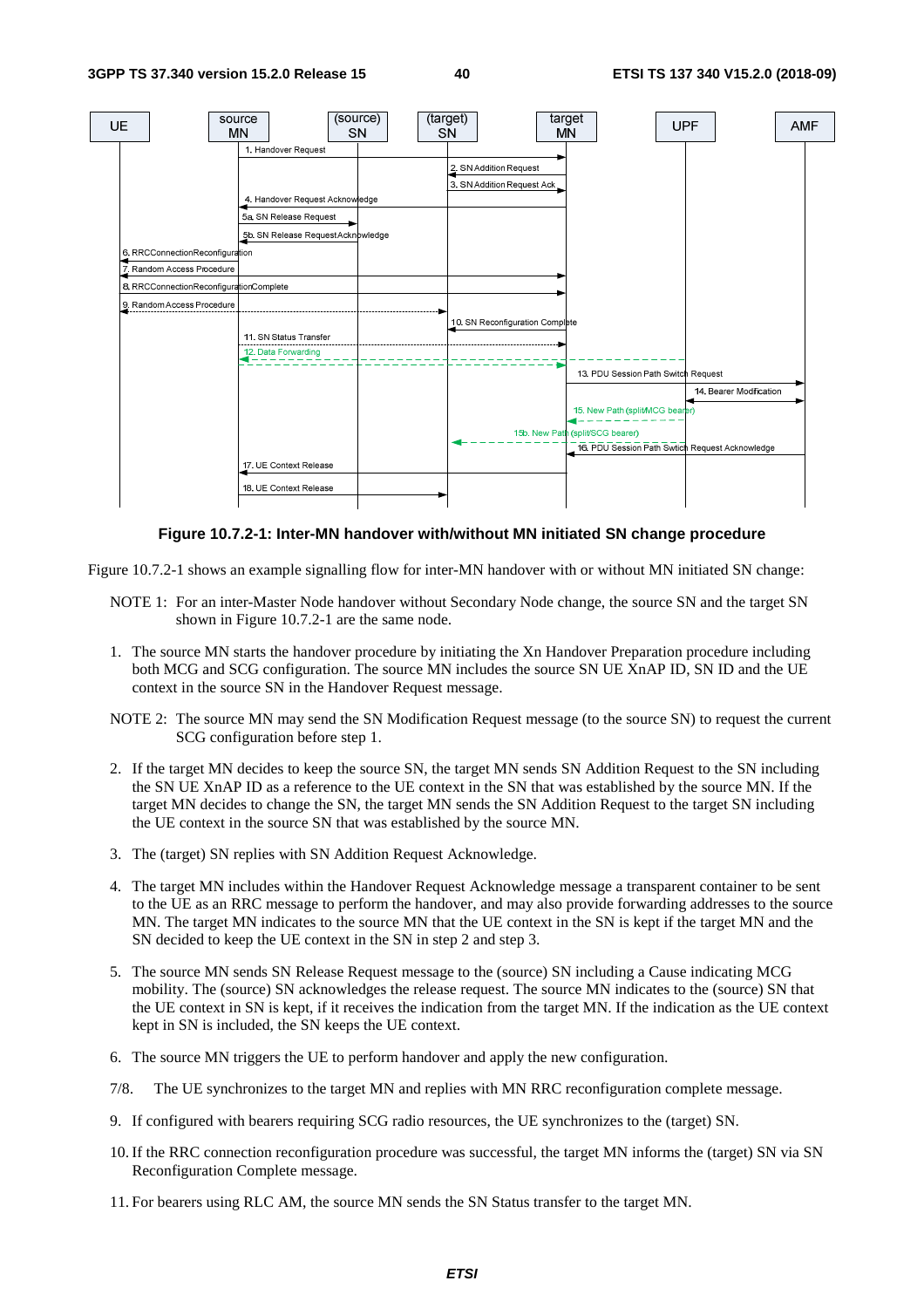- 12. Data forwarding from the source MN takes place. If the SN is kept, data forwarding may be omitted for SCG bearers and SCG split bearers.
- 13-16. The target MN initiates the PDU Session Path Switch procedure*.*
- NOTE 3: If new UL TEIDs of the UPF for SN are included, the target MN performs MN initiated SN Modification procedure to provide them to the SN.
- 17. The target MN initiates the UE Context Release procedure towards the source MN.
- 18. Upon reception of the UE Context Release message from source MN, the (source) SN can release C-plane related resource associated to the UE context towards the source MN. Any ongoing data forwarding may continue. The SN shall not release the UE context associated with the target MN if the indication was included in the SN Release Request message in step 5.

# 10.8 Master Node to eNB/gNB Change

### 10.8.1 EN-DC

The Master Node to eNB Change procedure is used to transfer context data from a source MN/SN to a target eNB.



**Figure 10.8.1-1: Master Node to eNB Change procedure** 

Figure 10.8.1-1 shows an example signalling flow for the Master Node to eNB Change procedure:

- 1. The source MN starts the MN to eNB Change procedure by initiating the X2 Handover Preparation procedure, including both MCG and SCG configuration.
- NOTE 1: The source MN may send the SgNB Modification Request message (to the source SN) to request the current SCG configuration before step 1.
- 2. The target eNB includes the field in HO command which releases SCG configuration, and may also provide forwarding addresses to the source MN.
- 3. If the allocation of target eNB resources was successful, the MN initiates the release of the source SN resources towards the source SN including a Cause indicating MCG mobility. The SN acknowledges the release request. If data forwarding is needed, the MN provides data forwarding addresses to the source SN. Reception of the SgNB Release Request message triggers the source SN to stop providing user data to the UE and, if applicable, to start data forwarding.
- 4. The MN triggers the UE to apply the new configuration. Upon receiving the new configuration, the UE releases the entire SCG configuration.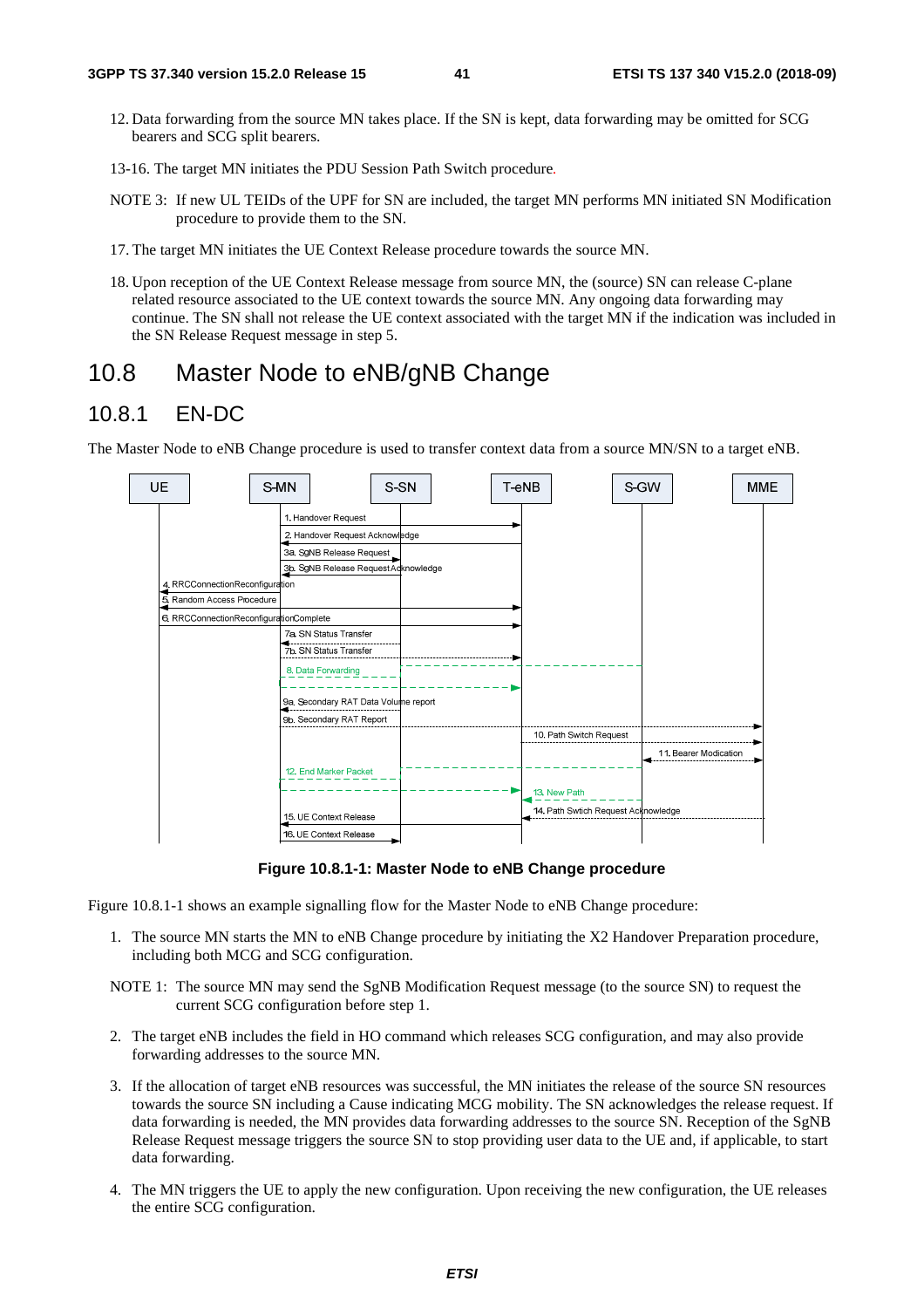- 5/6. The UE synchronizes to the target eNB.
- 7. For SN terminated bearers using RLC AM, the SN sends the SN Status transfer, which the source MN sends then to the target eNB.
- 8. If applicable, data forwarding from the source SN takes place. It may start as early as the source SN receives the SgNB Release Request message from the MN.
- 9a. The source SN sends the *Secondary RAT Data Volume Report* message to the source MN and includes the data volumes delivered to the UE over the NR radio for the related E-RABs.
- NOTE 2: The order the SN sends the Secondary RAT Data Volume Report message and performs data forwarding with MN is not defined. The SN may send the report when the transmission of the related bearer is stopped.
- 9b. The source MN sends the Secondary RAT Report message to MME to provide information on the used NR resource.
- 10-14. The target eNB initiates the S1 Path Switch procedure.
- 15. The target eNB initiates the UE Context Release procedure towards the source MN.
- 16. Upon reception of the UE CONTEXT RELEASE message, the S-SN can release radio and C-plane related resource associated to the UE context. Any ongoing data forwarding may continue.

### 10.8.2 MR-DC with 5GC

*Editor's note: MR-DC with the 5GC is not complete and is targeted for completion in December 2018.* 

The MN to ng-eNB/gNB Change procedure is used to transfer UE context data from a source MN/SN to a target ngeNB/gNB.

| <b>UE</b> |                                         | S-MN                   | S-SN                               | T-ng-eNB/gNB |                                    | <b>UPF</b>                                      | <b>AMF</b> |
|-----------|-----------------------------------------|------------------------|------------------------------------|--------------|------------------------------------|-------------------------------------------------|------------|
|           |                                         |                        |                                    |              |                                    |                                                 |            |
|           |                                         | 1. Handover Request    |                                    |              |                                    |                                                 |            |
|           |                                         |                        | 2. Handover Request Acknowledge    |              |                                    |                                                 |            |
|           |                                         | 3a. SN Release Request |                                    |              |                                    |                                                 |            |
|           |                                         |                        | 3b. SN Release Request Acknowledge |              |                                    |                                                 |            |
|           |                                         |                        |                                    |              |                                    |                                                 |            |
|           | 4. RRCConnectionReconfiguration         |                        |                                    |              |                                    |                                                 |            |
|           | 5. Random Access Procedure              |                        |                                    |              |                                    |                                                 |            |
|           | 6. RRCConnectionReconfigurationComplete |                        |                                    |              |                                    |                                                 |            |
|           |                                         | 7a. SN Status Transfer |                                    |              |                                    |                                                 |            |
|           |                                         | 7b. SN Status Transfer |                                    |              |                                    |                                                 |            |
|           |                                         |                        |                                    |              |                                    |                                                 |            |
|           |                                         | 8. Data Forwarding     |                                    |              |                                    |                                                 |            |
|           |                                         |                        |                                    |              | 9. PDU Session Path Switch Request |                                                 |            |
|           |                                         |                        |                                    |              |                                    | 10. Bearer Modication                           |            |
|           |                                         | 11. End Marker Packet  |                                    |              |                                    |                                                 |            |
|           |                                         |                        |                                    |              |                                    |                                                 |            |
|           |                                         |                        |                                    |              | 12. New Path                       |                                                 |            |
|           |                                         |                        |                                    |              |                                    | 13. PDU Session Path Swtich Request Acknowledge |            |
|           |                                         | 14. UE Context Release |                                    |              |                                    |                                                 |            |
|           |                                         | 15. UE Context Release |                                    |              |                                    |                                                 |            |
|           |                                         |                        |                                    |              |                                    |                                                 |            |

#### **Figure 10.8.2-1: MN to ng-eNB/gNB Change procedure**

Figure 10.8.2-1 shows an example signalling flow for the MN to ng-eNB/gNB Change procedure:

- 1. The source MN starts the MN to ng-eNB/gNB Change procedure by initiating the Xn Handover Preparation procedure, including both MCG and SCG configuration.
- NOTE: The source MN may send the SN Modification Request message (to the source SN) to request the current SCG configuration before step 1.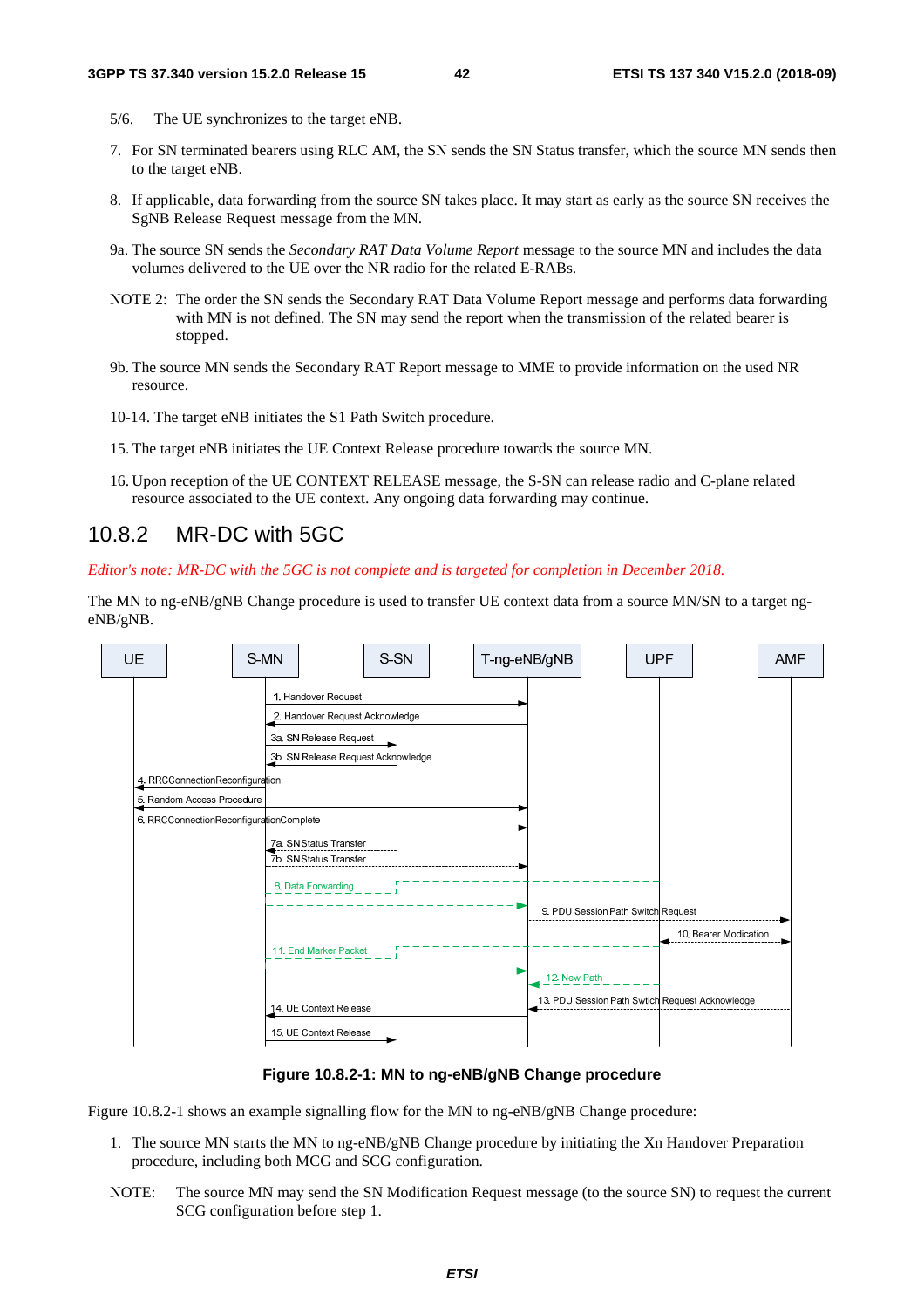- 2. The target ng-eNB/gNB includes the field in HO command which releases the SCG configuration, and may also provide forwarding addresses to the source MN.
- 3. If the resource allocation of target ng-eNB/gNB was successful, the MN initiates the release of the source SN resources towards the source SN including a Cause indicating MCG mobility. The SN acknowledges the release request. If data forwarding is needed, the MN provides data forwarding addresses to the source SN. Reception of the SN Release Request message triggers the source SN to stop providing user data to the UE and, if applicable, to start data forwarding.
- 4. The MN triggers the UE to perform HO and apply the new configuration. Upon receiving the new configuration, the UE releases the entire SCG configuration.
- 5/6. The UE synchronizes to the target ng-eNB/gNB.
- 7. For SN terminated bearers using RLC AM, the SN sends the SN Status transfer, which the source MN sends then to the target ng-eNB/gNB.
- 8. If applicable, data forwarding from the source SN takes place. It may start as early as the source SN receives the SN Release Request message from the MN.
- 9-13. The target ng-eNB/gNB initiates the PDU Session Path Switch procedure*.*
- 14. The target ng-eNB/gNB initiates the UE Context Release procedure towards the source MN.
- 15. Upon reception of the UE Context Release message from MN, the source SN can release radio and C-plane related resource associated to the UE context. Any ongoing data forwarding may continue.

# 10.9 eNB/gNB to Master Node change

### 10.9.1 EN-DC

The eNB to Master Node change procedure is used to transfer context data from a source eNB to a target MN that adds an SN during the handover.



**Figure 10.9.1-1: eNB to Master Node change** 

Figure 10.9.1-1 shows an example signaling flow for eNB to Master Node change:

1. The source eNB starts the handover procedure by initiating the X2 Handover Preparation procedure.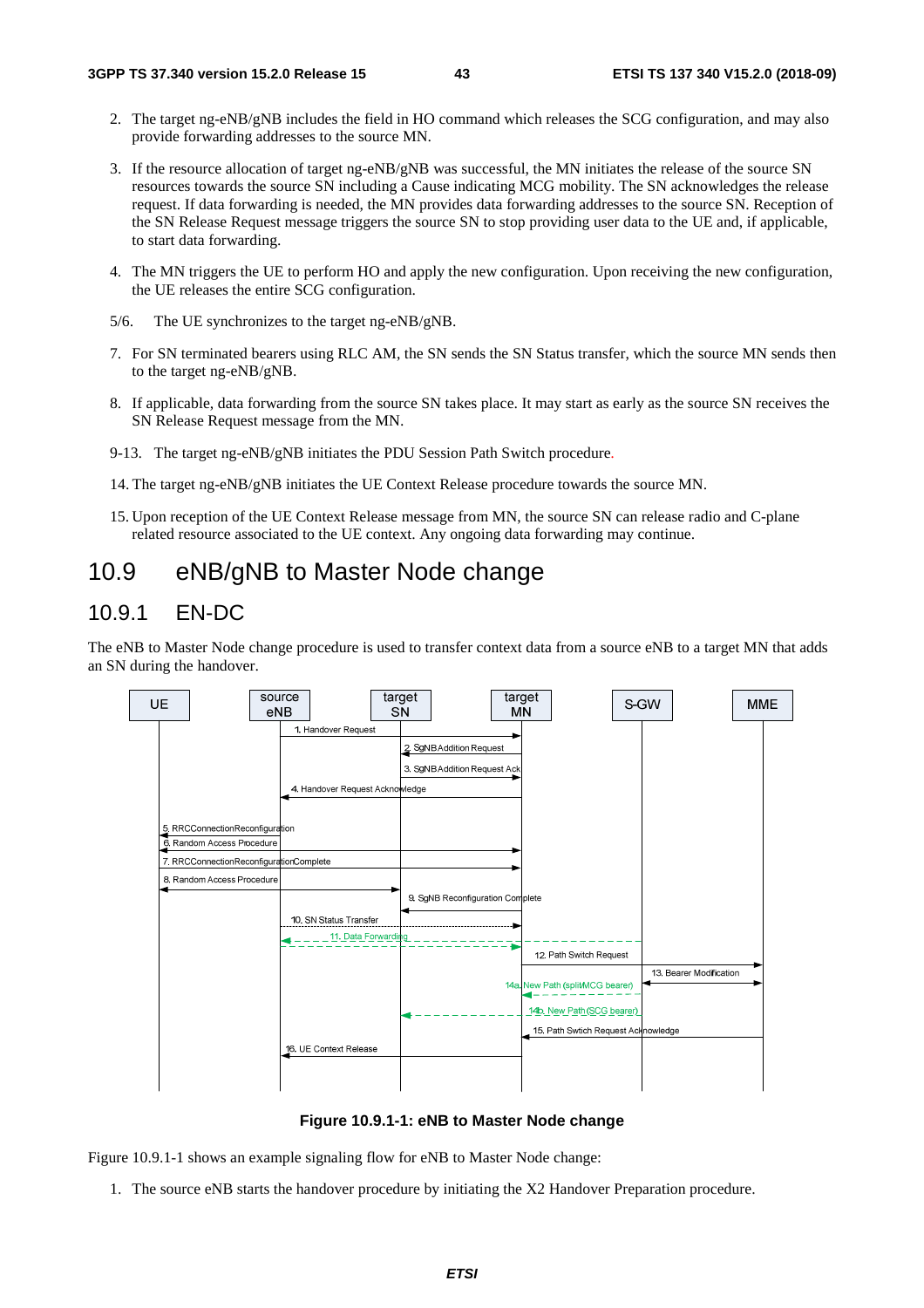- 2. The target MN sends SgNB Addition Request to the target SN.
- 3. The target SN replies with SgNB Addition Request Acknowledge. If data forwarding is needed, the target SN provides forwarding addresses to the target MN.
- 4. The target MN includes within the Handover Request Acknowledge message a transparent container to be sent to the UE as an E-UTRA RRC message, including a NR RRC configuration message which also includes the SCG configuration, to perform the handover, and may also provide forwarding addresses to the source eNB.
- 5. The source eNB triggers the UE to apply the new configuration.
- 6/7. The UE synchronizes to the target MN and replies with *RRCConnectionReconfigurationComplete* message.
- 8. The UE synchronizes to the target SN
- 9. If the RRC connection reconfiguration procedure was successful, the target MN informs the target SN.
- 10. For bearers using RLC AM, the source eNB sends the SN Status transfer to the target MN.
- 11. Data forwarding from the source eNB takes place.
- 12-15. The target MN initiates the S1 Path Switch procedure.
- NOTE: If new UL TEIDs of the S-GW are included, the target MN performs MN initiated SN Modification procedure to provide them to the target SN.
- 16. The target MN initiates the UE Context Release procedure towards the source eNB.

### 10.9.2 MR-DC with 5GC

*Editor's note: MR-DC with the 5GC is not complete and is targeted for completion in December 2018.* 

The ng-eNB/gNB to MN change procedure is used to transfer UE context data from a source ng-eNB/gNB to a target MN that adds an SN during the handover.



**Figure 10.9.2-1: ng-eNB/gNB to MN change procedure** 

Figure 10.9.2-1 shows an example signalling flow for ng-eNB/gNB to MN change:

1. The source ng-eNB/gNB starts the handover procedure by initiating the Xn Handover Preparation procedure.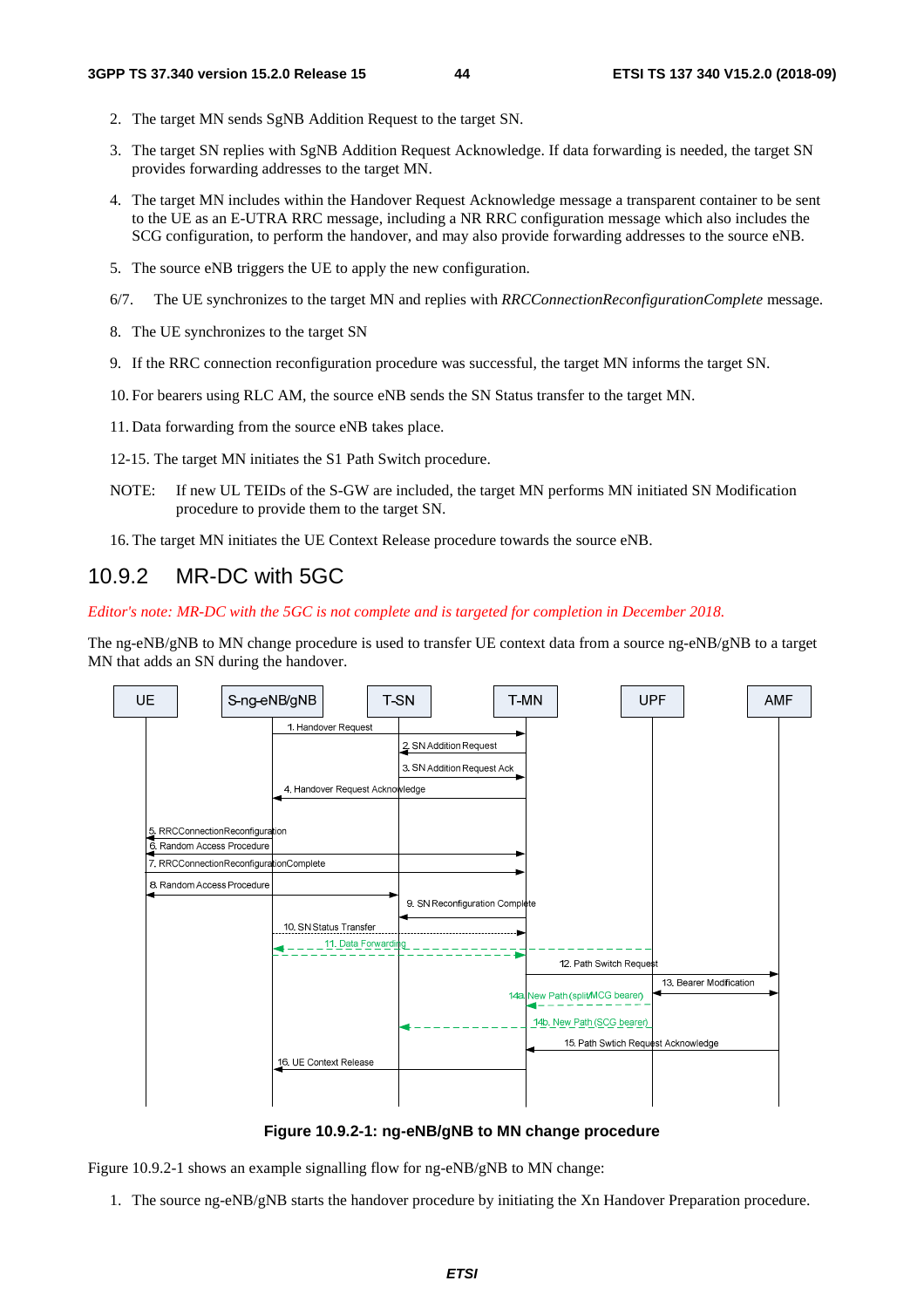- 2. The target MN sends SN Addition Request to the target SN.
- 3. The target SN replies with SN Addition Request Acknowledge. If data forwarding is needed, the target SN provides forwarding addresses to the target MN.
- 4. The target MN includes within the Handover Request Acknowledge message a transparent container to be sent to the UE as an MN RRC message including a SN RRC configuration message which also includes the SCG configuration, to perform the handover, and may also provide forwarding addresses to the source ng-eNB/gNB.
- 5. The source ng-eNB/gNB triggers the UE to perform handover and apply the new configuration.
- 6/7. The UE synchronizes to the target MN and replies with MN RRC reconfiguration complete message.
- 8. The UE synchronizes to the target SN .
- 9. If the RRC connection reconfiguration procedure was successful, the target MN informs the target SN via SN Reconfiguration Complete message.
- 10. For bearers using RLC AM, the source ng-eNB/gNB sends the SN Status transfer to the target MN.
- 11. Data forwarding from the source ng-eNB/gNB takes place.
- 12-15. The target MN initiates the PDU Session Path Switch procedure.
- NOTE: If new UL TEIDs of the UPF are included, the target MN performs MN initiated SN Modification procedure to provide them to the target SN.
- 16. The target MN initiates the UE Context Release procedure towards the source ng-eNb/gNB.

# 10.10 RRC Transfer

### 10.10.1 EN-DC

The RRC Transfer procedure is used to exchange RRC messages between the MN and the UE via the SN (split SRB) and to provide NR measurement reports from the UE to the SN.

#### **Split SRB:**



#### **Figure 10.10.1-1: RRC Transfer procedure for split SRB (DL operation)**

Figure 10.10.1-1 shows an example signaling flow for DL RRC Transfer in case of the split SRB:

1. The MN, when it decides to use the split SRBs, starts the procedure by initiating the RRC Transfer procedure. The MN encapsulates the RRC message in a PDCP-C PDU and ciphers with own keys.

NOTE: The usage of the split SRBs shall be indicated in the Secondary Node Addition procedure.

- 2. The SN forwards the RRC message to the UE.
- 3. The SN may send PDCP delivery acknowledgement of the RRC message forwarded in step 2.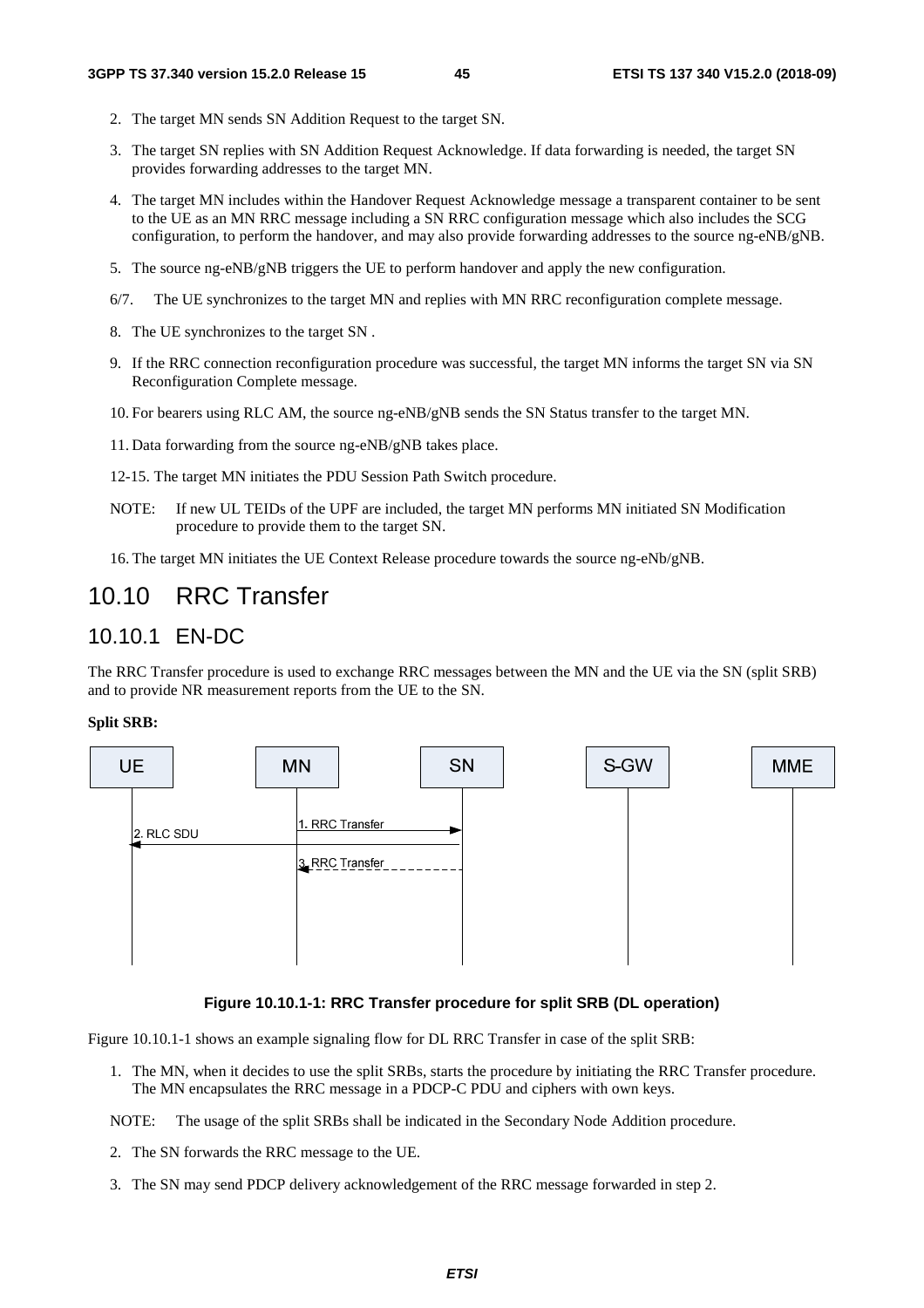

#### **Figure 10.10.1-2: RRC Transfer procedure for split SRB (UL operation)**

Figure 10.10.1-2 shows an example signaling flow for UL RRC Transfer in case of the split SRB:

- 1. When the UE provides response to the RRC message, it sends it to the SN.
- 2. The SN initiates the RRC Transfer procedure, in which it transfers the received PDCP-C PDU with encapsulated RRC message.

#### **NR measurement report:**



#### **Figure 10.10.1-3: RRC Transfer procedure for NR measurement report**

Figure 10.10.1-3 shows an example signaling flow for RRC Transfer in case of the forwarding of the NR measurement report from the UE:

- 1. When the UE sends a measurement report, it sends it to the MN in the *GenericContainer*.
- 2. The MN initiates the RRC Transfer procedure, in which it transfers the received NR measurement report as an octet string.

### 10.10.2 MR-DC with 5GC

*Editor's note: MR-DC with the 5GC is not complete and is targeted for completion in December 2018.* 

The RRC Transfer procedure is used to exchange RRC messages between the MN and the UE via the SN (split SRB) and to provide NR measurement reports from the UE to the SN.

#### **Split SRB:**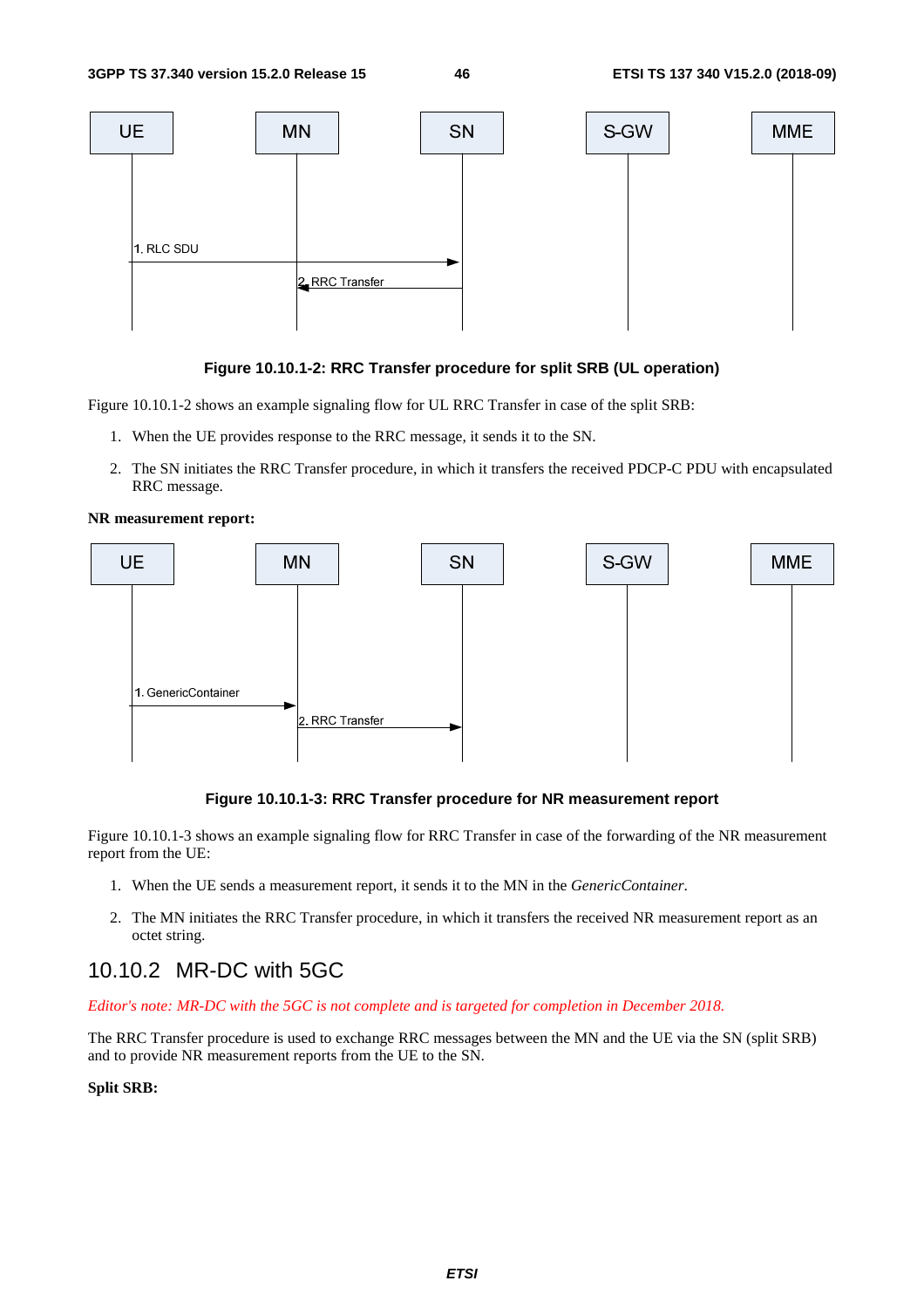

#### **Figure 10.10.2-1: RRC Transfer procedure for split SRB (DL operation)**

Figure 10.10.2-1 shows an example signaling flow for DL RRC Transfer in case of the split SRB:

- 1. The MN, when it decides to use the split SRBs, starts the procedure by initiating the RRC Transfer procedure. The MN encapsulates the RRC message in a PDCP-C PDU and ciphers with own keys.
- NOTE: The usage of the split SRBs shall be indicated in the Secondary Node Addition procedure.
- 2. The SN forwards the RRC message to the UE.
- 3. The SN may send PDCP delivery acknowledgement of the RRC message forwarded in step 2.



#### **Figure 10.10.2-2: RRC Transfer procedure for split SRB (UL operation)**

Figure 10.10.2-2 shows an example signaling flow for UL RRC Transfer in case of the split SRB:

- 1. When the UE provides response to the RRC message, it sends it to the SN.
- 2. The SN initiates the RRC Transfer procedure, in which it transfers the received PDCP-C PDU with encapsulated RRC message.

#### **NR measurement report:**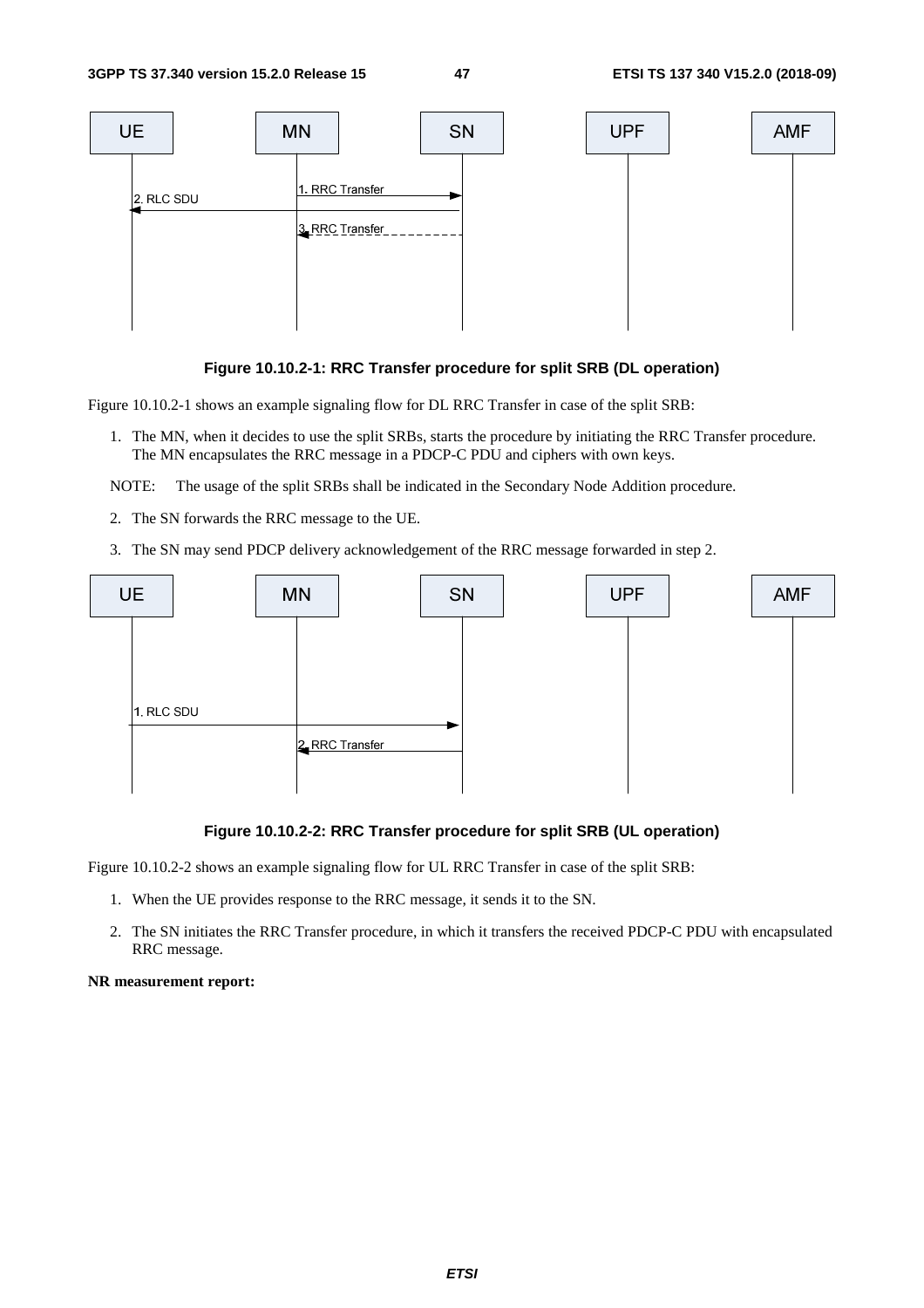

#### **Figure 10.10.2-3: RRC Transfer procedure for NR measurement report**

Figure 10.10.2-3 shows an example signaling flow for RRC Transfer in case of the forwarding of the NR measurement report from the UE:

- 1. When the UE sends a measurement report, it sends it to the MN in the *GenericContainer*.
- 2. The MN initiates the RRC Transfer procedure, in which it transfers the received NR measurement report as an octet string.

# 10.11 Secondary RAT data volume reporting

### 10.11.1 EN-DC

The secondary RAT data volume reporting function is used to report the data volume of secondary RAT to CN. In EN-DC, if configured, the MN reports the uplink and downlink data volumes of SN to the EPC on a per EPS bearer basis as specified in TS 36.300 [2]. Periodic reporting is performed by periodically sending the Secondary RAT Data Volume Report messages from a SN to a MN, and then to a MME.



**Figure 10.11.1-1: Secondary RAT data volume periodic reporting** 

Figure 10.11.1-1 shows an example signalling flow for secondary RAT data volume periodic reporting:

- 1. If the periodic reporting is configured, then the SN periodically sends the *Secondary RAT Data Volume Report* message to the MN and includes the data volumes delivered to the UE over the NR radio for the related E-RABs.
- 2. The MN sends the Secondary RAT Report message to MME to provide information on the used NR resource.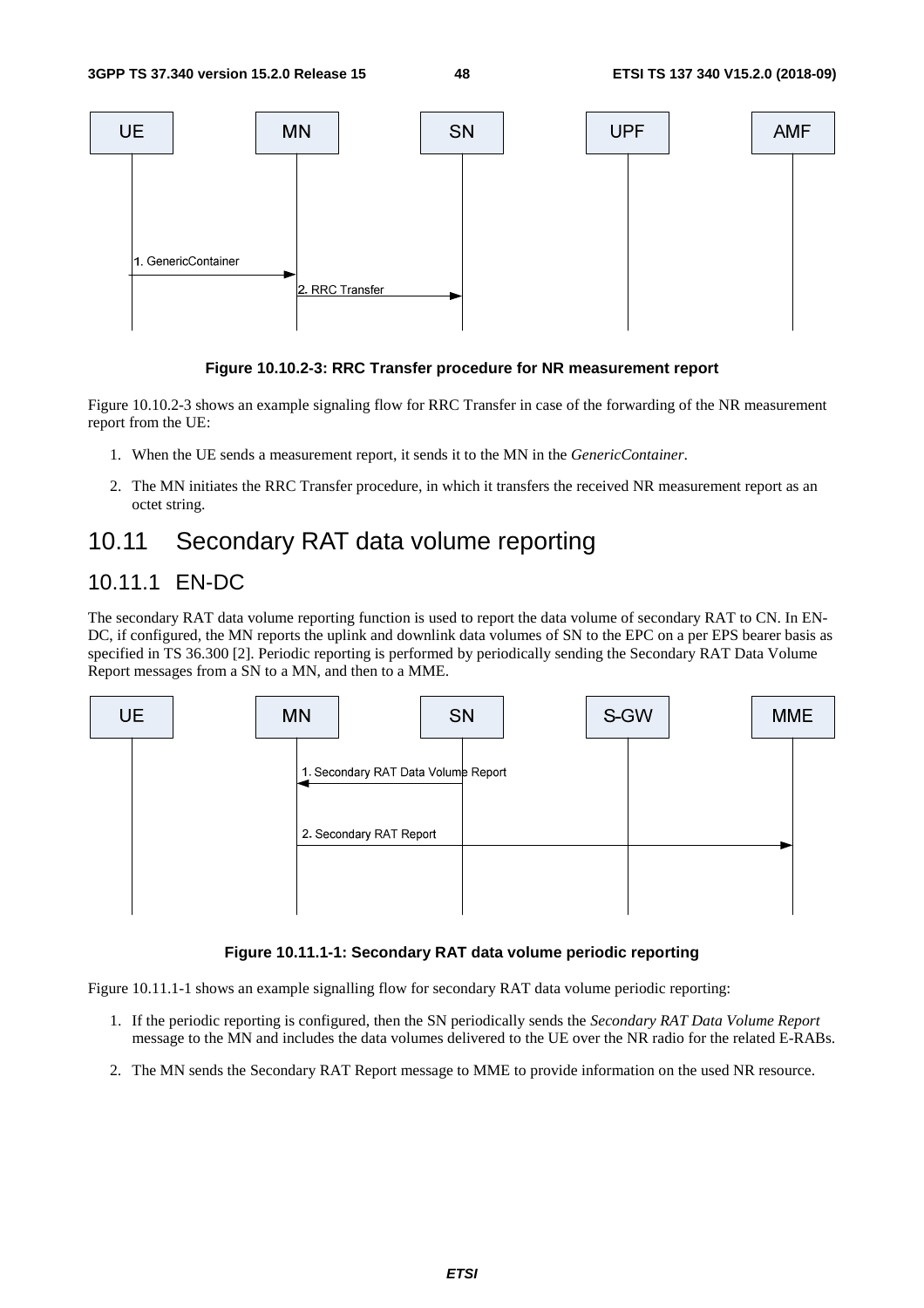# 10.12 Activity Notification

# 10.12.1 EN-DC

The Activity Notification function is used to report user plane activity within SN resources. It can either report inactivity or resumption of activity after inactivity was reported. In EN-DC the Activity Reporting is provided from the SN only. The MN may take further actions.



**Figure 10.12.1-1: Support of Activity Notification in EN-DC** 

Support of Activity Notification in EN-DC is used to keep the MN informed about user traffic activity in resources owned by the SN. The MN may take appropriate action upon receiving such notification.

- 1. The SN informs the MN about user data inactivity of resources owned by the SN.
- 2. The MN decides to keep SN resources.
- 3. After a while the SN reports resumption of user plane activitiy.

# 11 Service related aspects

# 11.1 Roaming and Access Restrictions

The principles for conveying roaming and access restriction info for EN-DC are described in TS 36.300 [2].

For MR-DC with 5GC, SCG (re)selection at the SN is based on roaming and access restriction information in SN. If roaming and access restriction information is not available at the SN, the SN shall consider that there is no restriction for SCG (re)selection. Therefore, MN needs to convey the up-to-date roaming and access restriction information to SN via XnAP messages.

# 12 X2/Xn Interface related aspects

Stage 2 specification for X2-C procedures for EN-DC is contained in TS 36.300 [2].

Xn-C procedures for MR-DC with 5GC are specified in TS 38.423 [5].

X2-U procedures for EN-DC and Xn-U procedures for MR-DC with 5GC are specified in TS 38.425 [6].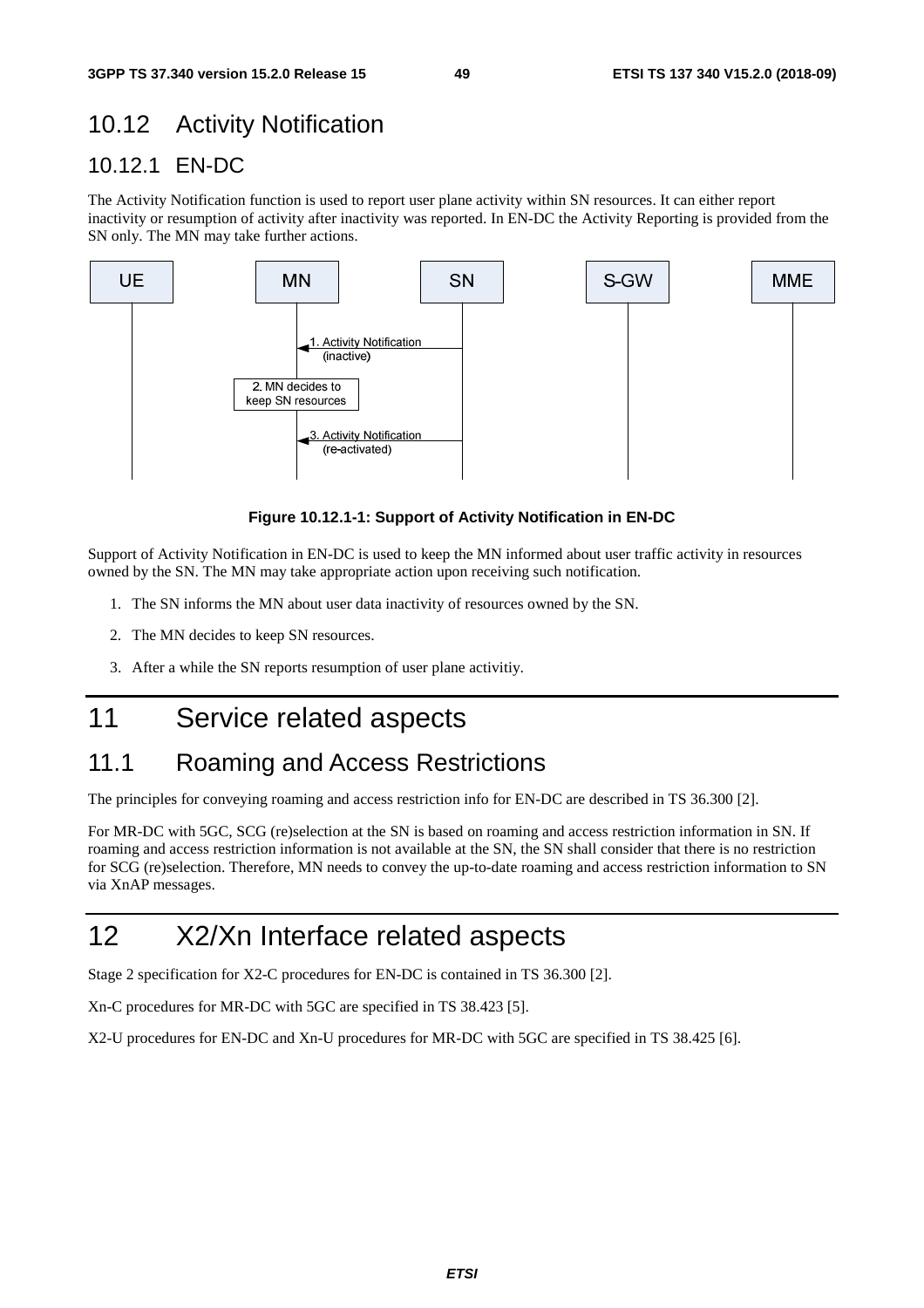# Annex A (informative): Layer 2 handling for bearer type change

This subclause provides for information an overview on L2 handling for bearer type change in EN-DC, with and without security key change (from  $K_{eNB}$  to  $S-K_{gNB}$  and from  $S-K_{gNB}$  to  $K_{eNB}$ ), i.e. with and without a change of the termination point.

**Table A-1: L2 handling for bearer type change with and without security key change** 

| <b>Bearer</b>                           | <b>MCG</b>                                                                                                                                   |                                                                                                                                                  |                                                                                                                                                 | <b>Split</b>                                                                                                                                       | <b>SCG</b>                                                                                                                                   |                                                                                                                                                  |  |
|-----------------------------------------|----------------------------------------------------------------------------------------------------------------------------------------------|--------------------------------------------------------------------------------------------------------------------------------------------------|-------------------------------------------------------------------------------------------------------------------------------------------------|----------------------------------------------------------------------------------------------------------------------------------------------------|----------------------------------------------------------------------------------------------------------------------------------------------|--------------------------------------------------------------------------------------------------------------------------------------------------|--|
| type<br>change<br>from<br>row<br>to col | no key<br>change                                                                                                                             | with key<br>change<br>$(K_{eNB} \lt\gt$<br>$S-K_{gNB}$                                                                                           | no key<br>change                                                                                                                                | with key<br>change<br>$(K_{eNB} \leftarrow$<br>$S-KgNB$                                                                                            | no key<br>change                                                                                                                             | with key<br>change<br>$(K_{eNB} < -$<br>$S-KqNB$                                                                                                 |  |
| <b>MCG</b>                              | N/A                                                                                                                                          | PDCP:<br>Re-establish<br><b>MCG RLC:</b><br>Re-establish<br>MCG MAC:<br>See Note<br><b>SCG RLC:</b><br>No action<br><b>SCG MAC:</b><br>No action | PDCP:<br>Reconfigure<br><b>MCG RLC:</b><br>No action<br>MCG MAC:<br>No action<br><b>SCG RLC:</b><br>Establish<br><b>SCG MAC:</b><br>Reconfigure | PDCP:<br>Re-establish<br><b>MCG RLC:</b><br>Re-establish<br>MCG MAC:<br>See Note<br><b>SCG RLC:</b><br>Establish<br><b>SCG MAC:</b><br>Reconfigure | PDCP:<br>Recovery<br>MCG RLC:<br>Re-est+release<br>MCG MAC:<br>Reconfigure<br><b>SCG RLC:</b><br>Establish<br><b>SCG MAC:</b><br>Reconfigure | PDCP:<br>Re-establish<br>MCG RLC:<br>Re-est+release<br>MCG MAC:<br>Reconfigure<br><b>SCG RLC:</b><br>Establish<br><b>SCG MAC:</b><br>Reconfigure |  |
| Split                                   | PDCP:<br>Recovery<br><b>MCG RLC:</b><br>No action<br>MCG MAC:<br>No action<br><b>SCG RLC:</b><br>Release<br><b>SCG MAC:</b><br>Reconfigure   | PDCP:<br>Re-establish<br>MCG RLC:<br>Re-establish<br>MCG MAC:<br>See Note<br>SCG RLC:<br>Release<br><b>SCG MAC:</b><br>Reconfigure               | N/A                                                                                                                                             | PDCP:<br>Re-establish<br>MCG RLC:<br>Re-establish<br>MCG MAC:<br>See Note<br>SCG RLC:<br>Re-establish<br>SCG MAC:<br>See Note                      | PDCP:<br>Recovery<br><b>MCG RLC:</b><br>Re-est+release<br>MCG MAC:<br>Reconfigure<br>SCG RLC:<br>No action<br><b>SCG MAC:</b><br>No action   | PDCP:<br>Re-establish<br><b>MCG RLC:</b><br>Re-est+release<br>MCG MAC:<br>Reconfigure<br>SCG RLC:<br>Re-establish<br><b>SCG MAC:</b><br>See Note |  |
| <b>SCG</b>                              | PDCP:<br>Recovery<br><b>MCG RLC:</b><br>Establish<br>MCG MAC:<br>Reconfigure<br><b>SCG RLC:</b><br>Release<br><b>SCG MAC:</b><br>Reconfigure | PDCP:<br>Re-establish<br>MCG RLC:<br>Establish<br>MCG MAC:<br>Reconfigure<br><b>SCG RLC:</b><br>Release<br><b>SCG MAC:</b><br>Reconfigure        | PDCP:<br>Reconfigure<br><b>MCG RLC:</b><br>Establish<br>MCG MAC:<br>Reconfigure<br><b>SCG RLC:</b><br>No action<br><b>SCG MAC:</b><br>No action | PDCP:<br>Re-establish<br>MCG RLC:<br>Establish<br>MCG MAC:<br>Reconfigure<br><b>SCG RLC:</b><br>Re-establish<br><b>SCG MAC:</b><br>See Note        | N/A                                                                                                                                          | PDCP:<br>Re-establish<br><b>MCG RLC:</b><br>No action<br>MCG MAC:<br>No action<br><b>SCG RLC:</b><br>Re-establish<br><b>SCG MAC:</b><br>See note |  |

NOTE: MAC behaviour depends on the solution selected by the network, e.g. MAC reset, change of LCID, etc.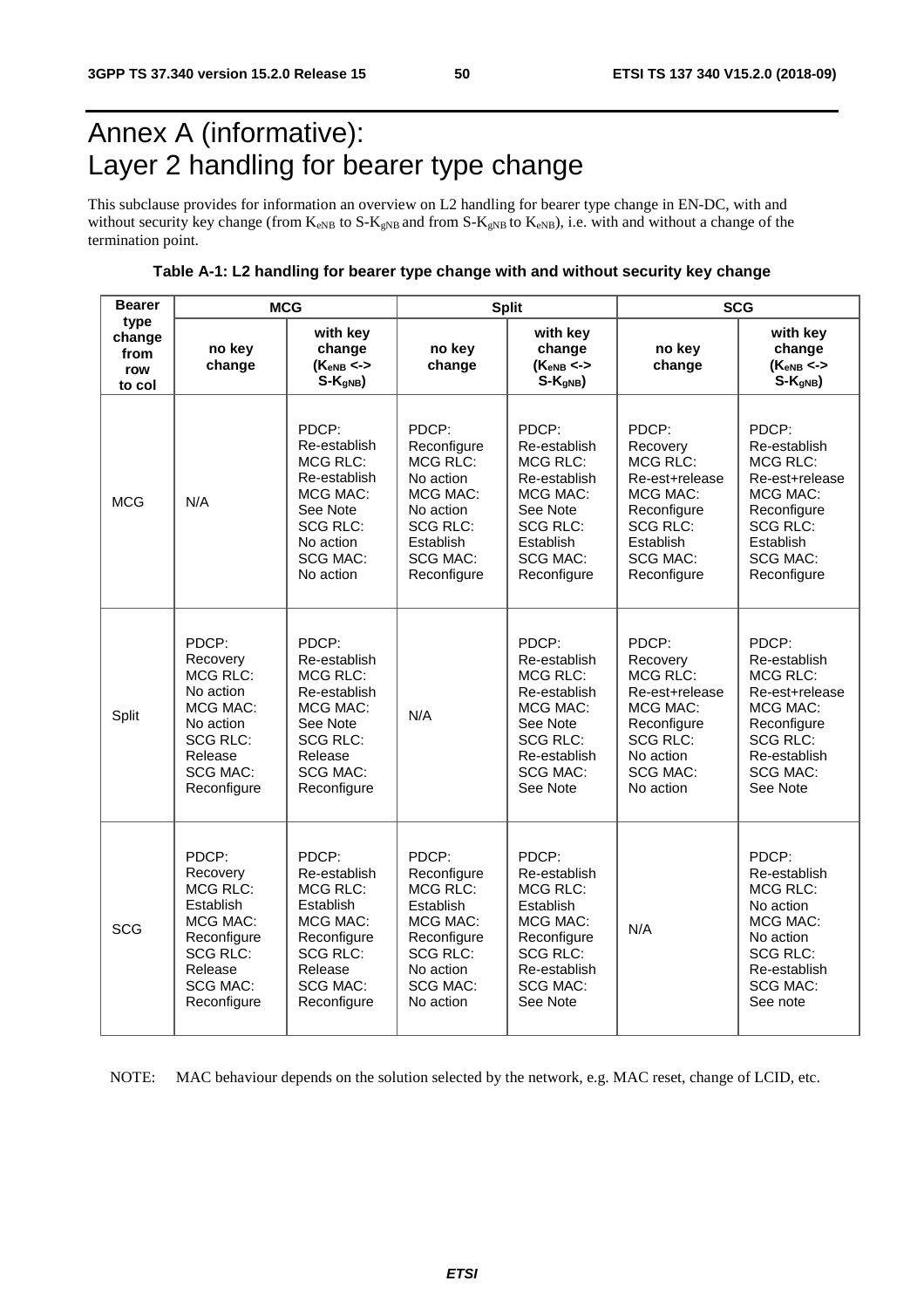Annex B (informative): Change history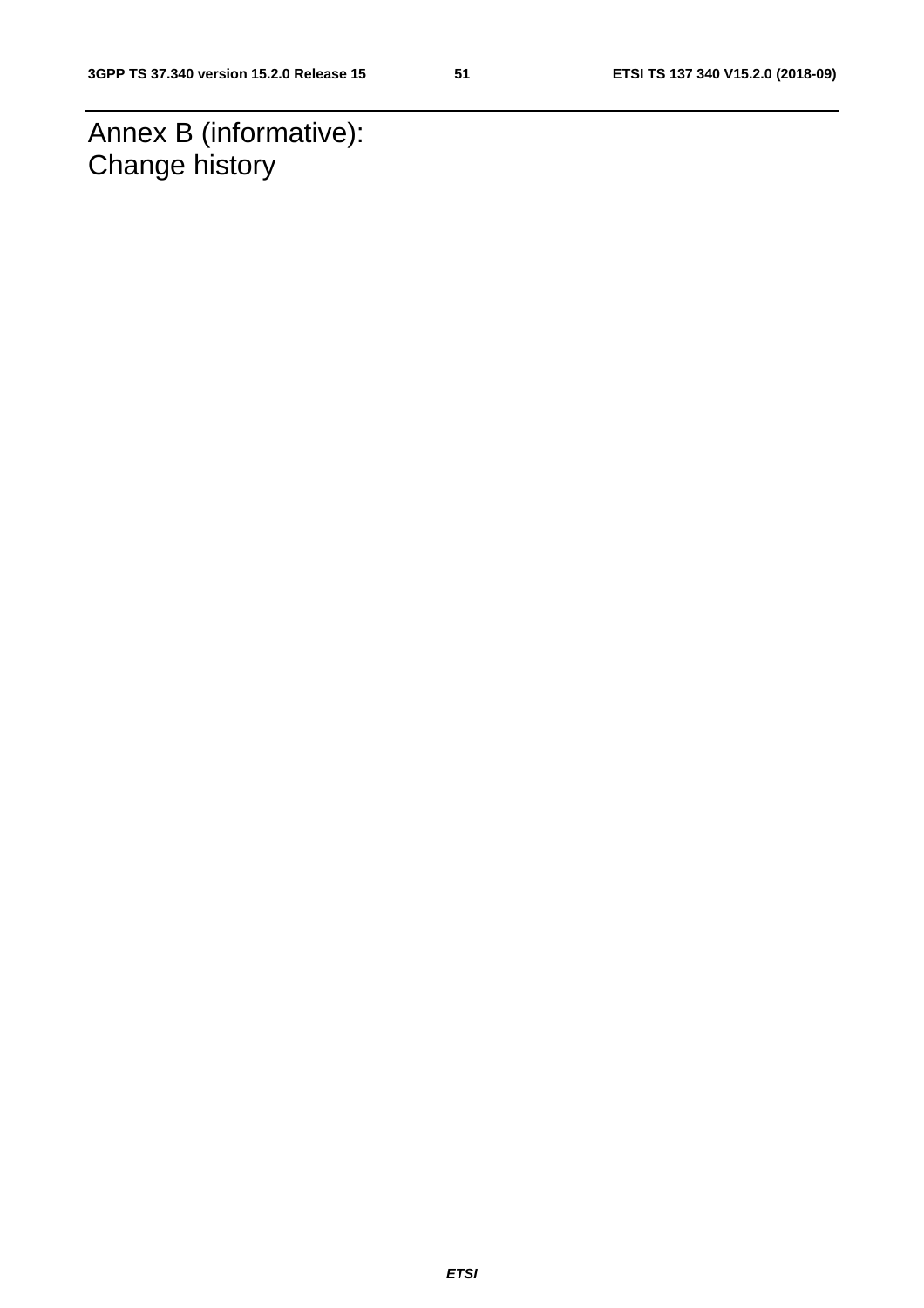|                    | <b>Change history</b> |                          |           |                          |                |                                                                                                                  |                  |  |
|--------------------|-----------------------|--------------------------|-----------|--------------------------|----------------|------------------------------------------------------------------------------------------------------------------|------------------|--|
| <b>Date</b>        | <b>Meeting</b>        | Tdoc                     | <b>CR</b> | Rev                      | Cat            | Subject/Comment                                                                                                  | <b>New</b>       |  |
| 2017.04            | RAN2#97               | R2-1703828               |           | $\blacksquare$           | $\blacksquare$ | <b>Draft Skeleton</b>                                                                                            | version<br>0.0.1 |  |
|                    | bis                   |                          |           |                          |                |                                                                                                                  |                  |  |
| 2017.04            | <b>RAN2#97</b><br>bis | R2-1703923               |           | $\blacksquare$           | $\blacksquare$ | <b>Endorsed Skeleton</b>                                                                                         | 0.0.2            |  |
| 2017.05            | <b>RAN2#98</b>        | R2-1704898               |           | $\blacksquare$           | $\blacksquare$ | Initial version, including:<br>Agreements from TR38.912                                                          | 0.1.0            |  |
|                    |                       |                          |           |                          |                | Agreements from RAN2#97bis on:<br>System information handling                                                    |                  |  |
|                    |                       |                          |           |                          |                | Measurements<br>UE capability coordination                                                                       |                  |  |
|                    |                       |                          |           |                          |                | Handling of combined MN/SN RRC messages<br><b>SCG SRB</b>                                                        |                  |  |
|                    |                       |                          |           |                          |                | MCG split SRB<br>SN/MN Failure handling                                                                          |                  |  |
|                    |                       |                          |           |                          |                | QoS aspects<br>Bearer type configuration                                                                         |                  |  |
|                    |                       |                          |           |                          |                | Security aspects                                                                                                 |                  |  |
| 2017.06            | RAN2 NR<br>AdHoc2     | R2-1706418               |           | ÷                        | $\blacksquare$ | Agreements from RAN3#96 on:<br>Network interfaces                                                                | 0.1.1            |  |
|                    |                       |                          |           |                          |                | - Initial EN-DC operation related aspects                                                                        |                  |  |
|                    |                       |                          |           |                          |                | - UP related aspects                                                                                             |                  |  |
|                    |                       |                          |           |                          |                | Agreements from RAN2#98 on:<br>- Measurement coordination                                                        |                  |  |
|                    |                       |                          |           |                          |                | - UE capability coordination                                                                                     |                  |  |
|                    |                       |                          |           |                          |                | - SCG SRB<br>Further RAN2 agreements on EN-DC operation related aspects                                          |                  |  |
| 2017.06            | RAN2 NR               | R2-1707467               |           | L.                       | $\blacksquare$ | Endorsed version at RAN2 NR AH2, also including:                                                                 | 0.2.0            |  |
|                    | AdHoc2                |                          |           |                          |                | Initial description of procedures for MR-DC with 5GC<br>Correction to SN initiated SN change procedure for EN-DC |                  |  |
| 2017.08            | RAN2#99               | R2-1708080               |           | L.                       | $\blacksquare$ | Agreements from RAN3 NR AH2 on:                                                                                  | 0.2.1            |  |
|                    |                       |                          |           |                          |                | - Data forwarding for SCG split bearer                                                                           |                  |  |
|                    |                       |                          |           |                          |                | - Path Update procedure<br>Agreements from RAN2 NR AH2 on:                                                       |                  |  |
|                    |                       |                          |           |                          |                | - Bearer type harmonization / bearer type change                                                                 |                  |  |
|                    |                       |                          |           |                          |                | - UE capability coordination<br>SRB3 (SCG SRB)                                                                   |                  |  |
|                    |                       |                          |           |                          |                | MCG Split SRB                                                                                                    |                  |  |
|                    |                       |                          |           |                          |                | SN failure handling                                                                                              |                  |  |
|                    |                       |                          |           |                          |                | Security handling<br>SN Addition procedure                                                                       |                  |  |
|                    |                       |                          |           |                          |                | MN initiated SN Modification/Release procedures                                                                  |                  |  |
|                    |                       |                          |           |                          | $\sim$         | Miscellaneous corrections                                                                                        |                  |  |
| 2017.08<br>2017.08 | RAN2#99<br>RAN2#99    | R2-1709831<br>R2-1709939 |           |                          |                | Endorsed version at RAN2#99<br>Agreements from RAN2#99 on:                                                       | 0.3.0<br>0.4.0   |  |
|                    |                       |                          |           |                          |                | - Bearer type harmonization / bearer type change                                                                 |                  |  |
|                    |                       |                          |           |                          |                | SN failure handling<br>Measurement result exchange                                                               |                  |  |
|                    |                       |                          |           |                          |                | Security aspects                                                                                                 |                  |  |
|                    |                       |                          |           |                          |                | <b>Embedded RRC transport</b>                                                                                    |                  |  |
|                    |                       |                          |           |                          |                | Other MR-DC procedures related aspects<br>RAN3 endorsed TPs on miscellaneous corrections to MR-DC                |                  |  |
|                    |                       |                          |           |                          |                | procedures (in R3-173187, R3-173380, R3-173381, R3-173384,                                                       |                  |  |
| 2017.09            | <b>RAN#77</b>         | RP-171872                |           | $\overline{\phantom{a}}$ | $\blacksquare$ | R3-173386, R3-173388 and R3-173390),<br>Provided for information to RAN                                          | 1.0.0            |  |
| 2017.09            | <b>RAN#77</b>         | RP-172036                |           | $\blacksquare$           | $\blacksquare$ | Correction of some auto-formatting issues                                                                        | 1.0.1            |  |
| 2017.09            | RAN2#99               | R2-1711526               |           |                          |                | Alignment to the agreed terminology for the different nodes:                                                     | 1.0.2            |  |
|                    | bis                   |                          |           |                          |                | - introduction of the en-gNB term<br>- replacement of MeNB and SgNB with MN and SN                               |                  |  |
|                    |                       |                          |           |                          |                | Clarification on UE capabilities coordination                                                                    |                  |  |
|                    |                       |                          |           |                          |                | Clarification in Figure 4.2.2-2 that there is one SDAP entity per cell<br>group                                  |                  |  |
| 2017.10            | RAN2#99               | R2-1711937               |           |                          | $\blacksquare$ | Endorsed version at RAN2#99bis                                                                                   | 1.1.0            |  |
|                    | bis                   |                          |           |                          |                |                                                                                                                  |                  |  |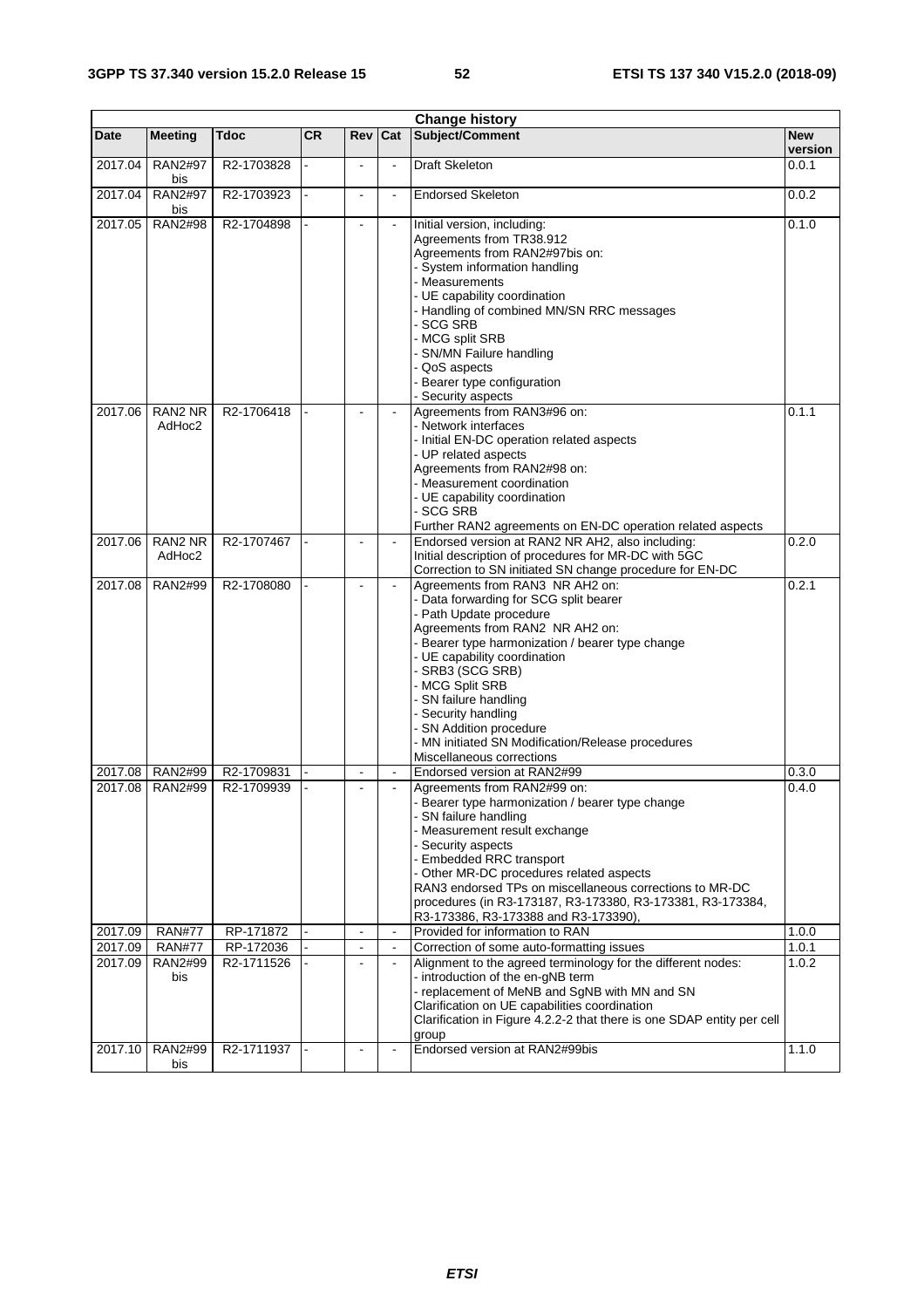| 2017.10       | RAN2#99              | R2-1712072             |              |                          |                | Agreements from RAN2#99bis on:                                                                           | 1.1.1            |
|---------------|----------------------|------------------------|--------------|--------------------------|----------------|----------------------------------------------------------------------------------------------------------|------------------|
|               | bis                  |                        |              |                          |                | - Bearer type harmonization / bearer type change                                                         |                  |
|               |                      |                        |              |                          |                | - SCG change and Pscell change                                                                           |                  |
|               |                      |                        |              |                          |                | - MN/SN measurement coordination                                                                         |                  |
|               |                      |                        |              |                          |                | - UE capabilities coordination                                                                           |                  |
|               |                      |                        |              |                          |                | - MR-DC procedures related aspects                                                                       |                  |
|               |                      |                        |              |                          |                | - Security aspects                                                                                       |                  |
|               |                      |                        |              |                          |                | Agreed Text Proposals in:                                                                                |                  |
|               |                      |                        |              |                          |                | - R2-1711929 TP on SN modification without MN involvement                                                |                  |
|               |                      |                        |              |                          |                | - R2-1711942 TP on inter-MN HO with SN change                                                            |                  |
|               |                      |                        |              |                          |                | Agreements from RAN3#97bis in R3-174254, collecting changes                                              |                  |
|               |                      |                        |              |                          |                | from:                                                                                                    |                  |
|               |                      |                        |              |                          |                | - R3-174214 Text Proposal for QoS Handling in 5GC DC                                                     |                  |
|               |                      |                        |              |                          |                | - R3-174132 Completion of the RRC tunnelling in MR-DC                                                    |                  |
|               |                      |                        |              |                          |                | - R3-174136 Stage 2 TP on bearer type change without MAC reset                                           |                  |
|               |                      |                        |              |                          |                | - R3-174221 TP for Supporting MN Initiate SN Change                                                      |                  |
|               |                      |                        |              |                          |                | - R3-174194 UE-AMBR enforcement                                                                          |                  |
|               |                      |                        |              |                          |                | - R3-174234 Secondary RAT data volume reporting<br>-R3-174160 MN and SN role for QoS flow to DRB mapping |                  |
|               |                      |                        |              |                          |                | - R3-174101 Clean-up of 37.340 RAN3 Related Part                                                         |                  |
| 2017.11       | RAN2#10              | R2-1712301             |              |                          |                | Clean version                                                                                            | 1.2.0            |
|               | 0                    |                        |              |                          |                |                                                                                                          |                  |
| 2017.11       | RAN2#10              | R2-1712302             |              | $\blacksquare$           |                | MR-DC related agreements moved from TS 38.300:                                                           | 1.2.1            |
|               | 0                    |                        |              |                          |                | - on two C-RNTIs independently allocated ot the UE                                                       |                  |
|               |                      |                        |              |                          |                | - on RLF declared separately for the MCG and for the SCG                                                 |                  |
|               |                      |                        |              |                          |                | - on roaming and access restrictions for MR-DC with 5GC                                                  |                  |
|               |                      |                        |              |                          |                | - on SPS and BSR configuration, triggering and reporting                                                 |                  |
|               |                      |                        |              |                          |                | Addition of a note on support of ideal backhaul.                                                         |                  |
|               |                      |                        |              |                          |                | Clarification on use of SRB3.                                                                            |                  |
|               |                      |                        |              |                          |                | Clarification on security key handling.                                                                  |                  |
|               |                      |                        |              |                          |                | Editorial corrections in various Figures                                                                 |                  |
|               |                      |                        |              |                          |                | Removal of FFSs for MR-DC with 5GC (moved to a separate list)                                            |                  |
|               | 2017.12 RAN2#10<br>0 | R2-1714080             |              |                          |                | Agreed Text Proposals in:<br>- R2-1713141 TP on 37.340                                                   | 1.2.2            |
|               |                      |                        |              |                          |                | - R2-1713838 Bearer type change with PDPC version change                                                 |                  |
|               |                      |                        |              |                          |                | - R2-1714176 PSCell change clarification and SCG Change                                                  |                  |
|               |                      |                        |              |                          |                | removal                                                                                                  |                  |
|               |                      |                        |              |                          |                | - R2-1714183 Stage 2 TP to update bearer type description                                                |                  |
|               |                      |                        |              |                          |                | - R2-1714237 Clarification for the MR-DC QoS framework                                                   |                  |
|               |                      |                        |              |                          |                | - R3-174308 Cleanup of reference/definitions for 37.340                                                  |                  |
|               |                      |                        |              |                          |                | - R3-174565 TP for SCG Change related to Bearer Type Change                                              |                  |
|               |                      |                        |              |                          |                | - R3-174661 TP for querying SCGconfig for MN to eNB/gNB                                                  |                  |
|               |                      |                        |              |                          |                | Change                                                                                                   |                  |
|               |                      |                        |              |                          |                | - R3-174763 TP for a unified 5G User Plane protocol                                                      |                  |
|               |                      |                        |              |                          |                | - R3-174876 Further Clean-up of TS37.340 RAN3 Related Part                                               |                  |
|               |                      |                        |              |                          |                | - R3-174913 Clarifications on Inter-MN handover with SN change                                           |                  |
|               |                      |                        |              |                          |                | - R3-174916 Clarification on the interface between gNB for Option                                        |                  |
|               |                      |                        |              |                          |                | 3<br>- R3-174917 Tunnel ID switching in case of reconfiguration                                          |                  |
|               |                      |                        |              |                          |                | - R3-174921 Introducing bearer harmonization - RAN3 parts                                                |                  |
|               |                      |                        |              |                          |                | - R3-174923 On security related IE in MN initiated SN modification                                       |                  |
|               |                      |                        |              |                          |                | - R3-174928 TP on UE-AMBR for EN-DC                                                                      |                  |
|               |                      |                        |              |                          |                | - R3-174930 Stage 2 for secondary RAT data volume reporting                                              |                  |
|               |                      |                        |              |                          |                | - R3-175009 Removing data forwarding from corresponding node                                             |                  |
|               |                      |                        |              |                          |                | - R3-175048 Stage 2 TP for bearer type change                                                            |                  |
|               |                      |                        |              |                          |                | - R3-174975 Race conditions in case of SN release Other                                                  |                  |
|               |                      |                        |              |                          |                | miscellaneous agreements from RAN2#100                                                                   |                  |
|               | 2017.12 RAN2#10      | R2-1714251             | ÷.           | $\overline{\phantom{a}}$ | $\blacksquare$ | RAN2 agreed version                                                                                      | 1.3.0            |
|               | 0                    |                        |              |                          |                |                                                                                                          |                  |
| 2017.12 RP-78 |                      | RP-172464              |              | $\blacksquare$           | $\blacksquare$ | Provided for approval to RAN                                                                             | 2.0.0            |
| 2017/12 RP-78 |                      |                        |              |                          |                | Upgraded to Rel-15                                                                                       | 15.0.0           |
| 2018/03 RP-79 | <b>RP-79</b>         | RP-180440<br>RP-180440 | 0004<br>0008 | 1<br>1                   | F<br>F         | Miscellaneous corrections<br>Baseline CR for TS 37.340 (RAN3 part) covering agreements of                | 15.1.0<br>15.1.0 |
|               |                      |                        |              |                          |                | RAN3 #NR adhoc 1801 and RAN3 #99                                                                         |                  |
| 2018/06 RP-80 |                      | RP-181214              | 0012         | $\overline{c}$           | F              | Further miscellaneus corrections                                                                         | 15.2.0           |
|               | <b>RP-80</b>         | RP-181214              | 0014         | 1                        | F              | CR on EN-DC bearer type changes in TS 37.340                                                             | 15.2.0           |
|               | <b>RP-80</b>         | RP-181214              | 0015         | 1                        | F              | CR on EN-DC reconfiguration procedure via SRB3 in TS 37.340                                              | 15.2.0           |
|               | <b>RP-80</b>         | RP-181214              | 0017         | $\blacksquare$           | F              | Radio Protocol Architecture figure clarification with SDAP                                               | 15.2.0           |
|               | <b>RP-80</b>         | RP-181215              | 0018         | 1                        | F              | Stage 2 CR on combined bearer type and termination point                                                 | 15.2.0           |
|               |                      |                        |              |                          |                | change                                                                                                   |                  |
|               | RP-80                | RP-181215              | 0021         | 1                        | F              | Correction to TS 37.340 on PDCP version for SRB                                                          | 15.2.0           |
|               | <b>RP-80</b>         | RP-181215              | 0024         | $\mathbf{1}$             | F              | L2 handling for bearer type change when PDCP SN length<br>changed                                        | 15.2.0           |
|               | RP-80                | RP-181215              | 0025         | 1                        | F              | Correction on SN configured NR measurements after SCG failure                                            | 15.2.0           |
|               | <b>RP-80</b>         | RP-181215              | 0026         | 1                        | F              | Clarification of the usage of SN Status Transfer                                                         | 15.2.0           |
|               | <b>RP-80</b>         | RP-181215              | 0027         | ä,                       | F              | Addition of the full config indicator in SN Change                                                       | 15.2.0           |
|               |                      |                        |              |                          |                |                                                                                                          |                  |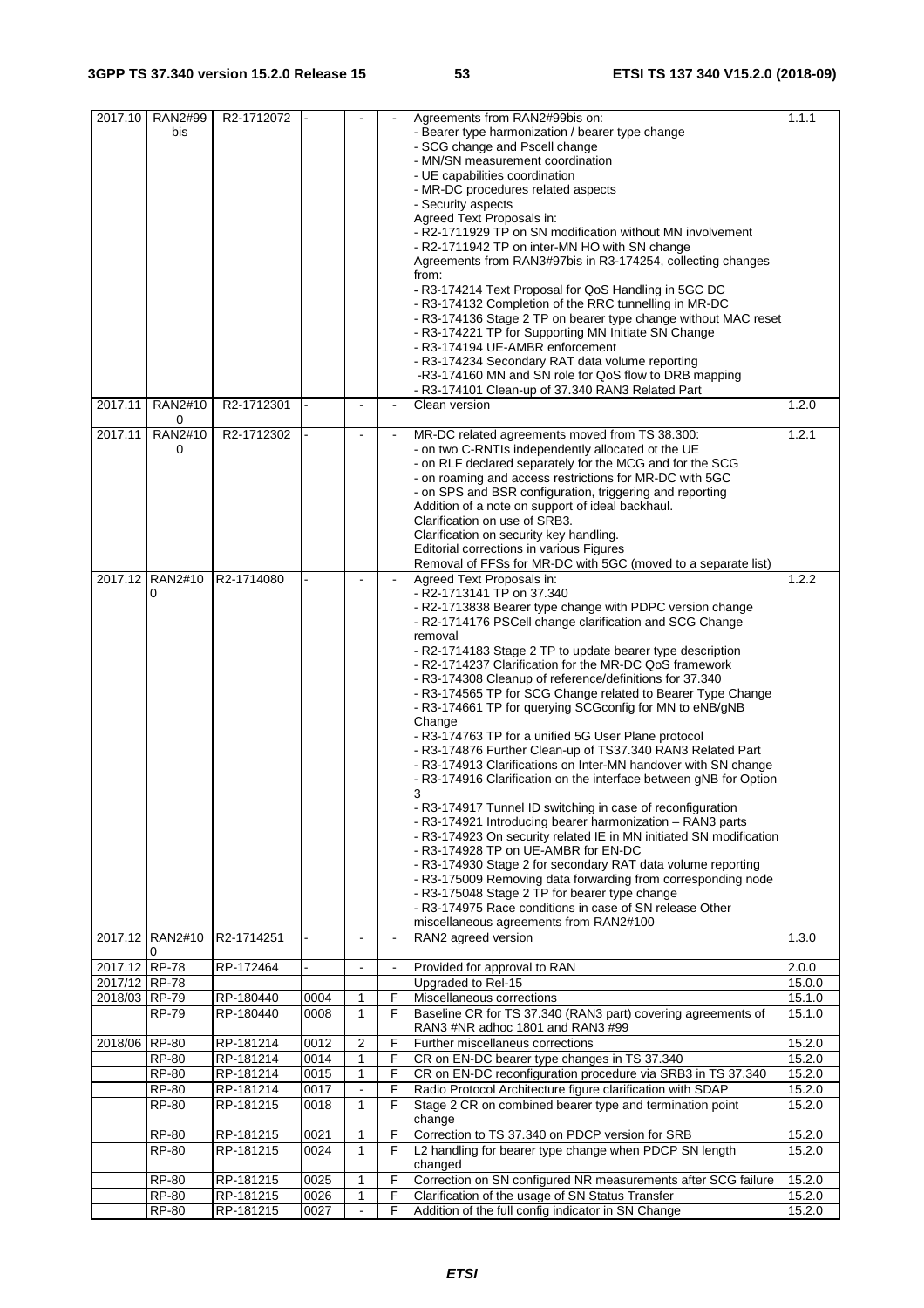| RP-80        | RP-181216 | 0028 |  | Coordination of Inactivity for EN-DC                                         | 15.2.0 |
|--------------|-----------|------|--|------------------------------------------------------------------------------|--------|
| <b>RP-80</b> | RP-181216 | 0029 |  | <b>CR</b> on maintaining the bearer type on wrap-around for TS37.340         | 15.2.0 |
| <b>RP-80</b> | RP-181216 | 0030 |  | Enabling re-use of NR PCIs in cells served by the same SN in EN-15.2.0<br>DC |        |